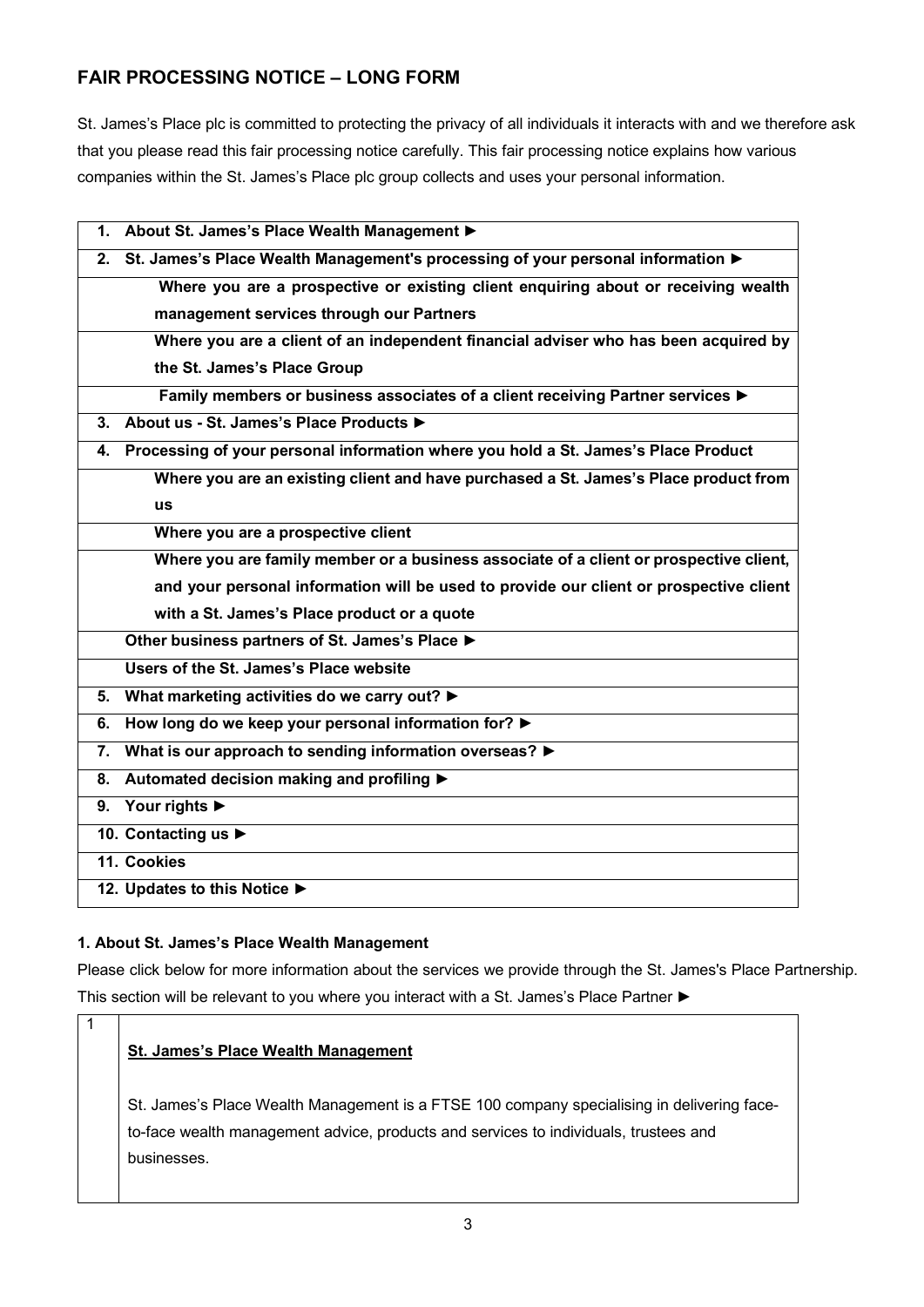#### **St. James's Place Partnership**

Our wealth management services are provided through personal, face to face advisors, delivered by our St. James's Place Partners. St. James's Place Wealth Management acts as principal in its relationship with the St. James's Place Partners, which means that we provide the products, services and regulatory and compliance framework in which our Partners operate.

Where you have a St. James's Place Partner, your Partner will provide your services and will process your personal information in accordance with its own Privacy Policy which is available on their Website

St. James's Place Wealth Management will collect personal information about you as part of its role as principal, in order to ensure that the St. James's Place Partners are compliant with applicable financial regulations. We do this by providing shared services product and servicing activity, conducting audits and dealing with any complaints that you may have. As principal, St. James's Place Wealth Management also has access to all personal information that St. James's Place Partners collect and use; this means that St. James's Place Wealth Management is the joint controller of your personal information along with your Partner.

For the purposes of this section and section 2, "**we**" and "**our**" shall refer to St. James's Place Wealth Management and "**Partner**" shall refer to your St. James's Place Partner.

#### **2. Our processing of your personal information ►**

 $\frac{1}{1}$  We will collect and use different personal information about you for different reasons, depending on our relationship with you.

Sometimes we will request or receive "special categories of personal information" (which is information relating to your health, genetic or biometric data, criminal convictions, sex life, sexual orientation, racial or ethnic origin, political opinions, religious or philosophical beliefs, and trade union membership) in order to provide comprehensive advice and deliver health related products to you.

In our role as principal and on behalf of Partners, we may also use details of any unspent criminal convictions for fraud prevention purposes to help Partners during the process of investing money.

Where you provide personal information to us about other individuals (for example, members of your family or other dependents) we will also be data controller of their personal information and we are responsible for protecting their personal information and using it appropriately. This notice will therefore apply to those individuals and you should refer them to this notice.

In order to make this notice as user friendly as possible, we have split it into different sections.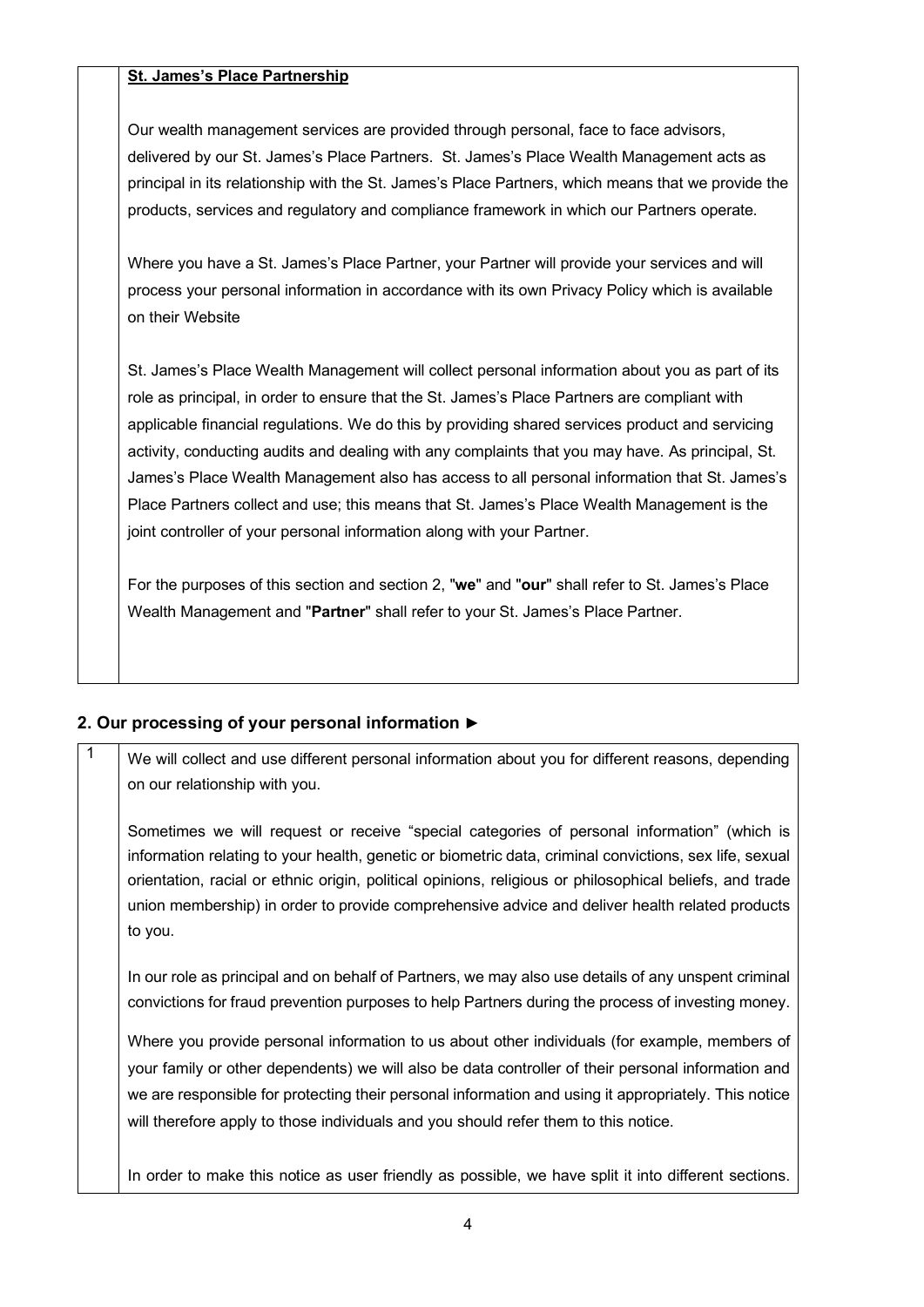| Please click on the section below that best describes your relationship with us and the service you |
|-----------------------------------------------------------------------------------------------------|
| receive from us.                                                                                    |
|                                                                                                     |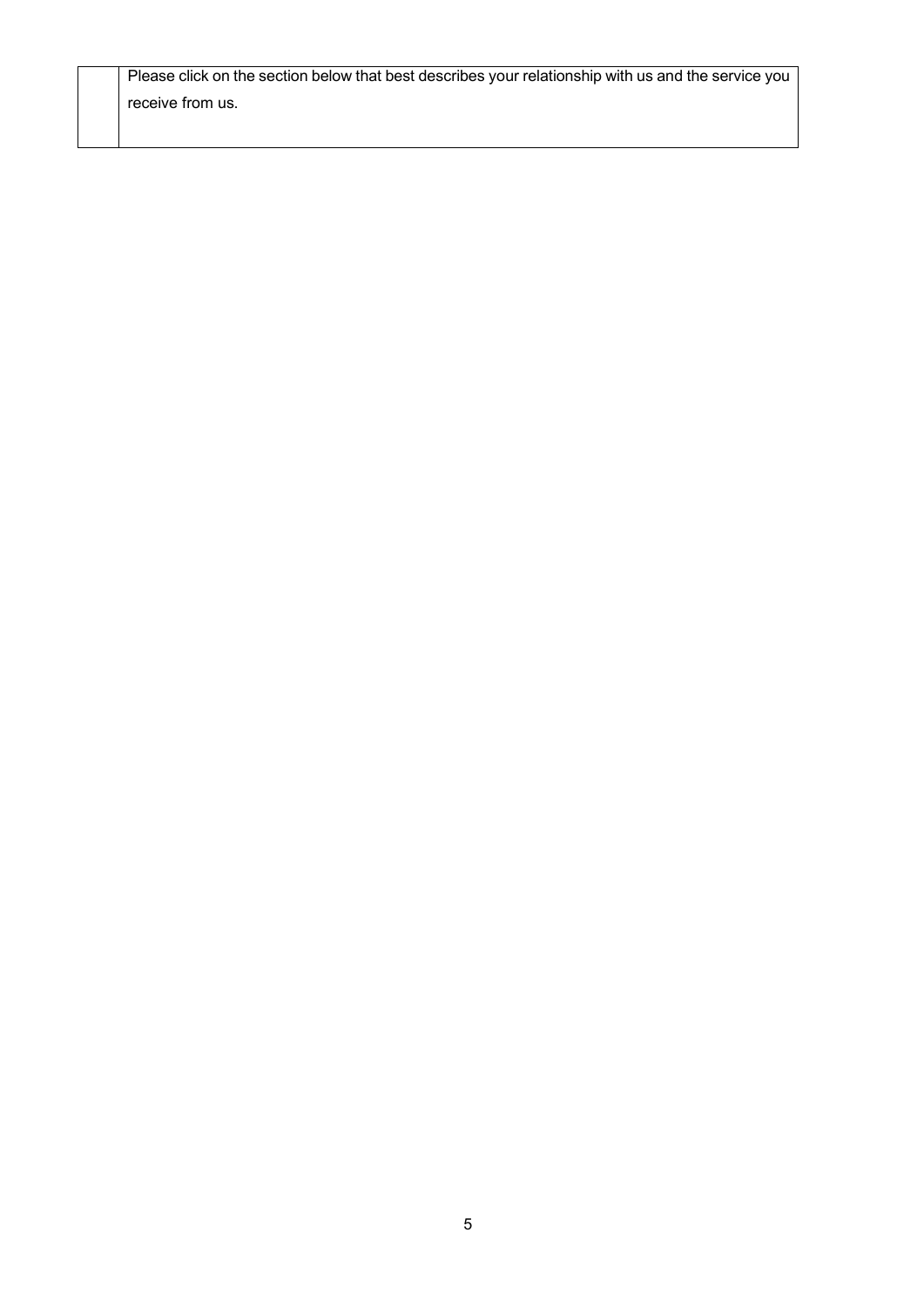| $\overline{1}$                                                                           | Where you are a prospective or existing client enquiring about or receiving wealth                              |  |  |  |  |  |
|------------------------------------------------------------------------------------------|-----------------------------------------------------------------------------------------------------------------|--|--|--|--|--|
|                                                                                          | management services through our Partners                                                                        |  |  |  |  |  |
| $\overline{2}$                                                                           | This section will apply if you receive wealth management services, or you are looking to receive                |  |  |  |  |  |
|                                                                                          | wealth management services from a Partner.                                                                      |  |  |  |  |  |
|                                                                                          |                                                                                                                 |  |  |  |  |  |
|                                                                                          | What personal information may we collect? ▶                                                                     |  |  |  |  |  |
| 3                                                                                        | Information collected from any communications with you; and<br>$\bullet$                                        |  |  |  |  |  |
|                                                                                          | Information obtained through audits or processed in the process of ensuring our Partners<br>$\bullet$           |  |  |  |  |  |
|                                                                                          | comply with their regulatory obligations.                                                                       |  |  |  |  |  |
|                                                                                          | Information stored on our client relationship management systems which Partners have<br>$\bullet$               |  |  |  |  |  |
|                                                                                          | access to and store information onto.                                                                           |  |  |  |  |  |
|                                                                                          | Information collected when dealing with any complaints you may have.<br>$\bullet$                               |  |  |  |  |  |
|                                                                                          |                                                                                                                 |  |  |  |  |  |
|                                                                                          | This will include the following personal information:                                                           |  |  |  |  |  |
|                                                                                          |                                                                                                                 |  |  |  |  |  |
|                                                                                          | General information such as your name, address, phone numbers and email addresses, date<br>٠                    |  |  |  |  |  |
|                                                                                          | of birth and gender.                                                                                            |  |  |  |  |  |
|                                                                                          | Identification information including passport, driving licence, national identity card (for non-UK<br>$\bullet$ |  |  |  |  |  |
| nationals), government issued ID verification and address verification documents such as |                                                                                                                 |  |  |  |  |  |
|                                                                                          | council tax letters, bank statements and evidence of benefit entitlement.                                       |  |  |  |  |  |
|                                                                                          | Employment information such as job title, employment history and professional accreditations.<br>$\bullet$      |  |  |  |  |  |
|                                                                                          | Financial information:<br>$\bullet$                                                                             |  |  |  |  |  |
|                                                                                          | <b>Bank details</b><br>$\circ$                                                                                  |  |  |  |  |  |
|                                                                                          | Financial reviews (fact finds)<br>$\circ$                                                                       |  |  |  |  |  |
|                                                                                          | Information relating to your personal finances such as your financial liabilities and<br>$\circ$                |  |  |  |  |  |
|                                                                                          | assets, income and outgoings                                                                                    |  |  |  |  |  |
|                                                                                          | Information obtained from carrying out identification checks and checking sanction<br>$\circ$                   |  |  |  |  |  |
| lists and politically exposed persons (PEP) screening, including bankruptcy orders.      |                                                                                                                 |  |  |  |  |  |
|                                                                                          | Information relevant to the services that your Partner provides to you, including:<br>$\bullet$                 |  |  |  |  |  |
|                                                                                          | previous and current investments<br>$\circ$                                                                     |  |  |  |  |  |
|                                                                                          | information about your lifestyle<br>$\circ$                                                                     |  |  |  |  |  |
|                                                                                          | attitude to investment risk<br>$\circ$                                                                          |  |  |  |  |  |
|                                                                                          | existing plan details<br>$\circ$                                                                                |  |  |  |  |  |
|                                                                                          | objectives<br>$\circ$                                                                                           |  |  |  |  |  |
|                                                                                          | copies of your will<br>$\circ$                                                                                  |  |  |  |  |  |
| information about any trusts you have.<br>$\circ$                                        |                                                                                                                 |  |  |  |  |  |
|                                                                                          | Information about your family including information about your dependants.<br>٠                                 |  |  |  |  |  |
|                                                                                          | Information obtained during telephone recordings.<br>٠                                                          |  |  |  |  |  |
|                                                                                          | Information which we have gathered from publically available sources such as the electoral<br>٠                 |  |  |  |  |  |
|                                                                                          | roll, internet search engines and social media sites where you have been flagged as a PEP                       |  |  |  |  |  |
|                                                                                          | and our Partners are required to carry out enhanced due diligence.                                              |  |  |  |  |  |
| 2                                                                                        | What special categories of personal information will we collect? ▶                                              |  |  |  |  |  |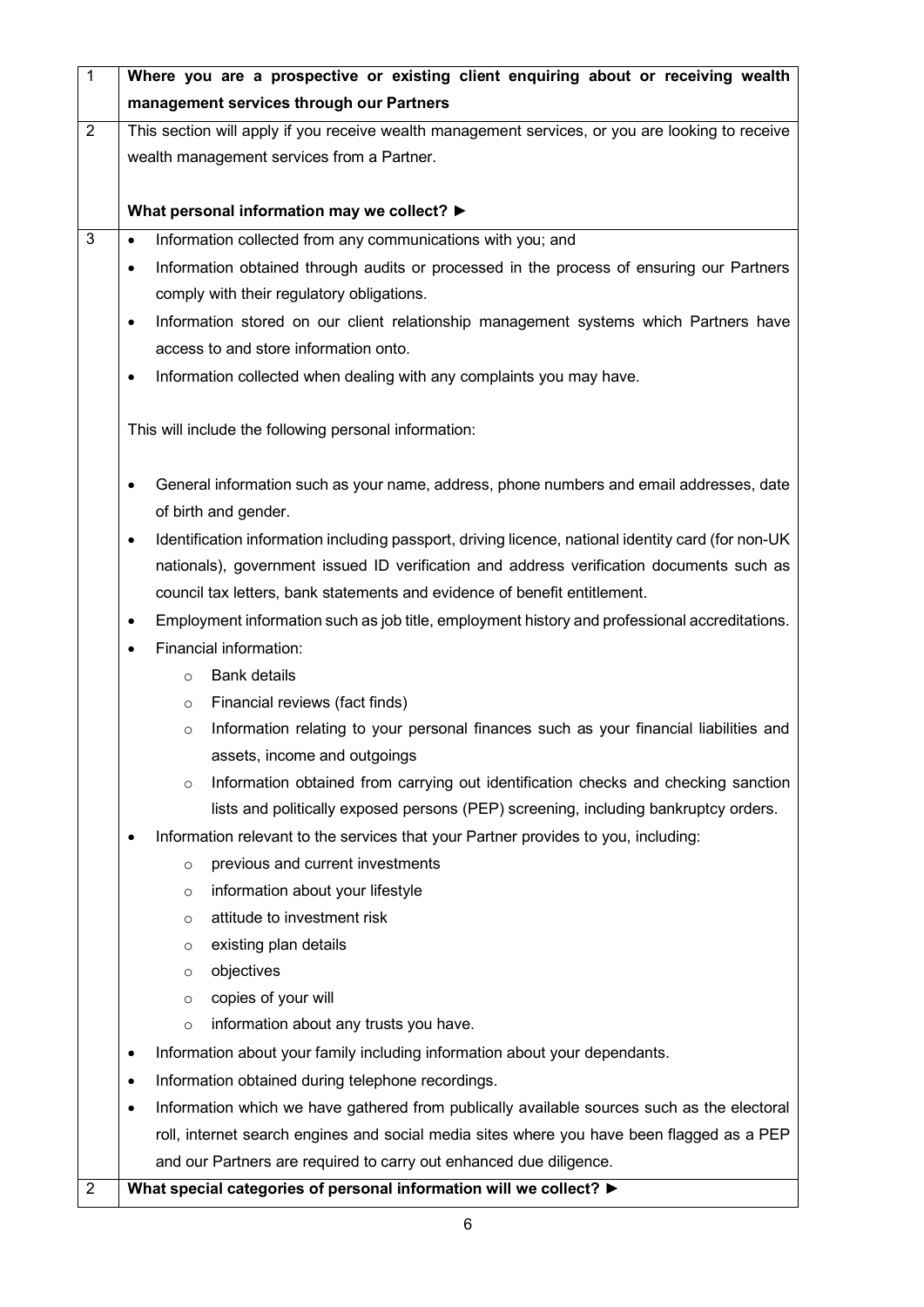| $\overline{3}$ | Details about any criminal convictions and any related information which have been obtained<br>$\bullet$   |
|----------------|------------------------------------------------------------------------------------------------------------|
|                | from our Partners' sanctions checks and PEP screening. This will include information relating              |
|                | to any offences or alleged offences you have committed or any court sentences which you                    |
|                | are subject to.                                                                                            |
|                | Details about your health which are relevant to the service you are receiving, for example<br>٠            |
|                | where you have disclosed such information to our Partners or to us because it explains your                |
|                | risk appetite for investments.                                                                             |
|                | In limited circumstances and where relevant to the advice being provided by our Partner, we<br>$\bullet$   |
|                | may also collect information which relates to your trade union membership, ethnicity or                    |
|                | political opinions where you have disclosed it to our Partner                                              |
|                |                                                                                                            |
|                |                                                                                                            |
| $\overline{2}$ | How will we collect your personal information? >                                                           |
| 3              | We will collect information directly from you when:                                                        |
|                | you contact us by email, telephone and through other written and verbal communications.<br>$\bullet$       |
|                | We will also collect your personal information from:                                                       |
|                | Your Partner directly;<br>$\bullet$                                                                        |
|                | The St. James's Place Wealth Management client relationship management system and<br>$\bullet$             |
|                | hosted platforms;                                                                                          |
|                | Publicly available sources such as the electoral roll, court judgments, insolvency registers,<br>$\bullet$ |
|                | internet search engines and social media sites.                                                            |
|                | Other St. James's Place group companies where appropriate, including any of the following<br>٠             |
|                | independent financial advisers (IFAs) (where you were previously a client) that have been                  |
|                | acquired by the St. James's Place Group:                                                                   |
|                | <b>BFS Financial Services Ltd</b>                                                                          |
|                | Hale Financial Solutions Ltd                                                                               |
|                | Linden House Financial Services Ltd                                                                        |
|                | PFP Time Ltd                                                                                               |
|                | <b>SJP Client Solutions Ltd</b>                                                                            |
|                | LP Holdco Ltd                                                                                              |
|                | Where an IFA has been acquired by the St. James's Place Group, your financial advice will                  |
|                | be provided by your Partner and your personal information that is held by those IFAs will be               |
|                | governed by their individual privacy notices which will have been made available to you.                   |
| 2              | What will we use your personal information for? ▶                                                          |
|                | There are a number of reasons we use your personal information and for each use we need to                 |
|                | have a "lawful basis" to do so.                                                                            |
|                | We will rely on the following "lawful basis" when we process your "personal information":                  |
|                |                                                                                                            |
|                | We have a legal or regulatory obligation to use such personal information. For example, our                |
|                | regulators require us to hold certain records of our dealings with you.                                    |
|                |                                                                                                            |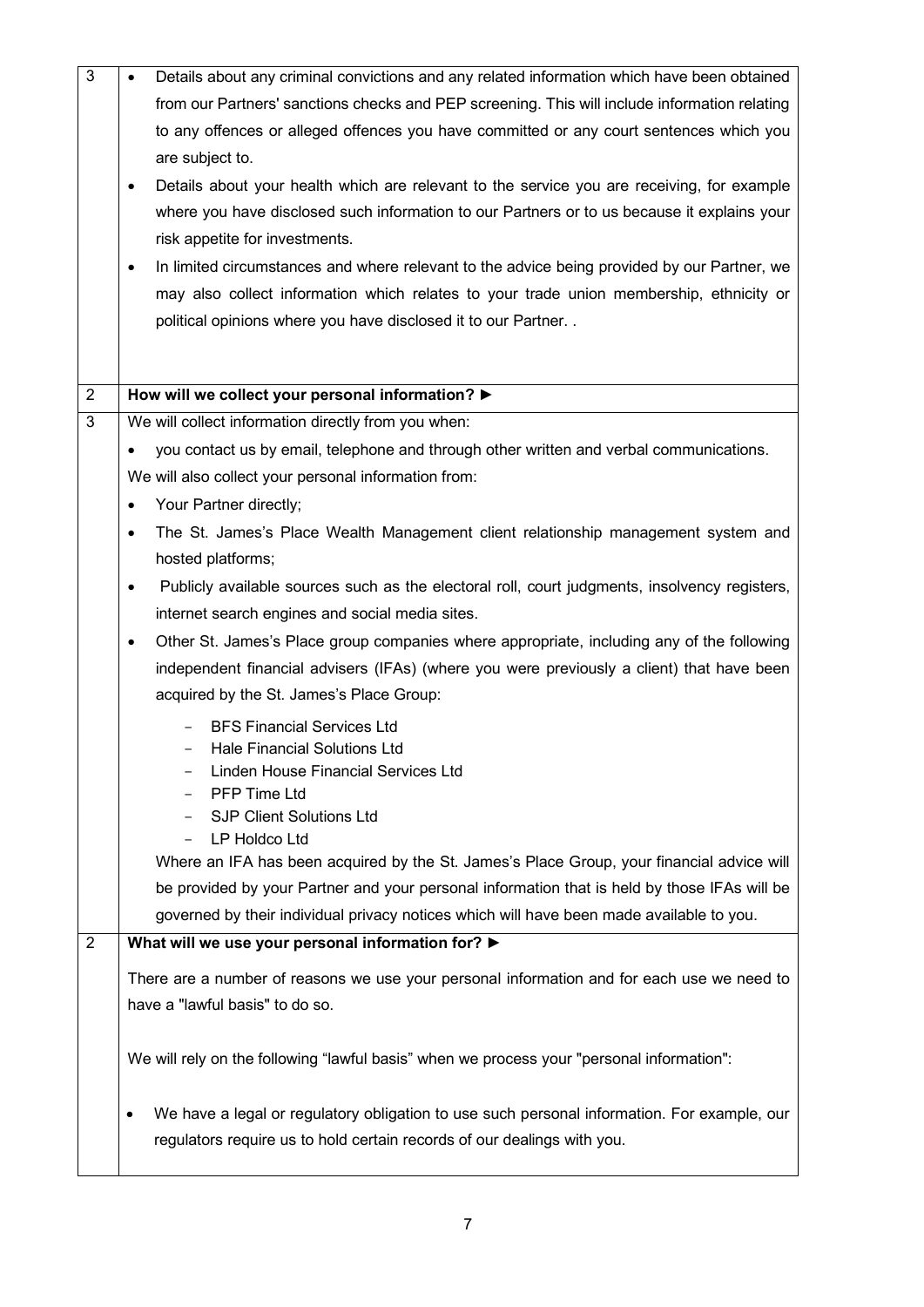- We have a valid business reason to use your personal information and which is necessary for our everyday business operations and activities, for example to respond to any queries relating to our Partner services that we receive.
- In each case we assess our need to use this personal information for these purposes against your rights to privacy to ensure we are protecting your rights.

When we use your "special categories of personal information", we must have an additional "lawful basis" and we will rely on the following lawful basis in these circumstances:

- It is in the substantial public interest to comply with regulatory requirements relating to unlawful acts and dishonesty – such as carrying out fraud, credit and anti-money laundering checks.
- You have given your explicit consent to our use of your special categories of personal information. In some cases we are not able to review a complaint in respect of the Partner service you have received unless we have all the information we need, which could include your health information for example.
- We need to use such special categories of personal information to establish, exercise or defend legal rights, such as when we are facing legal proceedings or want to bring legal proceedings ourselves.
- There is a substantial public interest in the prevention and detection of unlawful acts such as where we suspect fraud.

| 3 | Purpose for processing ▶    |           | Lawful basis for using your<br>personal information ▶ |           | Lawful basis for using your<br>special categories of<br>personal information ▶ |
|---|-----------------------------|-----------|-------------------------------------------------------|-----------|--------------------------------------------------------------------------------|
|   | To comply with our legal or | $\bullet$ | We need to use your                                   | $\bullet$ | We need to use your                                                            |
|   | regulatory obligations,     |           | information in order to                               |           | information in order to                                                        |
|   | including ensuring that our |           | comply with our legal                                 |           | establish, exercise or                                                         |
|   | Partners are compliant with |           | obligations.                                          |           | defend legal rights.                                                           |
|   | the appropriate regulatory  |           | We have a valid business                              |           | We have a substantial                                                          |
|   | requirements.               |           | reason (to run our                                    |           | public interest to prevent                                                     |
|   |                             |           | business efficiently and                              |           | or detect unlawful acts                                                        |
|   |                             |           | effectively).                                         |           | (where we suspect                                                              |
|   |                             |           |                                                       |           | fraud).                                                                        |
|   |                             |           |                                                       |           | It is in the substantial                                                       |
|   |                             |           |                                                       |           | public interest to comply                                                      |
|   |                             |           |                                                       |           | with regulatory                                                                |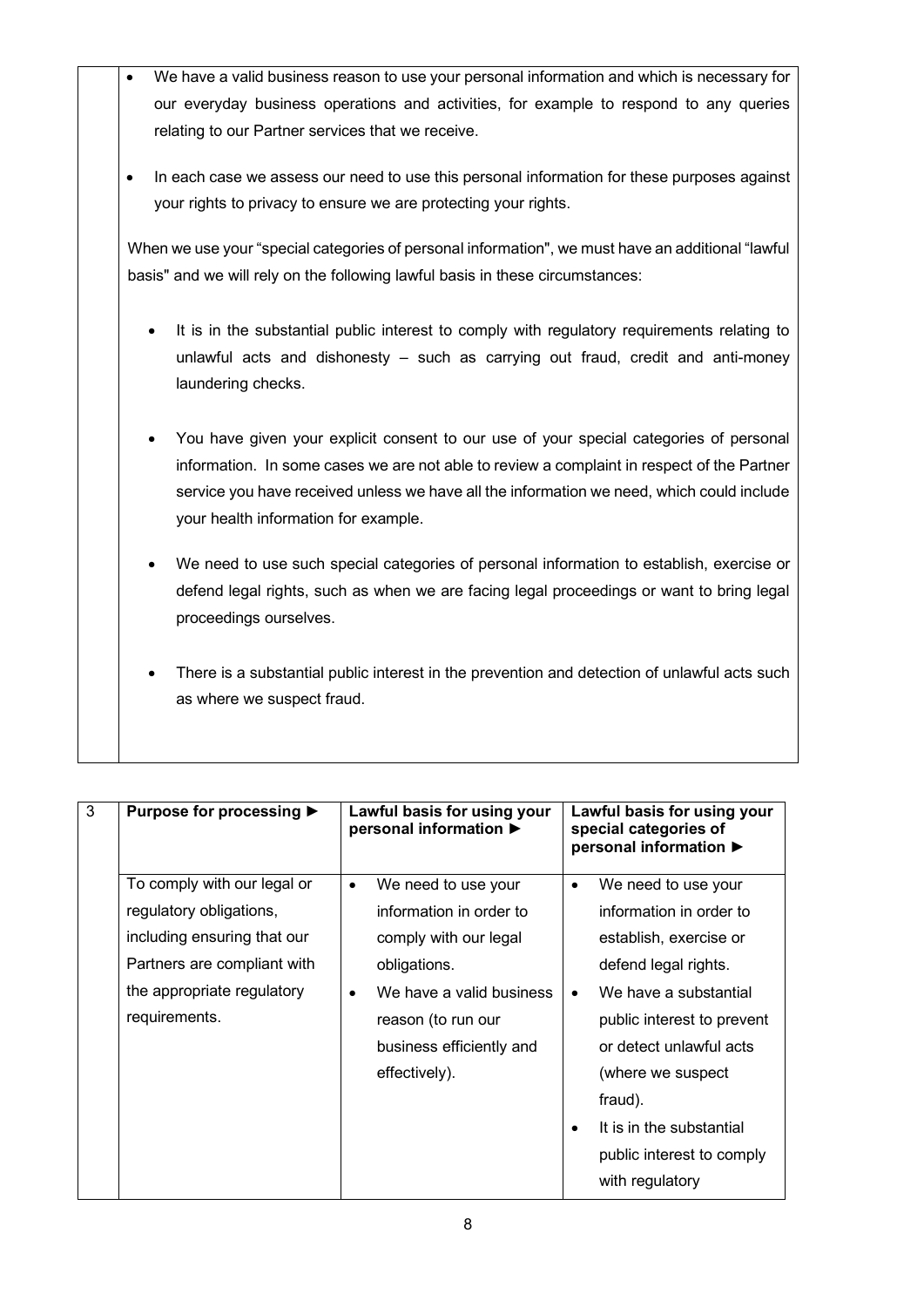|                |                                                                                                                                                                                                                          |                                                                                                                                                    | requirements relating to<br>unlawful acts and<br>dishonesty.<br>We have your explicit<br>consent.                                                                                                                                                                                              |
|----------------|--------------------------------------------------------------------------------------------------------------------------------------------------------------------------------------------------------------------------|----------------------------------------------------------------------------------------------------------------------------------------------------|------------------------------------------------------------------------------------------------------------------------------------------------------------------------------------------------------------------------------------------------------------------------------------------------|
|                | For communications<br>purposes including handling<br>complaints and dealing with<br>any other communications.                                                                                                            | We have a valid business<br>$\bullet$<br>reason to communicate<br>with you about products<br>and services.                                         | We need to use your<br>$\bullet$<br>information in order to<br>establish, exercise or<br>defend legal rights.<br>You have given us your<br>$\bullet$<br>explicit consent.                                                                                                                      |
|                | For business purposes and<br>activities including managing<br>the St. James's Place CRM<br>system and hosting platform,<br>and ensuring the continued<br>improvement of the St.<br>James's Place Partnership<br>service. | We have a valid business<br>$\bullet$<br>reason (to run our<br>business efficiently and<br>effectively).                                           | You have given us your<br>$\bullet$<br>explicit consent.<br>We need to use your<br>$\bullet$<br>information in order to<br>establish, exercise or<br>defend legal rights.                                                                                                                      |
|                | To assist in the transition of<br>your services from your<br>Partner to another Partner if<br>your Partner leaves the St.<br>James's Place Partnership.                                                                  | We have a valid business<br>$\bullet$<br>reason (to run our<br>business efficiently and<br>effectively).                                           | We need to use your<br>$\bullet$<br>information in order to<br>establish, exercise or<br>defend legal rights.                                                                                                                                                                                  |
| $\overline{2}$ | Who will we share your personal information with? >                                                                                                                                                                      |                                                                                                                                                    |                                                                                                                                                                                                                                                                                                |
| $\overline{3}$ | Your Partner<br>$\bullet$<br>$\bullet$<br>$\bullet$                                                                                                                                                                      | set out above and we will only disclose it to the following parties:<br>services. (e.g. if your Partner leaves the St. James's Place Partnership.) | We will not sell or transfer your personal information to anyone unless we have a valid purpose as<br>Other Partners within the St. James's Place Partnership only where we have to transition<br>Other St. James's Place group companies, including any independent financial advisers (IFAs) |
|                | $\bullet$<br>Service.<br>٠                                                                                                                                                                                               | Selected third parties in connection with any sale, transfer or disposal of our business.                                                          | (where you were previously a client) that have been acquired by the St. James's Place Group;<br>Our regulators including the Financial Conduct Authority and the Financial Ombudsman                                                                                                           |
|                | Our insurers.<br>$\bullet$<br>Data protection authorities.<br>٠<br>Financial crime and fraud detection agencies.<br>٠<br>٠                                                                                               | The police, HMRC and other crime prevention and detection agencies.                                                                                |                                                                                                                                                                                                                                                                                                |
|                | ٠                                                                                                                                                                                                                        |                                                                                                                                                    | Third parties who have entered into contractual arrangements with us to provide services we                                                                                                                                                                                                    |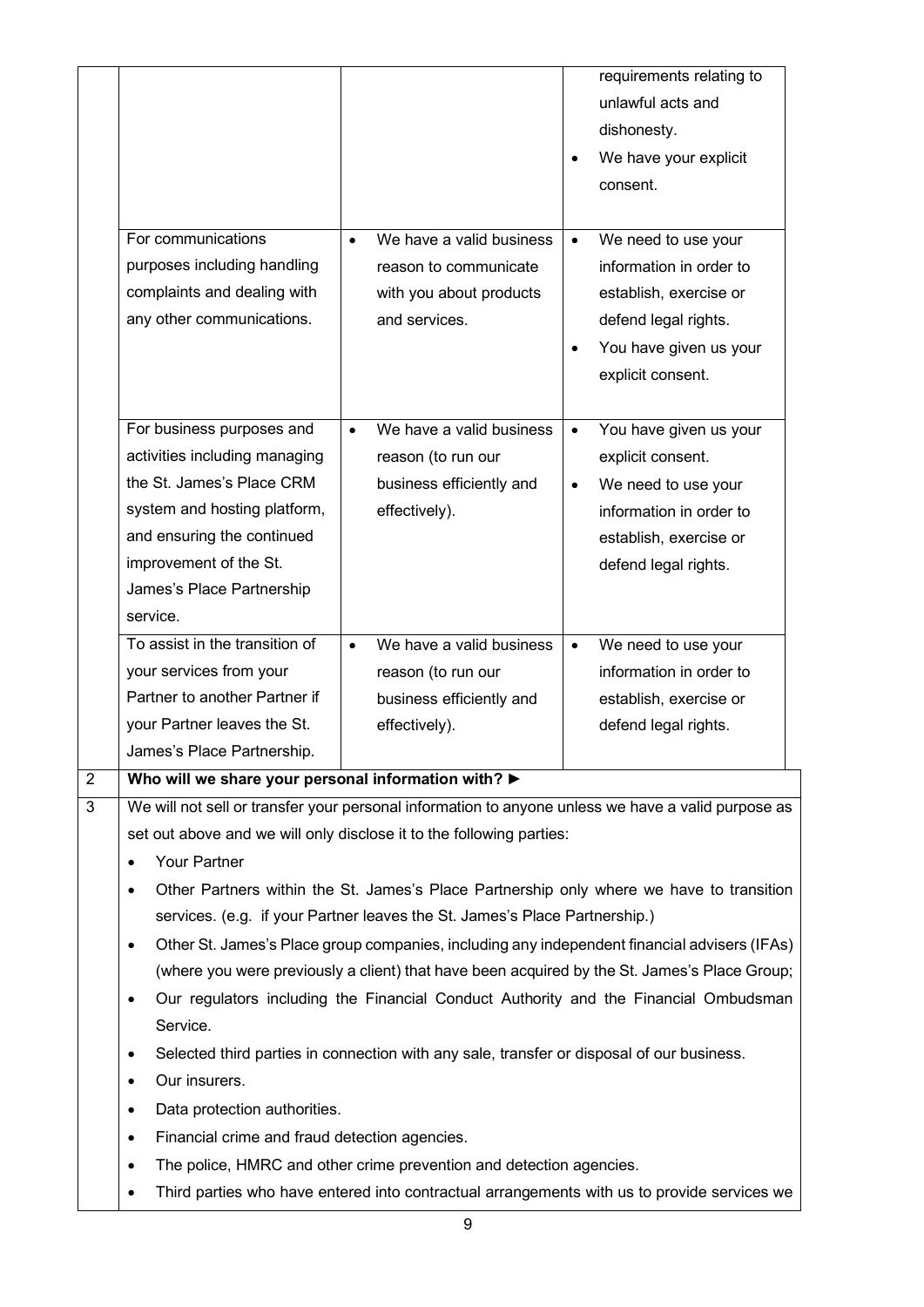need to carry out our everyday business activities such as partner support specialists, document management providers, back office system providers, secure login and email providers, storage warehouses, IT suppliers, actuaries, auditors, lawyers, outsourced business process management providers, our subcontractors and tax advisers.

| $\mathbf{1}$   | Family members, business associates or other beneficiaries of a client receiving Partner                     |
|----------------|--------------------------------------------------------------------------------------------------------------|
|                | services $\blacktriangleright$                                                                               |
| $\overline{2}$ | This section will apply where a client receiving partner services provides information about their           |
|                | family member(s) or business associates to explain their lifestyle and approach to investments               |
|                | and wealth management (for example if you are a spouse, partner or dependant mentioned in a                  |
|                | will or trust document, another beneficiary or a business partner). This section will set out how we         |
|                | use your information.                                                                                        |
|                |                                                                                                              |
|                | What personal information may we collect? ▶                                                                  |
| 3              | Information collected from the client;<br>$\bullet$                                                          |
|                | Information collected when dealing with any complaints you may have;<br>٠                                    |
|                | Information collected from any communications with you; and<br>٠                                             |
|                | Information obtained through audits or in the process of ensuring our Partners comply with<br>٠              |
|                | their regulatory obligations.                                                                                |
|                | This will include:                                                                                           |
|                | General information such as your name, address, phone numbers and email addresses, date<br>$\bullet$         |
|                | of birth and gender.                                                                                         |
|                | Your relationship to our client who is receiving St. James's Place Partner services.<br>$\bullet$            |
|                | Financial information relating to your financial liabilities, for example details of you and your<br>٠       |
|                | partner's property portfolio to enable us to establish that a client has provided with appropriate           |
|                | financial advice                                                                                             |
| $\overline{2}$ | What special categories of personal information will we collect? ▶                                           |
| 3              | We may collect details about your health which are relevant to the services our client receives<br>$\bullet$ |
|                | from the relevant Partner (for example where you are the client's partner and you have a                     |
|                | medical condition which means that you are unable to work and therefore our client has a                     |
|                | higher need for investment return and a lower risk appetite).                                                |
|                | In limited circumstances where relevant to the advice being provided by our Partner, we may<br>٠             |
|                | also collect information which relates to your trade union membership, ethnicity or political                |
|                | opinions where it has been disclosed to the Partner by the client.                                           |
|                |                                                                                                              |
| $\overline{2}$ | How will we collect your personal information? $\blacktriangleright$                                         |
| $\mathbf{3}$   | We will collect information directly from you when:                                                          |
|                | you contact us by email, telephone and through other written and verbal communications, for                  |
|                | example in relation to a data subject access request.                                                        |
|                | We may also collect your personal information from:                                                          |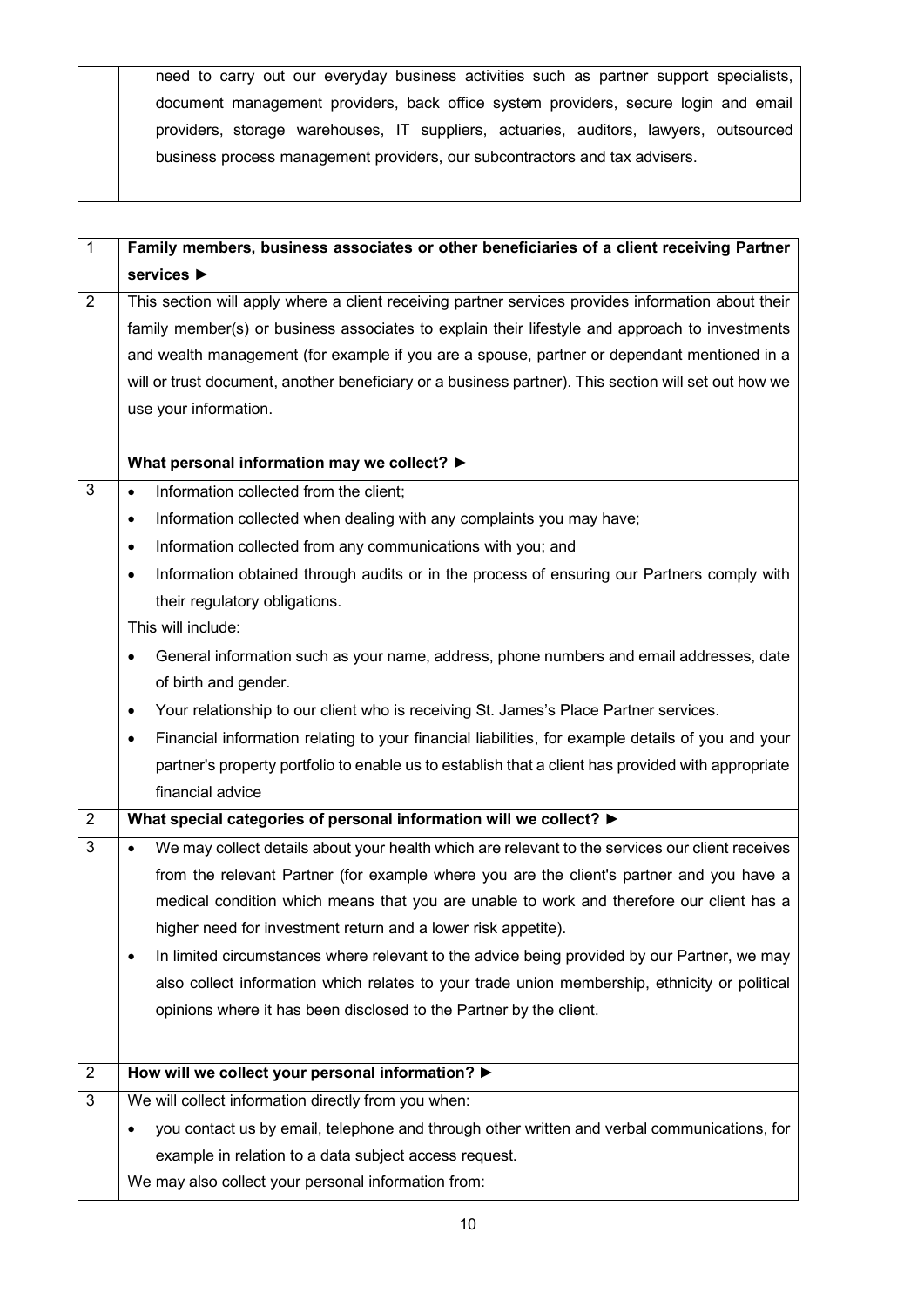|                | our client who is receiving Partner services.<br>$\bullet$                                             |
|----------------|--------------------------------------------------------------------------------------------------------|
|                | our client's Partner;<br>$\bullet$                                                                     |
|                | the St. James's Place Wealth Management client relationship management system and<br>hosted platforms. |
| $\overline{2}$ | What will we use your personal information for? ▶                                                      |
|                |                                                                                                        |
|                | There are a number of reasons we use your personal information and for each use we need to             |
|                | have a "lawful basis" to do so.                                                                        |
|                | We will rely on the following "lawful basis" when we process your "personal information":              |
|                | We have a legal or regulatory obligation to use such personal information. For example, our            |
|                | regulators require us to hold certain records of our dealings with you.                                |
|                |                                                                                                        |
|                | We have a valid business reason to use your personal information which is necessary for our            |
|                | everyday business operations and activities, for example to maintain our business records.             |
|                |                                                                                                        |
|                | In each case we assess our need to use this personal information for these purposes against            |
|                | your rights to privacy to ensure we are protecting your rights.                                        |
|                |                                                                                                        |
|                | When we use your "special categories of personal information", we must have an additional "lawful      |
|                | basis" and we will rely on the following lawful basis in these circumstances:                          |
|                |                                                                                                        |
|                | You have given your explicit consent to our use of your special categories of personal                 |
|                | information which may have been provided to us by your family member, spouse or business               |
|                | associate who is our client.                                                                           |
|                |                                                                                                        |
|                | We need to use such special categories of personal information to establish, exercise or               |
|                | defend legal rights, such as when we are facing legal proceedings or want to bring legal               |
|                | proceedings ourselves.                                                                                 |
|                | There is a substantial public interest in the prevention and detection of unlawful acts such as        |
|                | where we suspect fraud.                                                                                |
|                |                                                                                                        |
|                | It is in the substantial public interest to comply with regulatory requirements relating to            |
|                | unlawful acts and dishonesty - such as carrying out fraud, credit and anti-money laundering            |
|                | checks.                                                                                                |
|                |                                                                                                        |

| -3 | Purpose for processing ▶    | Lawful basis for using your<br>personal information ▶ | Lawful basis for using your<br>special categories of<br>personal information ▶ |
|----|-----------------------------|-------------------------------------------------------|--------------------------------------------------------------------------------|
|    | To comply with our legal or | We need to use your<br>$\bullet$                      | We need to use your                                                            |
|    | regulatory obligations,     | information in order to                               | information in order to                                                        |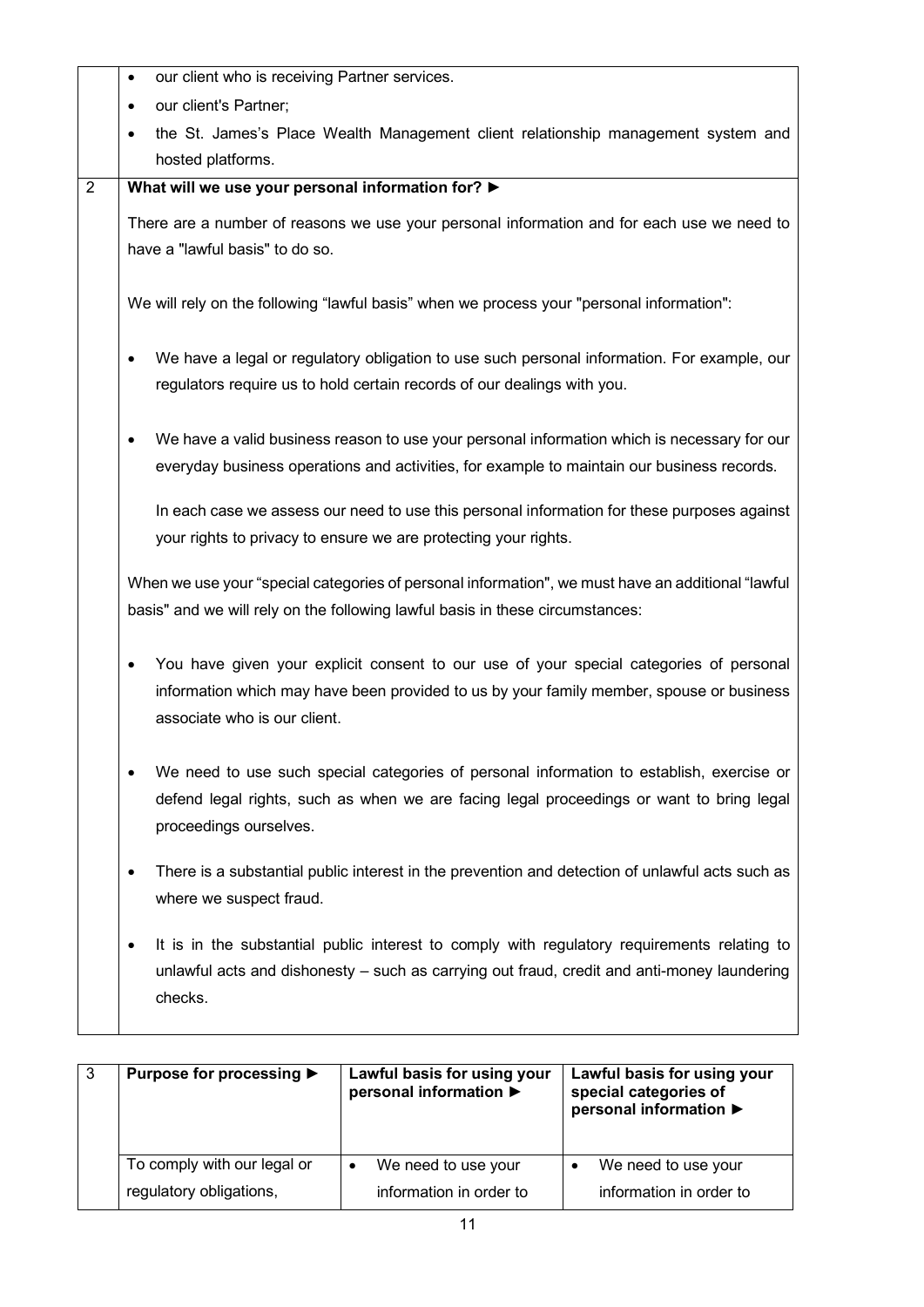|   | including ensuring that our                                   |           | comply with our legal                     |           | establish, exercise or                    |
|---|---------------------------------------------------------------|-----------|-------------------------------------------|-----------|-------------------------------------------|
|   | Partners are compliant with                                   |           | obligations.                              |           | defend legal rights.                      |
|   | the appropriate regulatory                                    | $\bullet$ | We have a valid business                  | $\bullet$ | We have a substantial                     |
|   | requirements.                                                 |           | reason (to run our                        |           | public interest to prevent                |
|   |                                                               |           | business efficiently and                  |           | or detect unlawful acts                   |
|   |                                                               |           | effectively).                             |           | (where we suspect fraud).                 |
|   |                                                               |           |                                           | $\bullet$ | It is in the substantial                  |
|   |                                                               |           |                                           |           | public interest to comply                 |
|   |                                                               |           |                                           |           | with regulatory                           |
|   |                                                               |           |                                           |           | requirements relating to                  |
|   |                                                               |           |                                           |           | unlawful acts and                         |
|   |                                                               |           |                                           |           | dishonesty.                               |
|   |                                                               |           |                                           | $\bullet$ | We have your explicit                     |
|   |                                                               |           |                                           |           | consent and this has been                 |
|   |                                                               |           |                                           |           | provided to us by the                     |
|   |                                                               |           |                                           |           | client.                                   |
|   |                                                               |           |                                           |           |                                           |
|   | For communications                                            | $\bullet$ | We have a valid business                  | $\bullet$ | You have given us your                    |
|   | purposes including handling                                   |           | reason (to run our                        |           | explicit consent and this                 |
|   | complaints and dealing with                                   |           | business efficiently and                  |           | has been provided to us                   |
|   | any other communications.                                     |           | effectively).                             |           | by the client.                            |
|   |                                                               |           |                                           | $\bullet$ | We need to use your                       |
|   |                                                               |           |                                           |           | information in order to                   |
|   |                                                               |           |                                           |           | establish, exercise or                    |
|   |                                                               |           |                                           |           | defend legal rights.                      |
|   | For business purposes and                                     | $\bullet$ | We have a valid business                  | $\bullet$ | You have given us your                    |
|   | activities including managing                                 |           | reason (to run our                        |           | explicit consent and this                 |
|   | the St. James's Place CRM                                     |           | business efficiently and                  |           | has been provided to us                   |
|   | system and hosting platform,                                  |           | effectively).                             |           | by the client.                            |
|   | and ensuring the continued                                    |           |                                           | $\bullet$ | We need to use your                       |
|   | improvement of the St.                                        |           |                                           |           | information in order to                   |
|   | James's Place Partnership<br>service.                         |           |                                           |           | establish, exercise or                    |
|   |                                                               |           |                                           |           | defend legal rights.                      |
|   | To assist in the transition of                                | $\bullet$ | We have a valid business                  | $\bullet$ | You have given us your                    |
|   | our client's services from our<br>client's Partner to another |           | reason (to run our                        |           | explicit consent and this                 |
|   | Partner if our client's Partner                               |           | business efficiently and<br>effectively). |           | has been provided to us<br>by the client. |
|   | leaves the St. James's Place                                  |           |                                           |           |                                           |
|   | Partnership.                                                  |           |                                           | $\bullet$ | We need to use your                       |
|   |                                                               |           |                                           |           | information in order to                   |
|   |                                                               |           |                                           |           | establish, exercise or                    |
| 2 | Who will we share your personal information with? ▶           |           |                                           |           | defend legal rights.                      |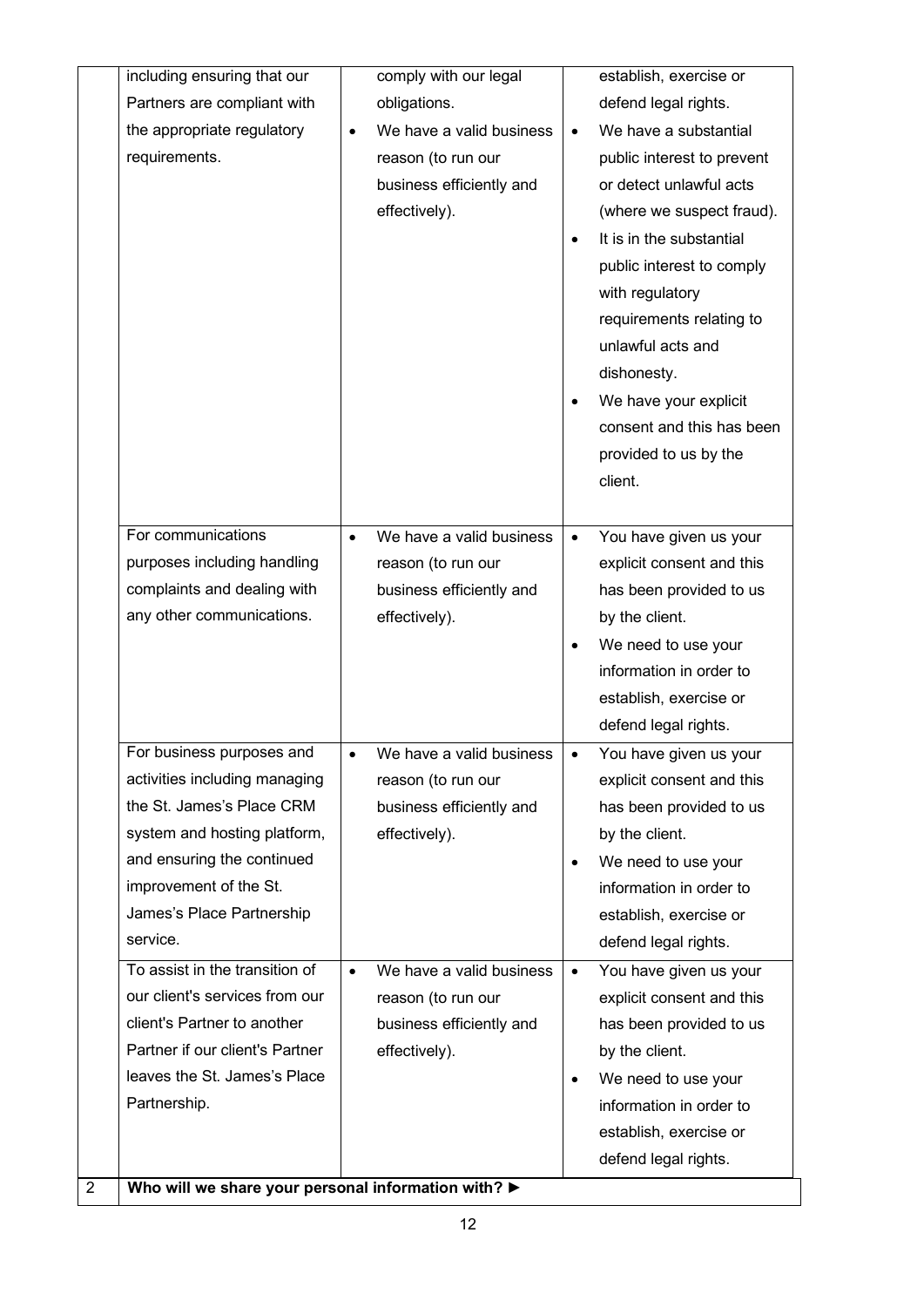| $\overline{3}$ | We will not sell or transfer your personal information to anyone unless we have a valid purpose as       |
|----------------|----------------------------------------------------------------------------------------------------------|
|                | set out above and we will only disclose it to the following parties:                                     |
|                |                                                                                                          |
|                | The client's Partner<br>$\bullet$                                                                        |
|                | Other Partners within the St. James's Place Partnership only where we have to transition<br>٠            |
|                | services for clients. (e.g. if your spouse is a client and his or her Partner leaves the St. James's     |
|                | Place Partnership.)                                                                                      |
|                | Other St. James's Place group companies.<br>$\bullet$                                                    |
|                | Our regulators including the Financial Conduct Authority and the Financial Ombudsman<br>$\bullet$        |
|                | Service.                                                                                                 |
|                | Selected third parties in connection with any sale, transfer or disposal of our business.<br>$\bullet$   |
|                | Our insurers.<br>$\bullet$                                                                               |
|                | Data protection authorities.<br>$\bullet$                                                                |
|                | Financial crime and fraud detection agencies.<br>$\bullet$                                               |
|                | The police, HMRC and other crime prevention and detection agencies.<br>$\bullet$                         |
|                | Third parties who have entered into contractual arrangements with us to provide services we<br>$\bullet$ |
|                | need to carry out our everyday business activities such as partner support specialists,                  |
|                | document management providers, back office system providers, secure login and email                      |
|                | providers, storage warehouses, IT suppliers, actuaries, auditors, lawyers, outsourced                    |
|                | business process management providers, our subcontractors and tax advisers.                              |

#### **3. St. James's Place Products**

1

Please click below for more information about the products we offer which include pensions and annuities.

#### **St. James's Place Products**

St. James's Place Wealth Management is a FTSE 100 company, specialising in delivering faceto-face wealth management advice to individuals, trustees and businesses. As well as addressing simple and straightforward issues such as mortgages, we can help to resolve more complex problems for clients, whether it be investment for growth, Inheritance Tax or retirement planning. We also offer St. James's Place Wealth Management products, which include pensions, annuities.

The data controller will depend on the product you take out with us and will be an entity within the St. James's Place plc's group of companies. If you are unsure about who the data controller of your personal information is, you can contact us at any time using the contact details in section 10 below.

For the purposes of this section and section 4, "**we**" and "**our**" shall refer to the relevant data controller as above according to the product that you have and "**product**" shall refer to the relevant product you hold.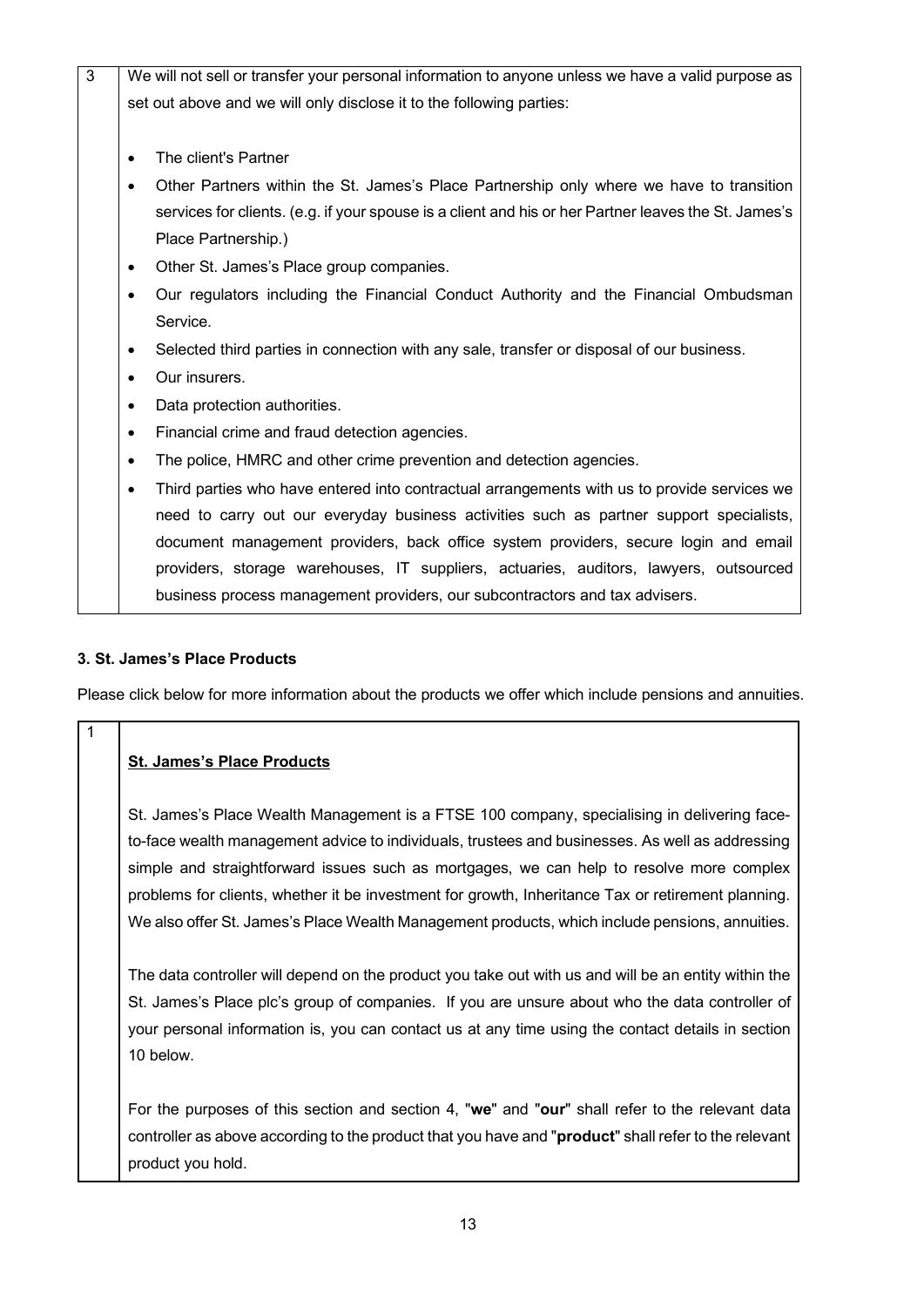### **4. Our processing of your personal information ►**

 $\frac{1}{1}$  We will collect and use different personal information about you for different reasons, depending on our relationship with you and the product held.

Sometimes we will request or receive "special categories of personal information" (which is information relating to your health, genetic or biometric data, criminal convictions, sex life, sexual orientation, racial or ethnic origin, political opinions, religious or philosophical beliefs, and trade union membership).

We also use details of any unspent criminal convictions provided for fraud prevention purposes.

Where you provide personal information to us about other individuals (for example, members of your family or other dependents) we will also be data controller of their personal information and we are responsible for protecting their personal information and using it appropriately. This notice will therefore apply to those individuals and you should refer them to this notice.

In order to make this notice as user friendly as possible, we have split it into different sections. Please click on the section below that best describes your relationship with us and the service you receive from us.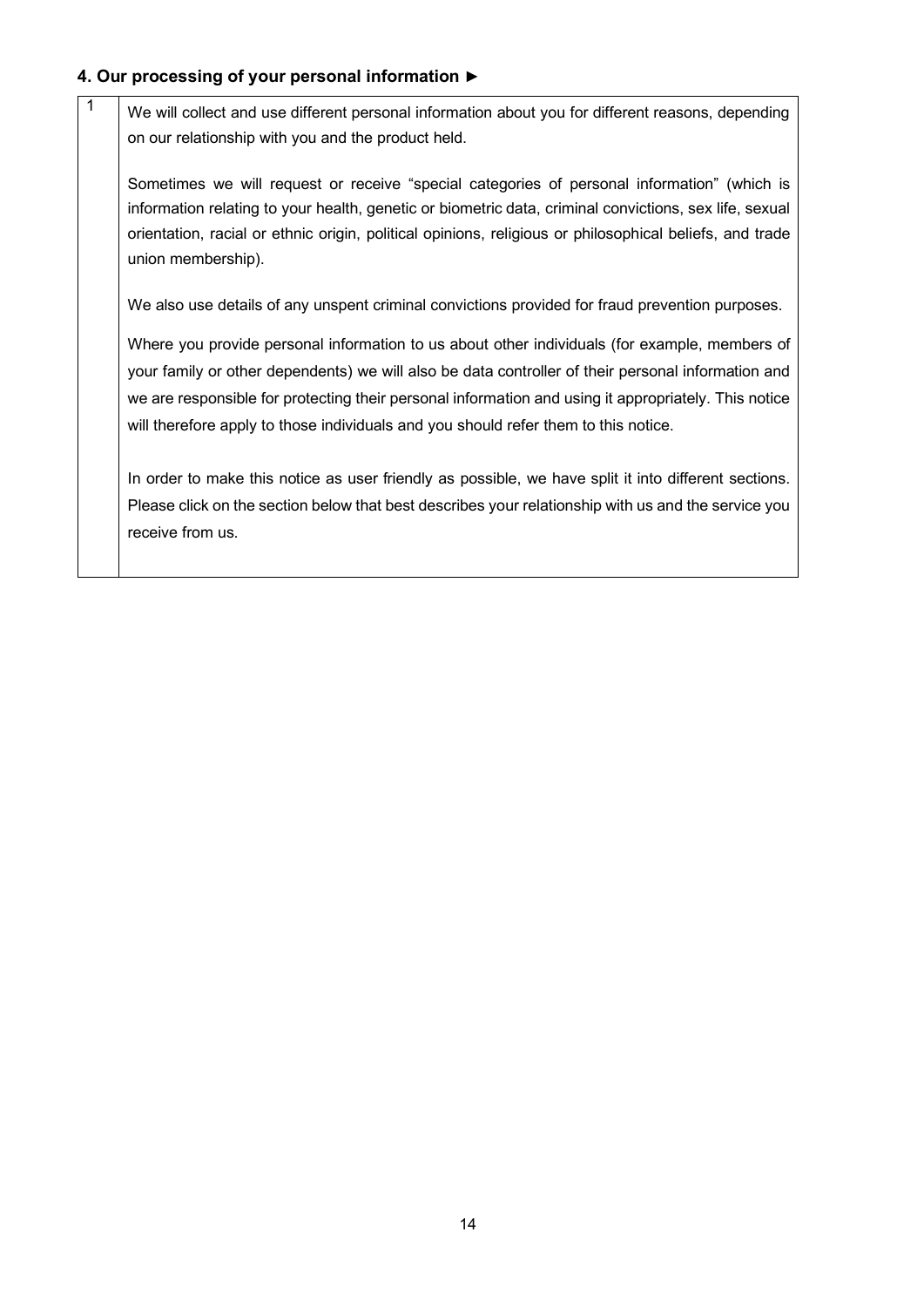| $\mathbf{1}$   | Where you are an existing client and have purchased a St. James's Place product from us                         |  |  |  |  |  |
|----------------|-----------------------------------------------------------------------------------------------------------------|--|--|--|--|--|
| $\overline{2}$ | This section will apply if you are an existing client of ours and you have purchased a St. James's              |  |  |  |  |  |
|                | Place pension or an annuity product from us.                                                                    |  |  |  |  |  |
|                |                                                                                                                 |  |  |  |  |  |
|                | What personal information may we collect? ▶                                                                     |  |  |  |  |  |
| $\mathfrak{S}$ | General information such as your name, address, phone numbers and email addresses, date<br>$\bullet$            |  |  |  |  |  |
|                | of birth and gender.                                                                                            |  |  |  |  |  |
|                | Identification information including passport, driving licence, national identity card (for non-UK<br>$\bullet$ |  |  |  |  |  |
|                | nationals), government issued ID verification and address verification documents such as                        |  |  |  |  |  |
|                | council tax letters or bank statement and evidence of benefit entitlement.                                      |  |  |  |  |  |
|                | Employment information such as job title, employment history and professional accreditations.                   |  |  |  |  |  |
|                | Financial information relevant to the products we provide, including:                                           |  |  |  |  |  |
|                | <b>Bank details</b><br>$\circ$                                                                                  |  |  |  |  |  |
|                | Financial reviews (fact finds)<br>$\circ$                                                                       |  |  |  |  |  |
|                | Information relating to your personal finances such as your financial liabilities and<br>$\circ$                |  |  |  |  |  |
|                | assets, income and outgoings.                                                                                   |  |  |  |  |  |
|                | Information obtained from carrying out identification checks and checking sanction lists and                    |  |  |  |  |  |
|                | politically exposed persons (PEP) screening, including bankruptcy orders or where you have                      |  |  |  |  |  |
|                | been flagged as a PEP.                                                                                          |  |  |  |  |  |
|                | Information about your family including information about your dependants.<br>$\bullet$                         |  |  |  |  |  |
|                | Information obtained during telephone recordings where recorded.<br>$\bullet$                                   |  |  |  |  |  |
|                | Your marketing preferences and details of your customer experience with us.<br>٠                                |  |  |  |  |  |
|                | Information such as IP address and browsing history obtained through our use of cookies.<br>$\bullet$           |  |  |  |  |  |
|                | You can find more information about this in our cookies policy in section 11 below.                             |  |  |  |  |  |
| $\overline{2}$ | What special categories of information will we collect? ▶                                                       |  |  |  |  |  |
| 3              | As part of our regulatory requirements, details about any criminal convictions and any related                  |  |  |  |  |  |
|                | information which have been obtained from our sanctions checks and PEP screening This will                      |  |  |  |  |  |
|                | include information relating to any offences or alleged offences you have committed or any                      |  |  |  |  |  |
|                | court sentences which you are subject to. We may collect details about your health which are                    |  |  |  |  |  |
|                | relevant to your application (e.g. as part of a pension need we may ask you about any medical                   |  |  |  |  |  |
|                | conditions that affect you to establish whether you are deemed to be a vulnerable client). In                   |  |  |  |  |  |
|                | limited circumstances, we may also collect information which relates to your trade union                        |  |  |  |  |  |
|                | membership (for example when gathering your employment details), genetic or biometric data                      |  |  |  |  |  |
|                | or data concerning your sex life or sexual orientation where you instruct us on joint products.                 |  |  |  |  |  |
|                |                                                                                                                 |  |  |  |  |  |
| $\overline{2}$ | How will we collect your personal information? >                                                                |  |  |  |  |  |
|                | We will collect information directly from you when:                                                             |  |  |  |  |  |
|                | you apply to purchase, vary or renew a St. James's Place product; and                                           |  |  |  |  |  |
|                | you contact us by email, telephone and through other written and verbal communications.                         |  |  |  |  |  |
|                |                                                                                                                 |  |  |  |  |  |
|                | We will also collect your personal information from:                                                            |  |  |  |  |  |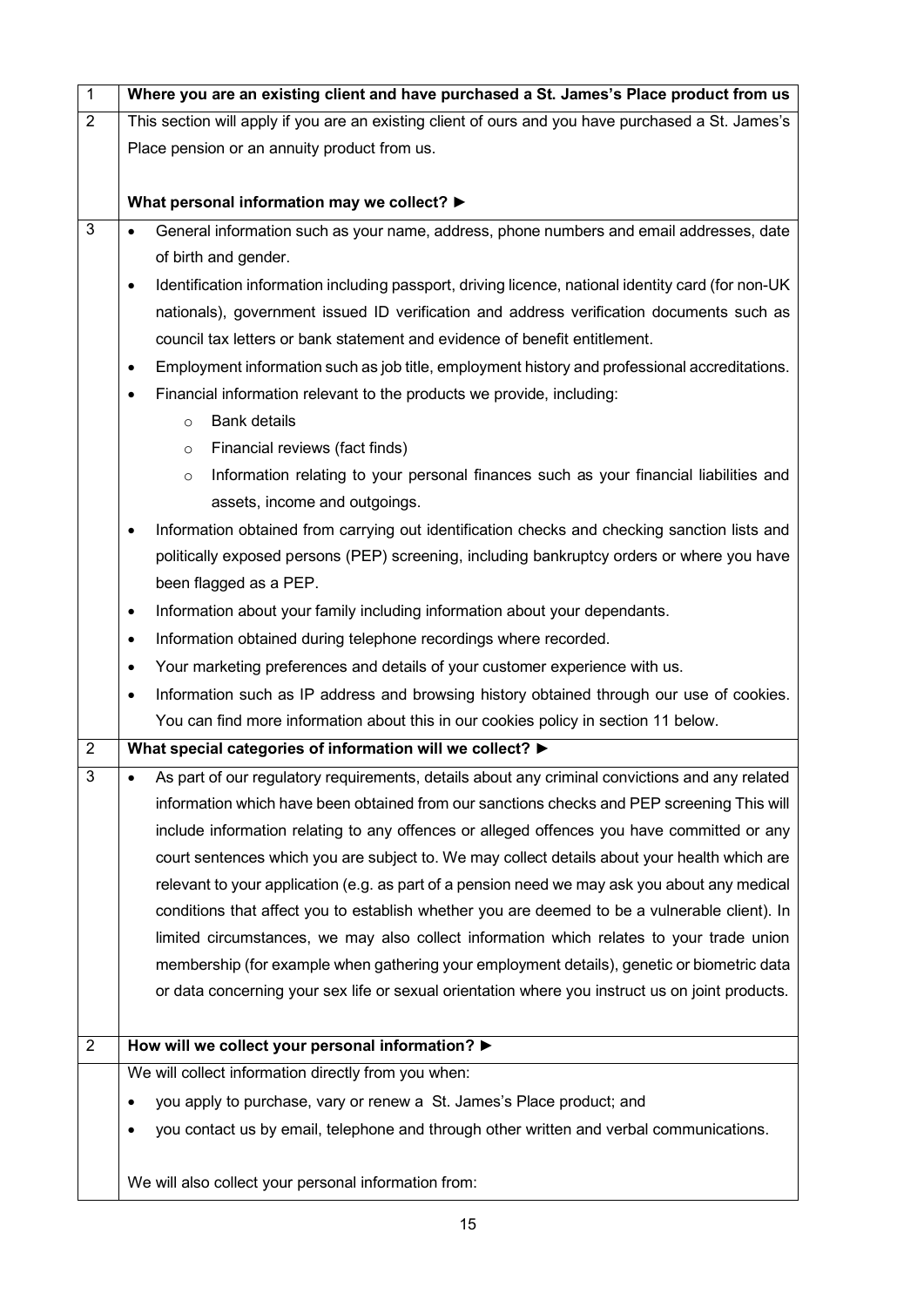|                | Your St. James's Place Partner where applicable.<br>$\bullet$                                            |
|----------------|----------------------------------------------------------------------------------------------------------|
|                | The St. James's Place Wealth Management client relationship management system and<br>٠                   |
|                | hosted platforms.                                                                                        |
|                | Publicly available sources such as the electoral roll, court judgments, insolvency registers,<br>٠       |
|                | internet search engines and social media sites.                                                          |
|                | Other St. James's Place group companies.<br>٠                                                            |
|                | Third parties such as Experian who provide anti money laundering and fraud prevention<br>٠               |
|                | services who we have appointed to carry out electronic ID checks, sanctions and politically              |
|                | exposed persons checking services.                                                                       |
| $\overline{2}$ | What will we use your personal information for? >                                                        |
|                | There are a number of reasons we use your personal information and for each use we need to               |
|                | have a "lawful basis" to do so.                                                                          |
|                |                                                                                                          |
|                | We will rely on the following "lawful basis" when we process your "personal information":                |
|                | We need to use your personal information to enter into or perform the client agreement that              |
|                | we hold with you for the product in question. For example, we need to use your personal                  |
|                | information to provide the products that you have purchased from us.                                     |
|                |                                                                                                          |
|                | We have a legal or regulatory obligation to use such personal information. For example, our<br>$\bullet$ |
|                | regulators require us to hold certain records of our dealings with you.                                  |
|                |                                                                                                          |
|                | We have a valid business reason to use your personal information which is necessary for our<br>٠         |
|                | everyday business operations and activities, for example to maintain business records, to                |
|                | review our business models, to undertake strategic and operational business analysis of the              |
|                | products we offer, to maintain management information, and for internal audit purposes.                  |
|                | In each case we assess our need to use this personal information for these purposes against              |
|                | your rights to privacy to ensure we are protecting your rights.                                          |
|                |                                                                                                          |
|                | When we use your "special categories of personal information", we must have an additional "lawful        |
|                | basis" and we will rely on the following lawful basis in these circumstances:                            |
|                |                                                                                                          |
|                | There is a substantial public interest in the prevention and detection of unlawful acts such as          |
|                | where we suspect fraud.                                                                                  |
|                |                                                                                                          |
|                | It is in the substantial public interest to comply with regulatory requirements relating to              |
|                | unlawful acts and dishonesty - such as carrying out fraud, credit and anti-money laundering              |
|                | checks.                                                                                                  |
|                |                                                                                                          |
|                |                                                                                                          |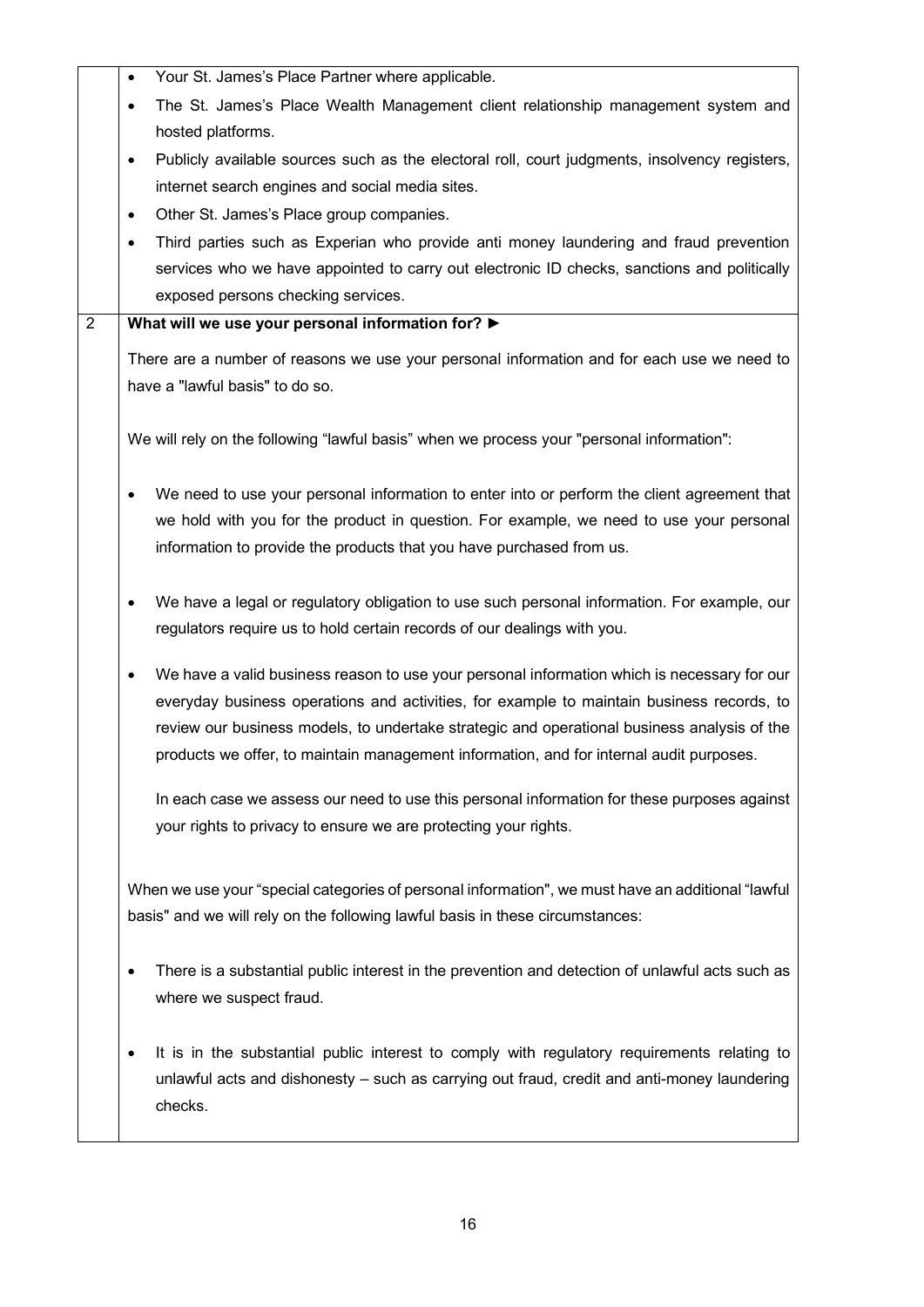- We need to use such special categories of personal information to establish, exercise or defend legal rights, such as when we are facing legal proceedings or want to bring legal proceedings ourselves.
- You have given your explicit consent to our use of your special categories of personal information. In some cases we are not able to offer you certain advice or financial products unless we have your health information.

| 3 | Purpose for processing ▶        |           | Lawful basis for using your<br>personal information ▶ |           | Lawful basis for using your<br>categories<br>special<br>οf<br>personal information ▶ |
|---|---------------------------------|-----------|-------------------------------------------------------|-----------|--------------------------------------------------------------------------------------|
|   | To carry out identification     | $\bullet$ | It is necessary to enter                              |           | It is in the substantial                                                             |
|   | checks.                         |           | into your client                                      |           | public interest to comply                                                            |
|   |                                 |           | agreement.                                            |           | with regulatory                                                                      |
|   |                                 |           | We have a valid business                              |           | requirements relating to                                                             |
|   |                                 |           | reason (to carry out                                  |           | unlawful acts and                                                                    |
|   |                                 |           | necessary compliance                                  |           | dishonesty.                                                                          |
|   |                                 |           | checks).                                              |           | We have your explicit                                                                |
|   |                                 |           | We have a legal and                                   |           | consent.                                                                             |
|   |                                 |           | regulatory obligation.                                |           | We need to establish,                                                                |
|   |                                 |           |                                                       |           | exercise or defend legal                                                             |
|   |                                 |           |                                                       |           | rights.                                                                              |
|   |                                 |           |                                                       | $\bullet$ |                                                                                      |
|   | provide<br>services<br>To<br>in | $\bullet$ | It is necessary to enter                              | $\bullet$ | You have given us your                                                               |
|   | accordance with your product    |           | into or perform your                                  |           | explicit consent.                                                                    |
|   | agreement                       |           | product agreement.                                    | $\bullet$ | We need to use your                                                                  |
|   |                                 |           | We have a valid business                              |           | information in order to                                                              |
|   |                                 |           | reason (to ensure that we                             |           | establish, exercise or                                                               |
|   |                                 |           | fulfil our contractual                                |           | defend legal rights.                                                                 |
|   |                                 |           | obligations to clients).                              |           |                                                                                      |
|   | To carry out annual reviews     | $\bullet$ | It is necessary to enter                              | $\bullet$ | You have given us your                                                               |
|   | reviews<br>and<br>οf<br>ongoing |           | into or perform your client                           |           | explicit consent.                                                                    |
|   | suitability of your<br>current  |           | agreement.                                            | $\bullet$ | We need to use your                                                                  |
|   | arrangements as required.       |           | We have a valid business                              |           | information in order to                                                              |
|   |                                 |           | reason (to ensure that we                             |           | establish, exercise or                                                               |
|   |                                 |           | are providing appropriate                             |           | defend legal rights.                                                                 |
|   |                                 |           | services according to                                 |           |                                                                                      |
|   |                                 |           | your circumstances).                                  |           |                                                                                      |
|   | To prevent and investigate      | $\bullet$ | It is necessary to enter                              | $\bullet$ | We need to use your                                                                  |
|   | fraud.                          |           | into or perform your client                           |           | information in order to                                                              |
|   |                                 |           | agreement.                                            |           | establish, exercise or                                                               |
|   |                                 |           | We have a valid business                              |           | defend legal rights.                                                                 |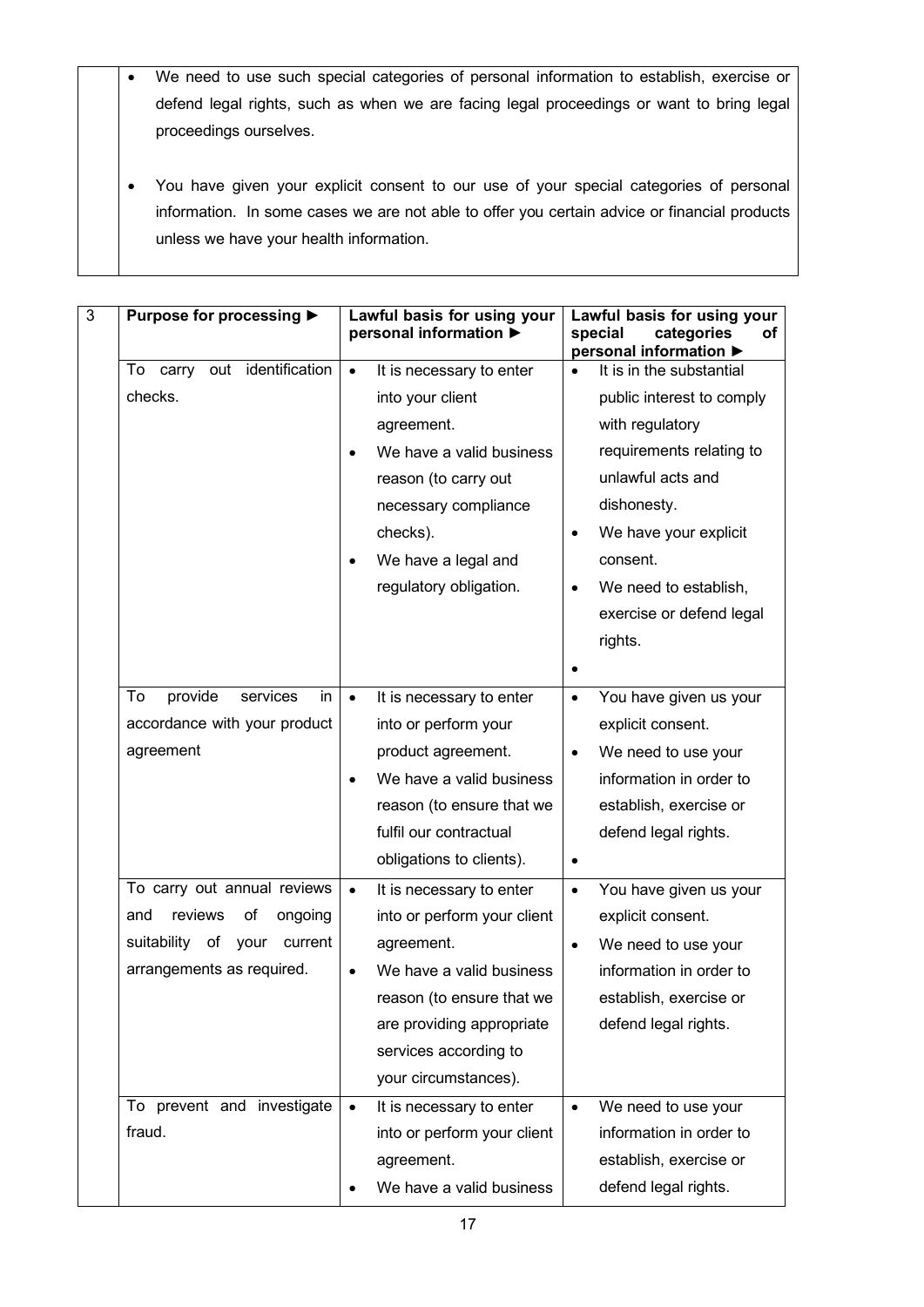|                             |           | reason (to prevent and      | $\bullet$ | We have a substantial      |
|-----------------------------|-----------|-----------------------------|-----------|----------------------------|
|                             |           | detect fraud and other      |           | public interest to prevent |
|                             |           | financial crime).           |           | or detect unlawful acts    |
|                             |           |                             |           | (where we suspect          |
|                             |           |                             |           | fraud).                    |
|                             |           |                             |           | It is in the substantial   |
|                             |           |                             |           | public interest to comply  |
|                             |           |                             |           | with regulatory            |
|                             |           |                             |           | requirements relating to   |
|                             |           |                             |           | unlawful acts and          |
|                             |           |                             |           | dishonesty.                |
|                             |           |                             | ٠         | We have your explicit      |
|                             |           |                             |           | consent.                   |
| To comply with our legal or | $\bullet$ | We need to use your         | $\bullet$ | We need to use your        |
| regulatory obligations.     |           | information in order to     |           | information in order to    |
|                             |           | comply with our legal       |           | establish, exercise or     |
|                             |           | obligations.                |           | defend legal rights.       |
|                             |           |                             |           | We have a substantial      |
|                             |           |                             |           | public interest to prevent |
|                             |           |                             |           | or detect unlawful acts    |
|                             |           |                             |           | (where we suspect          |
|                             |           |                             |           | fraud).                    |
|                             |           |                             |           | It is in the substantial   |
|                             |           |                             |           | public interest to comply  |
|                             |           |                             |           | with regulatory            |
|                             |           |                             |           | requirements relating to   |
|                             |           |                             |           | unlawful acts and          |
|                             |           |                             |           | dishonesty.                |
|                             |           |                             | $\bullet$ | We have your explicit      |
|                             |           |                             |           | consent.                   |
| To communicate with you and | $\bullet$ | It is necessary to enter    | $\bullet$ | We need to use your        |
| resolve any complaints that |           | into or perform your client |           | information in order to    |
| you might have.             |           | agreement.                  |           | establish, exercise or     |
|                             | $\bullet$ | We have a valid business    |           | defend legal rights.       |
|                             |           | reason (to communicate      |           |                            |
|                             |           | with you, record and        |           |                            |
|                             |           | investigate complaints      |           |                            |
|                             |           | and ensure that             |           |                            |
|                             |           | complaints are handled      |           |                            |
|                             |           | appropriately).             |           |                            |
|                             |           | We need to use your         |           |                            |
|                             |           | information in order to     |           |                            |
|                             |           |                             |           |                            |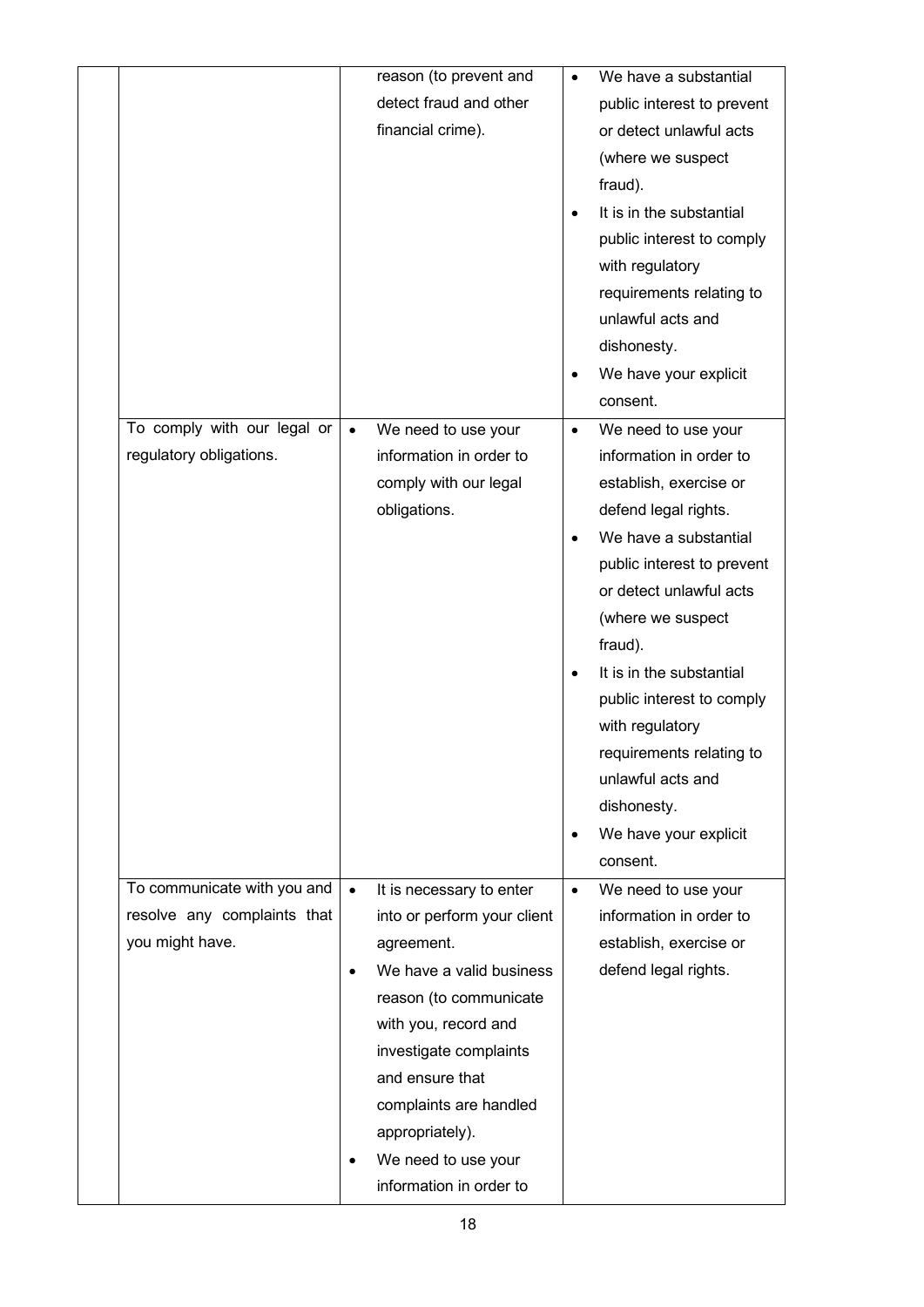|                                     |           | comply with our legal and |           |                         |
|-------------------------------------|-----------|---------------------------|-----------|-------------------------|
|                                     |           | regulatory obligations.   |           |                         |
|                                     |           |                           |           |                         |
| To provide improved quality,        |           | We have a valid business  | $\bullet$ | You have given us your  |
| training<br>and<br>security<br>(for |           | reason (to develop and    |           | explicit consent.       |
| example, through recorded or        |           | improve the products and  |           |                         |
| monitored phone calls to our        |           | services we offer).       |           |                         |
| contact numbers, or carrying        |           |                           |           |                         |
| satisfaction<br>customer<br>out     |           |                           |           |                         |
| surveys).                           |           |                           |           |                         |
| For business purposes and           |           | We have a valid business  | $\bullet$ | You have given us your  |
| activities<br>including             |           | reason (to run our        |           | explicit consent.       |
| maintaining business records,       |           | business efficiently and  | $\bullet$ | We need to use your     |
| file<br>keeping,<br>strategic       |           | effectively)              |           | information in order to |
| planning<br>business<br>and         |           |                           |           | establish, exercise or  |
| internal<br>audit,<br>and           |           |                           |           | defend legal rights.    |
| management information.             |           |                           |           |                         |
| To apply for and claim on our       | $\bullet$ | We have a valid business  | $\bullet$ | We need to use your     |
| own insurance.                      |           | reason (to maintain       |           | information in order to |
|                                     |           | appropriate insurance)    |           | establish, exercise or  |
|                                     |           |                           |           | defend legal rights.    |
| To<br>provide<br>marketing          |           | You have given us your    |           |                         |
| information where you have          |           | explicit consent.         |           |                         |
| provided your consent               |           |                           |           |                         |
|                                     |           |                           |           |                         |
| To<br>provide<br>marketing          |           | We have a valid business  |           |                         |
| information<br>by<br>post,<br>by    |           | reason (to send you       |           |                         |
| telephone<br>and<br>other<br>in     |           | selected communications   |           |                         |
| circumstances where we don't        |           | about other products and  |           |                         |
| require your consent.               |           | services we offer)        |           |                         |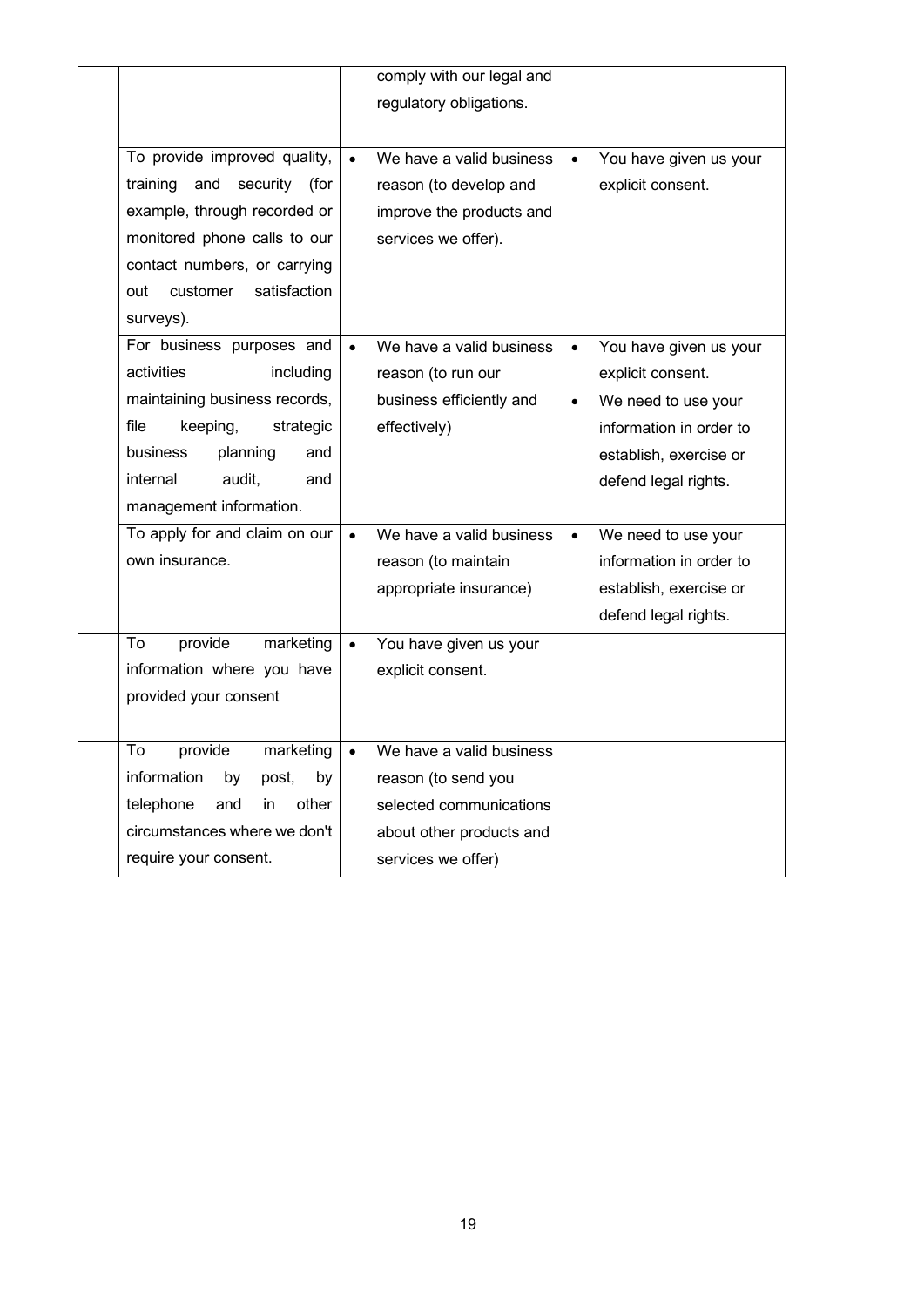| $\overline{2}$ | Who may we share your personal information with? $\blacktriangleright$                                    |
|----------------|-----------------------------------------------------------------------------------------------------------|
| $\overline{3}$ | We will not sell or transfer your personal information to anyone unless we have a valid purpose           |
|                | as set out above and we will only disclose it to the following parties:                                   |
|                |                                                                                                           |
|                | Third parties who facilitate the arrangement of products that you purchase from us such as<br>$\bullet$   |
|                | product providers, and insurers where you are buying income protection products. Where we                 |
|                | have shared your personal information with these third parties, they will also be a data                  |
|                | controller and responsible for how they use your personal information. Their uses of your                 |
|                | personal information will be governed by their own fair processing notices.                               |
|                | Your Partner within the St. James's Place Partnership so that the product you have purchased<br>$\bullet$ |
|                | can be integrated into the wealth management service provided to you by your Partner.                     |
|                | Other St. James's Place group companies.<br>$\bullet$                                                     |
|                | Third parties who have entered into contractual arrangements with us to provide services we<br>$\bullet$  |
|                | need to carry out our everyday business activities such as partner support specialists,                   |
|                | document management providers, back office system providers, secure login and email                       |
|                | providers, storage warehouses, IT suppliers, actuaries, auditors, lawyers, outsourced                     |
|                | business process management providers, our subcontractors and tax advisers.                               |
|                | Compliance consultants including the Consulting Consortium<br>$\bullet$                                   |
|                | Financial crime and fraud detection agencies.<br>$\bullet$                                                |
|                | Our regulators including the Financial Conduct Authority and the Financial Ombudsman                      |
|                | Service.                                                                                                  |
|                | Selected third parties in connection with any sale, transfer or disposal of our business.<br>$\bullet$    |
|                | Our insurers.<br>$\bullet$                                                                                |
|                | The police, HMRC and other crime prevention and detection agencies.                                       |
|                |                                                                                                           |

| $\overline{1}$ |           |                   | Where you are a prospective client                                                                 |
|----------------|-----------|-------------------|----------------------------------------------------------------------------------------------------|
| $\overline{2}$ |           |                   | What personal information may we collect? $\blacktriangleright$                                    |
| 3              |           |                   | General information such as your name, address, phone numbers and email addresses, date of         |
|                |           | birth and gender. |                                                                                                    |
|                | $\bullet$ |                   | Identification information including passport, driving licence, national identity card (for non-UK |
|                |           |                   | nationals), government issued ID verification and address verification documents such as           |
|                |           |                   | council tax letters or bank statement and evidence of benefit entitlement.                         |
|                | ٠         |                   | Employment information such as job title, employment history and professional accreditations.      |
|                | ٠         |                   | Financial information relevant to the products we provide, including:                              |
|                |           | $\circ$           | <b>Bank details</b>                                                                                |
|                |           | $\circ$           | Financial reviews (fact finds)                                                                     |
|                |           | $\circ$           | Information relating to your personal finances such as your financial liabilities and              |
|                |           |                   | assets, income and outgoings.                                                                      |
|                |           |                   | Information obtained from carrying out identification checks and checking sanction lists and       |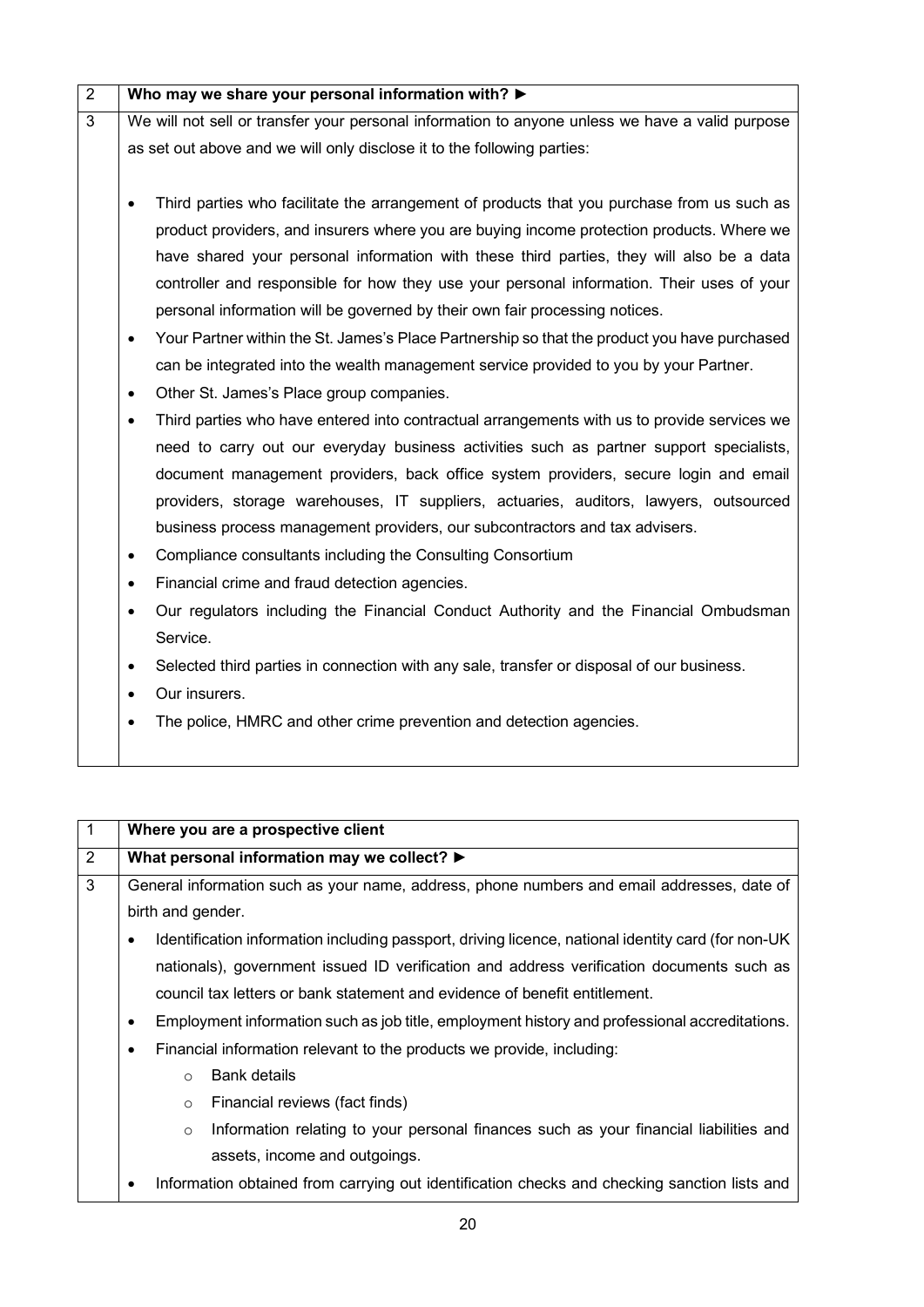|                | politically exposed persons (PEP) screening, including bankruptcy orders or where you have                 |
|----------------|------------------------------------------------------------------------------------------------------------|
|                | been flagged as a PEP.                                                                                     |
|                | Information about your family including information about your dependants.<br>$\bullet$                    |
|                | Information obtained during telephone recordings.<br>$\bullet$                                             |
|                | Your marketing preferences and details of your customer experience with us.<br>$\bullet$                   |
|                | Information such as IP address and browsing history obtained through our use of cookies.<br>$\bullet$      |
|                | You can find more information about this in our cookies policy in section 11 below.                        |
| $\overline{2}$ | What special categories of information will we collect? ▶                                                  |
| 3              | We may collect details about your health which are relevant to your application (e.g. as part<br>$\bullet$ |
|                | of a pension need we may ask you about any medical conditions that affect you to establish                 |
|                | whether you are deemed to be a vulnerable client). In limited circumstances, we may also                   |
|                | collect information which relates to your trade union membership (for example when gathering               |
|                | your employment details), genetic or biometric data (or data concerning your sex life or sexual            |
|                | orientation where you instruct us on joint products.                                                       |
|                |                                                                                                            |
|                |                                                                                                            |
| $\overline{2}$ | How will we collect your personal information? >                                                           |
|                | We will collect information directly from you when:                                                        |
|                | you enquire about a St. James's Place product or apply to purchase a St. James's Place<br>$\bullet$        |
|                | product; and                                                                                               |
|                | you contact us by email, telephone and through other written and verbal communications.                    |
|                |                                                                                                            |
|                | We will also collect your personal information from:                                                       |
|                |                                                                                                            |
|                | Your St. James's Place Partner                                                                             |
|                | Other St. James's Place group companies.                                                                   |
|                | Third parties such as Experian who provide anti money laundering and fraud prevention<br>٠                 |
|                | services who we have appointed to carry out electronic ID checks, sanctions and politically                |
|                | exposed persons checking services.                                                                         |
|                |                                                                                                            |
| $\overline{2}$ | What will we use your personal information for? >                                                          |
|                | There are a number of reasons we use your personal information and for each use we need to                 |
|                | have a "lawful basis" to do so.                                                                            |
|                |                                                                                                            |
|                | We will rely on the following "lawful basis" when we process your "personal information":                  |
|                |                                                                                                            |
|                | We have a valid business reason to use your personal information which is necessary for our<br>٠           |
|                | everyday business operations and activities, for example to maintain business records, to                  |
|                | review our business models, to undertake strategic and operational business analysis of the                |
|                | products we offer, to maintain management information, and for internal audit purposes.                    |
|                |                                                                                                            |
|                |                                                                                                            |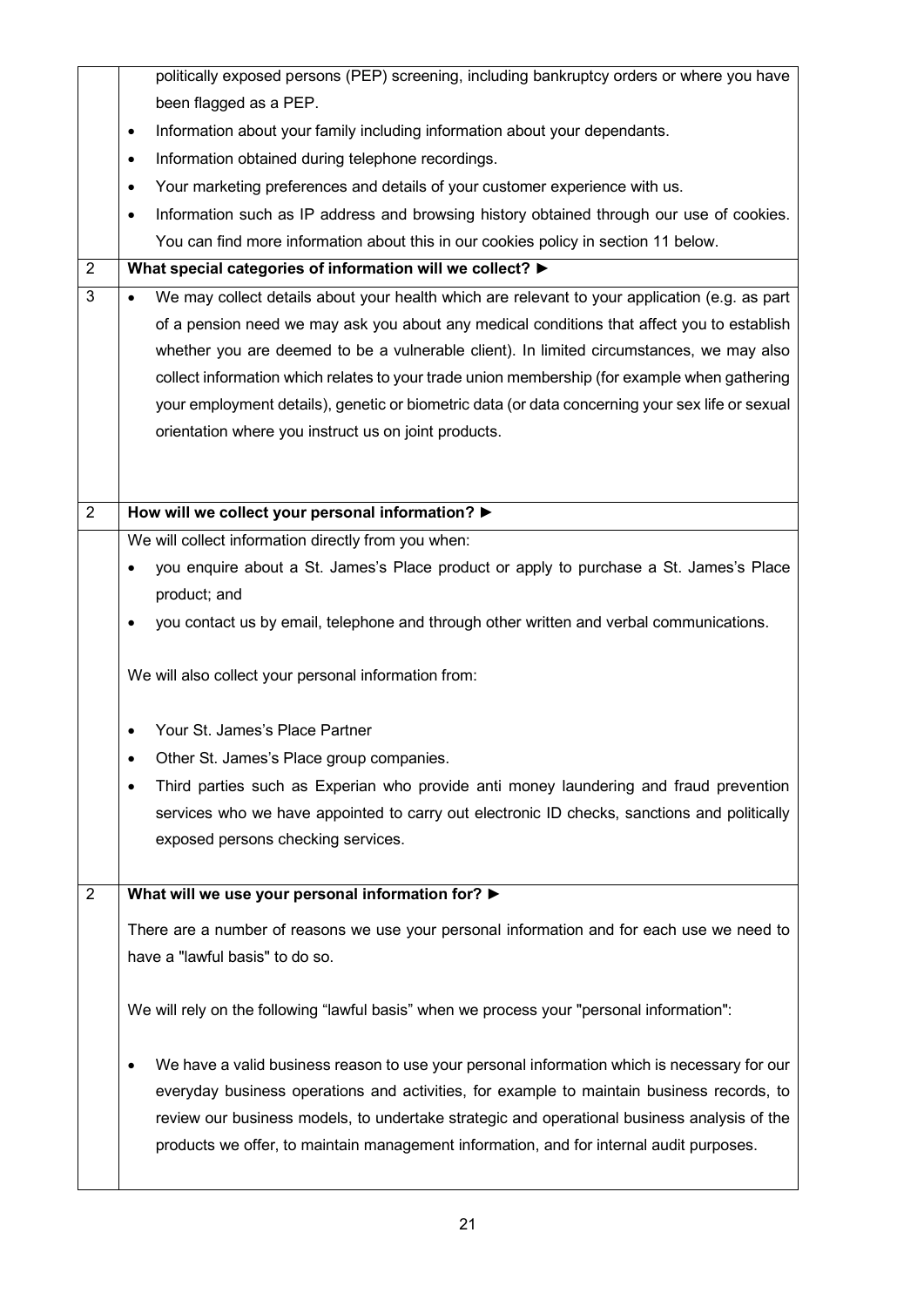- We need to use your personal information to enter into the product agreement with you for the product in question. For example, we need to use your personal information to set up the products that you are looking to purchase from us. • We have a legal or regulatory obligation to use such personal information. For example, our regulators require us to hold certain records of our dealings with you. In each case we assess our need to use this personal information for these purposes against your rights to privacy to ensure we are protecting your rights. When we use your "special categories of personal information", we must have an additional "lawful basis" and we will rely on the following lawful basis in these circumstances: • There is a substantial public interest in the prevention and detection of unlawful acts such as where we suspect fraud.
	- It is in the substantial public interest to comply with regulatory requirements relating to unlawful acts and dishonesty – such as carrying out fraud, credit and anti-money laundering checks
	- We need to use such special categories of personal information to establish, exercise or defend legal rights, such as when we are facing legal proceedings or want to bring legal proceedings ourselves.
	- You have given your explicit consent to our use of your special categories of personal information. In some cases we are not able to offer you a quote for one of our products unless we have your health information.

| 3 | Purpose for processing ▶             | Lawful basis for using your<br>personal information ▶ | Lawful basis for using your<br>categories<br>special<br>оf<br>personal information ▶ |
|---|--------------------------------------|-------------------------------------------------------|--------------------------------------------------------------------------------------|
|   | identification<br>To<br>out<br>carry | It is necessary to enter<br>$\bullet$                 | We have a substantial<br>$\bullet$                                                   |
|   | checks                               | into your product                                     | public interest to prevent                                                           |
|   |                                      | agreement.                                            | or detect unlawful acts                                                              |
|   |                                      | We have a valid business                              | (where we suspect                                                                    |
|   |                                      | reason (to carry out                                  | fraud).                                                                              |
|   |                                      | necessary compliance                                  | It is in the substantial<br>$\bullet$                                                |
|   |                                      | checks).                                              | public interest to comply                                                            |
|   |                                      | We have a legal and                                   | with regulatory                                                                      |
|   |                                      | regulatory obligation.                                | requirements relating to                                                             |
|   |                                      |                                                       | unlawful acts and                                                                    |
|   |                                      |                                                       | dishonesty.                                                                          |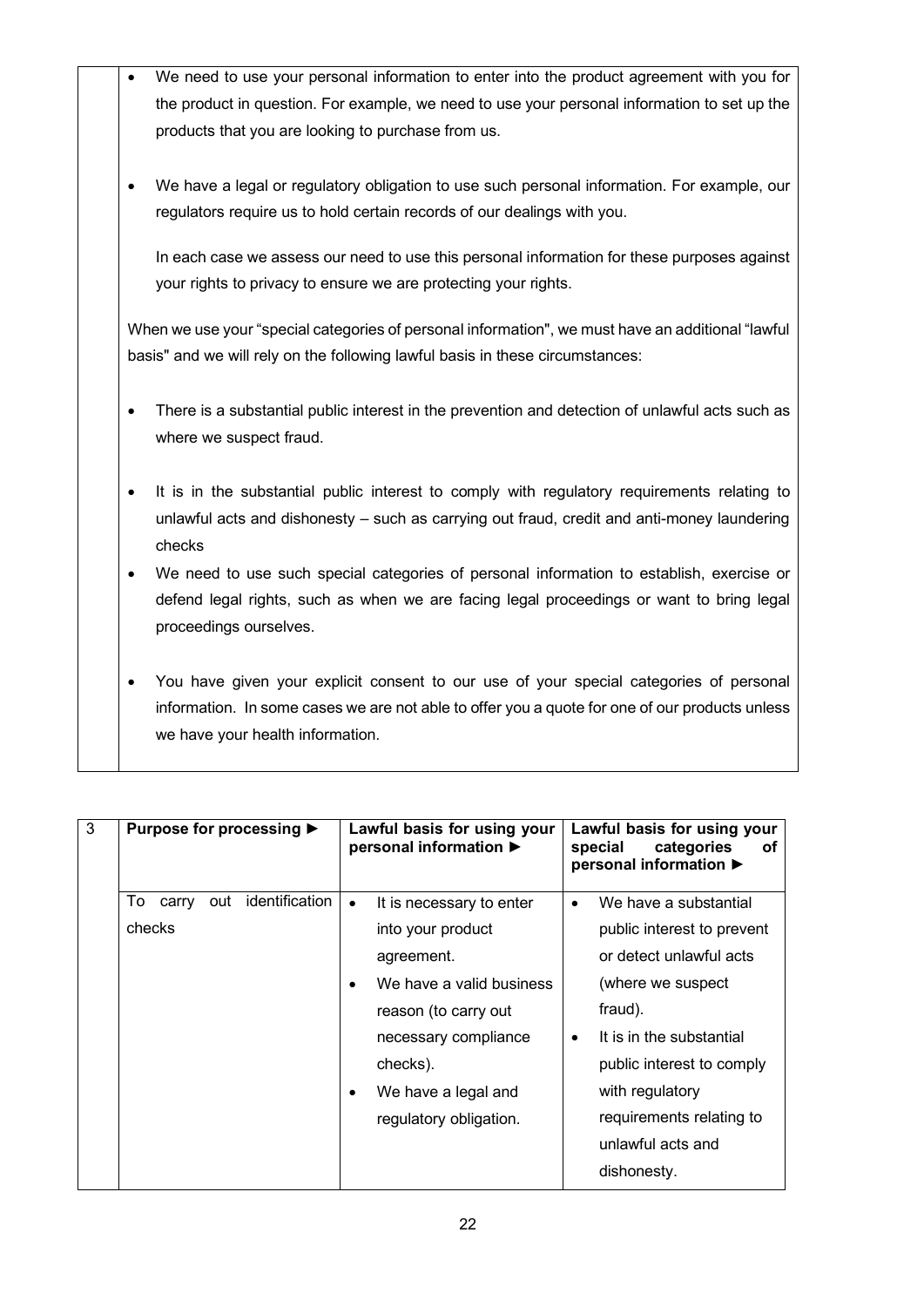|                                                                                                          |                        |                                                                                                                                                                                                        |                                     | We have your explicit<br>consent.<br>We need to establish,<br>exercise or defend legal<br>rights.                                                                                                                                                                                                                                                                                                   |
|----------------------------------------------------------------------------------------------------------|------------------------|--------------------------------------------------------------------------------------------------------------------------------------------------------------------------------------------------------|-------------------------------------|-----------------------------------------------------------------------------------------------------------------------------------------------------------------------------------------------------------------------------------------------------------------------------------------------------------------------------------------------------------------------------------------------------|
| To answer any queries you<br>may have and to provide you<br>with a quote for the product in<br>question. | $\bullet$<br>$\bullet$ | It is necessary to enter<br>into your product<br>agreement.<br>We have a valid business<br>reason (to communicate<br>with you and ensure that<br>the product is appropriate<br>for your requirements). | $\bullet$                           | You have given us your<br>explicit consent.                                                                                                                                                                                                                                                                                                                                                         |
| To arrange a product for you.                                                                            | $\bullet$              | It is necessary to enter<br>into your product<br>agreement.<br>We have a valid business<br>reason (to ensure that<br>the product is appropriate<br>for your requirements).                             | $\bullet$<br>$\bullet$<br>$\bullet$ | You have given us your<br>explicit consent.<br>We need to use your<br>information in order to<br>establish, exercise or<br>defend legal rights.                                                                                                                                                                                                                                                     |
| To prevent and investigate<br>fraud.                                                                     | $\bullet$              | It is necessary to enter<br>into your product<br>agreement.<br>We have a valid business<br>reason (to prevent and<br>detect fraud and other<br>financial crime).                                       | $\bullet$<br>$\bullet$              | We need to use your<br>information in order to<br>establish, exercise or<br>defend legal rights.<br>We have a substantial<br>public interest to prevent<br>or detect unlawful acts<br>(where we suspect<br>fraud).<br>It is in the substantial<br>public interest to comply<br>with regulatory<br>requirements relating to<br>unlawful acts and<br>dishonesty.<br>We have your explicit<br>consent. |
| To comply with our legal or<br>regulatory obligations.                                                   | $\bullet$              | We need to use your<br>information in order to<br>comply with our legal<br>obligations.                                                                                                                | $\bullet$                           | We need to use your<br>information in order to<br>establish, exercise or<br>defend legal rights.                                                                                                                                                                                                                                                                                                    |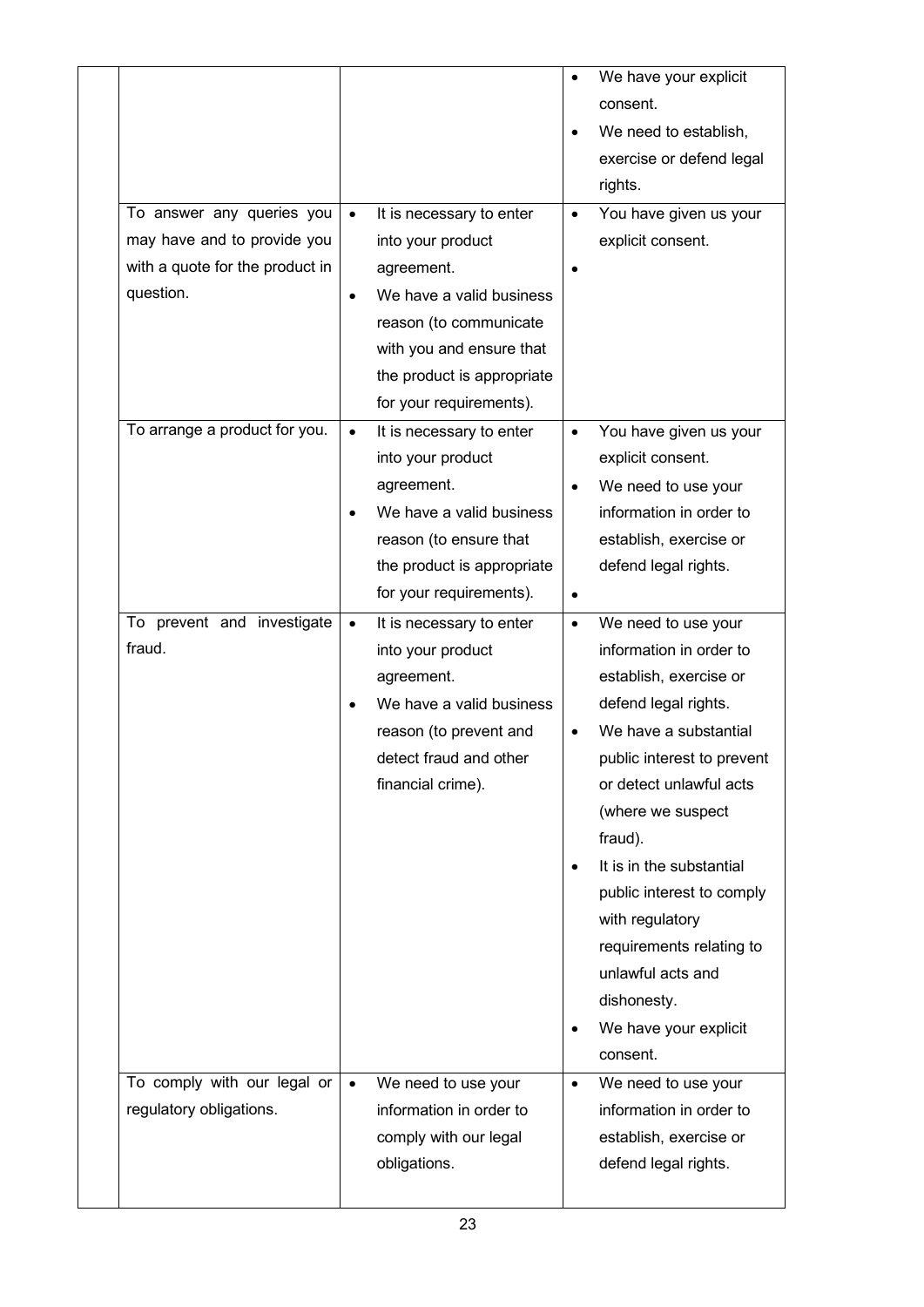|      |                                     |           |                           |           | We have a substantial      |
|------|-------------------------------------|-----------|---------------------------|-----------|----------------------------|
|      |                                     |           |                           |           | public interest to prevent |
|      |                                     |           |                           |           | or detect unlawful acts    |
|      |                                     |           |                           |           | (where we suspect          |
|      |                                     |           |                           |           | fraud).                    |
|      |                                     |           |                           |           | It is in the substantial   |
|      |                                     |           |                           |           | public interest to comply  |
|      |                                     |           |                           |           | with regulatory            |
|      |                                     |           |                           |           | requirements relating to   |
|      |                                     |           |                           |           | unlawful acts and          |
|      |                                     |           |                           |           | dishonesty.                |
|      |                                     |           |                           |           | We have your explicit      |
|      |                                     |           |                           |           | consent.                   |
|      | To communicate with you and         | $\bullet$ | It is necessary to enter  | $\bullet$ | You have given us your     |
|      | resolve any complaints that         |           | into or perform your      |           | explicit consent           |
|      | you might have.                     |           | product agreement.        | $\bullet$ | We need to use your        |
|      |                                     |           | We have a valid business  |           | information in order to    |
|      |                                     |           | reason (to communicate    |           | establish, exercise or     |
|      |                                     |           | with you, record and      |           | defend legal rights.       |
|      |                                     |           | investigate complaints    |           |                            |
|      |                                     |           | and ensure that           |           |                            |
|      |                                     |           | complaints are handled    |           |                            |
|      |                                     |           | appropriately).           |           |                            |
|      |                                     |           | We need to use your       |           |                            |
|      |                                     |           | information in order to   |           |                            |
|      |                                     |           | comply with our legal and |           |                            |
|      |                                     |           | regulatory obligations.   |           |                            |
|      |                                     |           |                           |           |                            |
|      | To provide improved quality,        | $\bullet$ | We have a valid business  | $\bullet$ | You have given us your     |
|      | training<br>and<br>security<br>(for |           | reason (to develop and    |           | explicit consent.          |
|      | example, through recorded or        |           | improve the products we   |           |                            |
|      | monitored phone calls to our        |           | offer).                   |           |                            |
|      | contact numbers, or carrying        |           |                           |           |                            |
| out  | satisfaction<br>customer            |           |                           |           |                            |
|      | surveys).                           |           |                           |           |                            |
|      | For business purposes and           | $\bullet$ | We have a valid business  | $\bullet$ | You have given us your     |
|      | activities<br>including             |           | reason (to run our        |           | explicit consent.          |
|      | maintaining business records,       |           | business efficiently and  | $\bullet$ | We need to use your        |
| file | keeping,<br>strategic               |           | effectively)              |           | information in order to    |
|      | planning<br>business<br>and         |           |                           |           | establish, exercise or     |
|      | internal<br>audit,<br>and           |           |                           |           | defend legal rights.       |
|      | management information.             |           |                           |           |                            |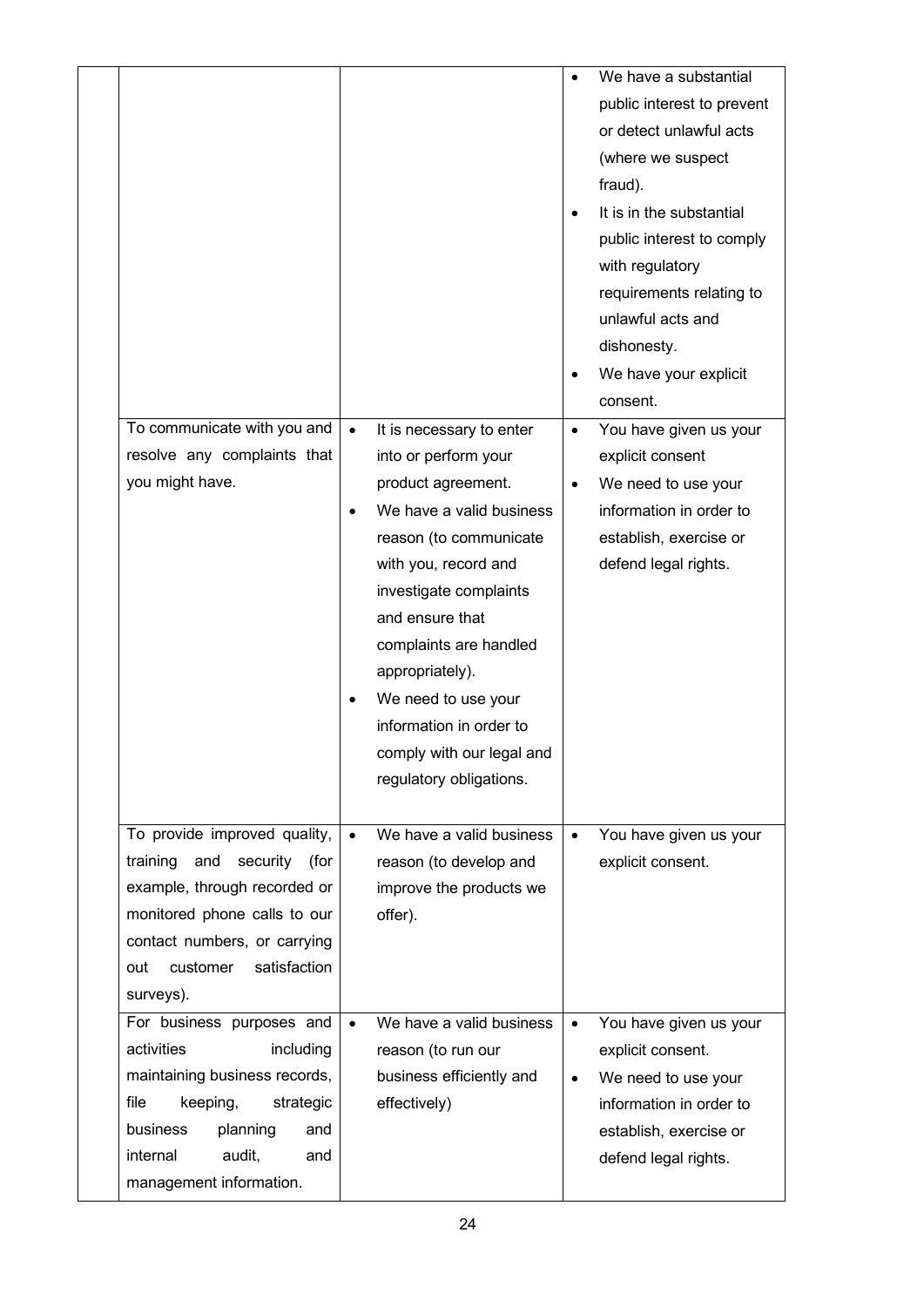| To apply for and claim on our    | $\bullet$ | We have a valid business | ٠ | We need to use your     |
|----------------------------------|-----------|--------------------------|---|-------------------------|
| own insurance.                   |           | reason (to maintain      |   | information in order to |
|                                  |           | appropriate insurance)   |   | establish, exercise or  |
|                                  |           |                          |   | defend legal rights.    |
| To<br>marketing<br>provide       | ٠         | You have given us your   |   |                         |
| information where you have       |           | explicit consent.        |   |                         |
| provided your consent            |           |                          |   |                         |
|                                  |           |                          |   |                         |
| To<br>provide<br>marketing       | $\bullet$ | We have a valid business |   |                         |
| information<br>by<br>by<br>post, |           | reason (to send you      |   |                         |
| telephone<br>and<br>other<br>in. |           | selected communications  |   |                         |
| circumstances where we don't     |           | about other products and |   |                         |
| require your consent             |           | services we offer)       |   |                         |

2 **Who we may share your personal information with? ►** 3 We will not sell or transfer your personal information to anyone unless we have a valid purpose as set out above and we will only disclose it to the following parties: • Third parties who have entered into contractual arrangements with us to provide services we need to carry out our everyday business activities such as partner support specialists, document management providers, back office system providers, secure login and email providers, storage warehouses, IT suppliers, actuaries, auditors, lawyers, outsourced business process management providers, our subcontractors and tax advisers. • Third parties who provide a service in relation to the management of your investments or facilitate the arrangement of products we recommend such as product providers, portfolio and fund managers, insurers where you are buying income protection products. Where we have shared your personal information with these third parties, they will also be a data controller and responsible for how they use your personal information. Their uses of your personal information will be governed by their own fair processing notices. • Other St. James's Place group companies. Third parties who provide sanctions checking services including Experian. • Compliance consultants including the Consulting Consortium • Financial crime and fraud detection agencies. • Our regulators including the Financial Conduct Authority and the Financial Ombudsman Service.

- Selected third parties in connection with any sale, transfer or disposal of our business.
- Our insurers.
- The police, HMRC and other crime prevention and detection agencies.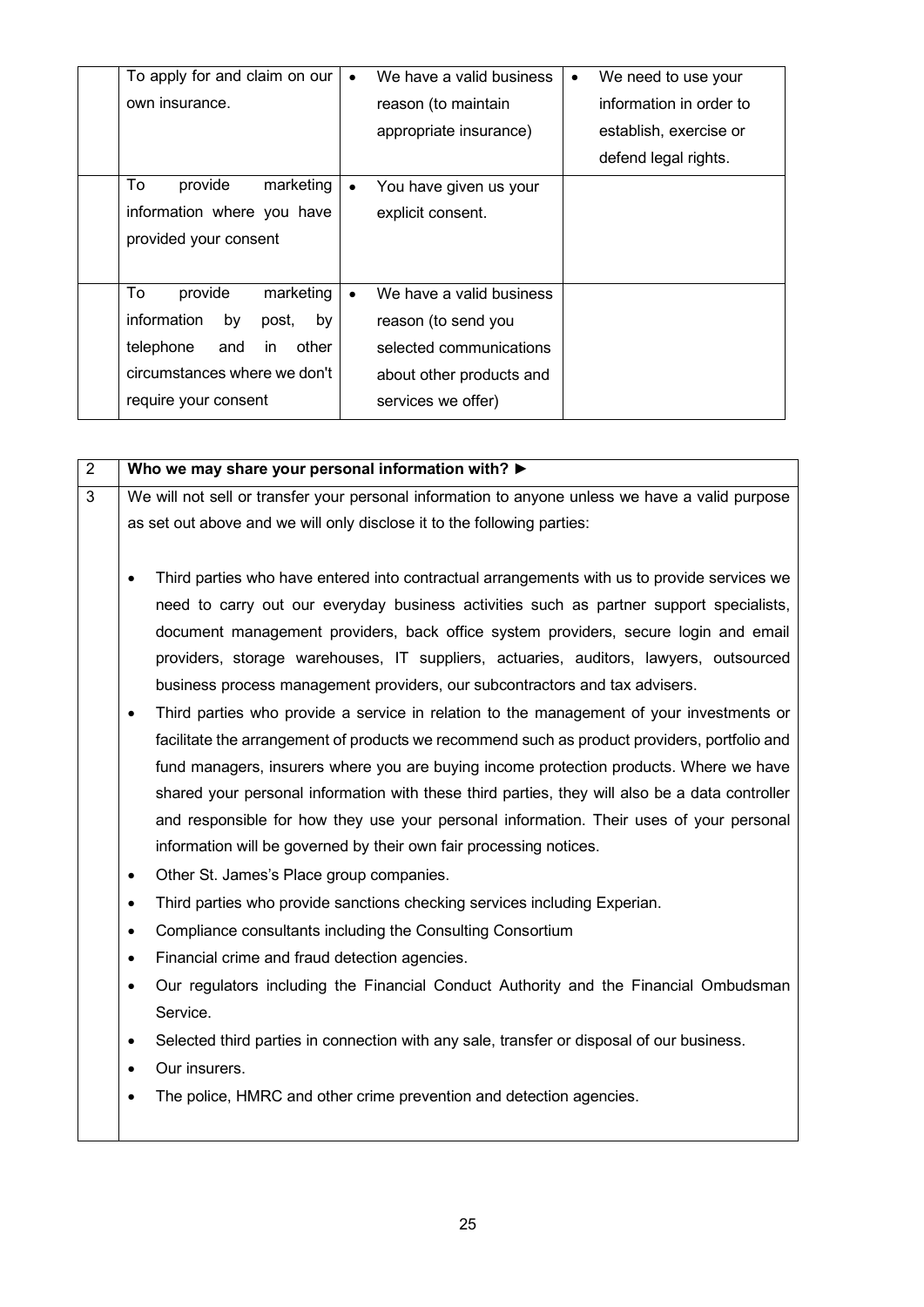| $\mathbf{1}$   | Where you are family member, a business associate or beneficiary of a client or                                                   |
|----------------|-----------------------------------------------------------------------------------------------------------------------------------|
|                | prospective client, and your personal information will be used to provide our client or                                           |
|                | prospective client with a St. James's Place product or a quote >                                                                  |
|                |                                                                                                                                   |
| $\overline{2}$ | This section will apply if your personal information has been provided to us as part of a quote or                                |
|                | an application for a St. James's Place Wealth Management product, for example if you are listed                                   |
|                | as a beneficiary in an application for an annuity product. This section will set out how we use your                              |
|                | information.                                                                                                                      |
|                |                                                                                                                                   |
|                | What personal information may we collect? ▶                                                                                       |
| 3              | General information such as your name, address, phone numbers and email addresses, date                                           |
|                | of birth and gender.                                                                                                              |
|                | Your relationship to our client.<br>٠                                                                                             |
|                | Financial information relating to your financial liabilities, for example details of you and your                                 |
|                | partner's property portfolio to enable us to establish that a pension product our client is looking                               |
|                | to purchase is appropriate.                                                                                                       |
|                | Any information which is relevant to the product we provide for our client.                                                       |
| $\overline{2}$ | What special / special categories of personal information will we collect? ▶                                                      |
| 3              | We may collect details about your health which are relevant to the product we will be providing                                   |
|                | to our client.                                                                                                                    |
|                | In limited circumstances, we may also collect information concerning your sex life or sexual                                      |
| $\overline{2}$ | orientation for example where you are in a civil partnership with our client.<br>How will we collect your personal information? > |
| 3              | Directly from our client.<br>$\bullet$                                                                                            |
|                | From documents directly provided to us by our client, such as application forms for annuity<br>$\bullet$                          |
|                |                                                                                                                                   |
|                | policies where you are listed as a dependant or employment related documents and you are                                          |
|                | listed as a business partner of our client.                                                                                       |
|                | Our client's Partner directly;                                                                                                    |
|                | The St. James's Place Wealth Management client relationship management system and                                                 |
|                | hosted platforms.                                                                                                                 |
| $\overline{2}$ | What will we use your personal information for?                                                                                   |
|                | There are a number of reasons we use your personal information and for each use we need to                                        |
|                | have a "lawful basis" to do so.                                                                                                   |
|                |                                                                                                                                   |
|                | We will rely on the following "lawful basis" when we process your "personal information":                                         |
|                | We have a legal or regulatory obligation to use such personal information. For example, our                                       |
|                | regulators require us to hold certain records of our dealings with you.                                                           |
|                |                                                                                                                                   |
|                | We have a valid business reason to use your personal information which is necessary for our                                       |
|                | everyday business operations and activities, for example to maintain business records, to                                         |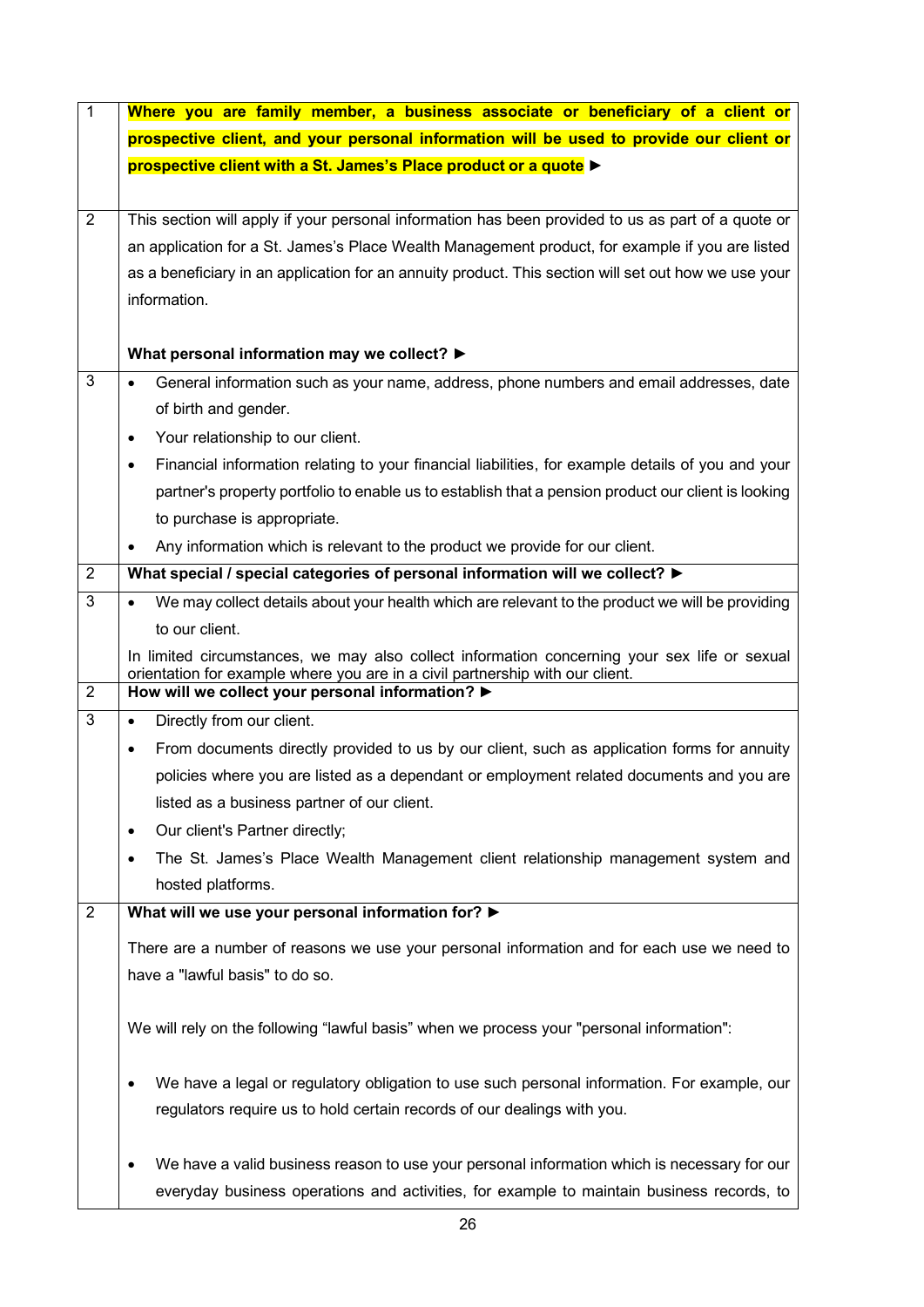review our business models, to undertake strategic and operational business analysis of the products we offer, to maintain management information, and for internal audit purposes.

In each case we assess our need to use this personal information for these purposes against your rights to privacy to ensure we are protecting your rights.

When we use your "special categories of personal information", we must have an additional "lawful basis" and we will rely on the following lawful basis in these circumstances:

- You have given your explicit consent to our use of your special categories of personal information which may have been provided to us by your family member or business associate who is our client
- There is a substantial public interest such as the prevention and detection of unlawful acts such as where we suspect fraud.
- It is in the substantial public interest to comply with regulatory requirements relating to unlawful acts and dishonesty – such as carrying out fraud, credit and anti-money laundering checks.

| $\mathbf{3}$ | Purpose for processing ▶              | Lawful basis for using your<br>personal information ▶                                                                                                                                             | Lawful basis for using your<br>special categories of<br>personal information ▶                                                                                                                                                                                                                                                                                                                                                                                                                              |
|--------------|---------------------------------------|---------------------------------------------------------------------------------------------------------------------------------------------------------------------------------------------------|-------------------------------------------------------------------------------------------------------------------------------------------------------------------------------------------------------------------------------------------------------------------------------------------------------------------------------------------------------------------------------------------------------------------------------------------------------------------------------------------------------------|
|              | To provide products to our<br>clients | We have a valid business<br>$\bullet$<br>reason (to fulfil our<br>contractual obligations to<br>our clients and advise on<br>the most appropriate<br>product for their personal<br>circumstances) | You have given us your<br>$\bullet$<br>explicit consent and this<br>has been provided to us<br>by our client or<br>prospective client.<br>We need to use your<br>$\bullet$<br>information in order to<br>establish, exercise or<br>defend legal rights.<br>We have a substantial<br>$\bullet$<br>public interest to prevent<br>or detect unlawful acts<br>(where we suspect<br>fraud).<br>It is in the substantial<br>$\bullet$<br>public interest to comply<br>with regulatory<br>requirements relating to |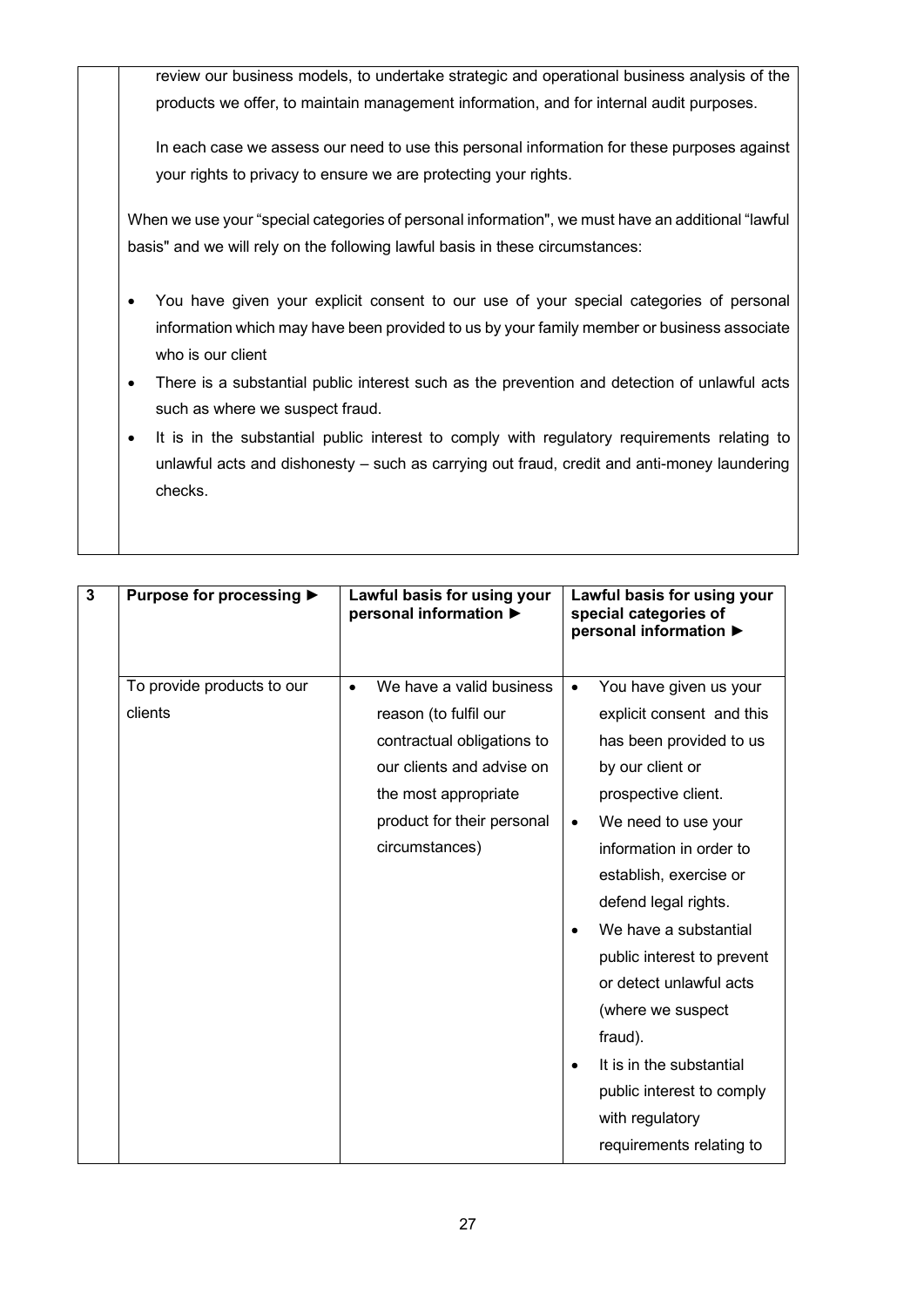|                             |           |                          |           | unlawful acts and                             |
|-----------------------------|-----------|--------------------------|-----------|-----------------------------------------------|
|                             |           |                          |           | dishonesty.                                   |
|                             |           |                          |           |                                               |
|                             |           |                          |           |                                               |
| To prevent and investigate  | $\bullet$ | We have a valid business | $\bullet$ | We have a substantial                         |
| fraud.                      |           | reason (to prevent and   |           | public interest to prevent                    |
|                             |           | detect fraud and other   |           | fraud                                         |
|                             |           | financial crime).        | $\bullet$ | We need to use your                           |
|                             |           |                          |           | information in order to                       |
|                             |           |                          |           | establish, exercise or                        |
|                             |           |                          |           | defend legal rights.                          |
|                             |           |                          | $\bullet$ | It is in the substantial                      |
|                             |           |                          |           | public interest to comply                     |
|                             |           |                          |           | with regulatory                               |
|                             |           |                          |           | requirements relating to                      |
|                             |           |                          |           | unlawful acts and                             |
|                             |           |                          |           | dishonesty.                                   |
|                             |           |                          |           |                                               |
|                             |           |                          | $\bullet$ | We have your explicit<br>consent and this has |
|                             |           |                          |           |                                               |
|                             |           |                          |           | been provided to us by                        |
|                             |           |                          |           | our client or prospective                     |
|                             |           |                          |           | client.                                       |
| To comply with our legal or | $\bullet$ | We need to use your      | $\bullet$ | We need to use your                           |
| regulatory obligations.     |           | information in order to  |           | information in order to                       |
|                             |           | comply with our legal    |           | establish, exercise or                        |
|                             |           | obligations.             |           | defend legal rights.                          |
|                             | $\bullet$ | We have a valid business |           | It is in the substantial                      |
|                             |           |                          | $\bullet$ |                                               |
|                             |           | reason (to run our       |           | public interest to comply                     |
|                             |           | business efficiently and |           | with regulatory                               |
|                             |           | effectively).            |           | requirements relating to                      |
|                             |           |                          |           | unlawful acts and                             |
|                             |           |                          |           | dishonesty.                                   |
|                             |           |                          | $\bullet$ | We have a substantial                         |
|                             |           |                          |           | public interest to prevent                    |
|                             |           |                          |           | or detect unlawful acts                       |
|                             |           |                          |           | (where we suspect                             |
|                             |           |                          |           | fraud).                                       |
|                             |           |                          | $\bullet$ | We have your explicit                         |
|                             |           |                          |           | consent and this has                          |
|                             |           |                          |           | been provided to us by                        |
|                             |           |                          |           | our client or prospective                     |
|                             |           |                          |           | client.                                       |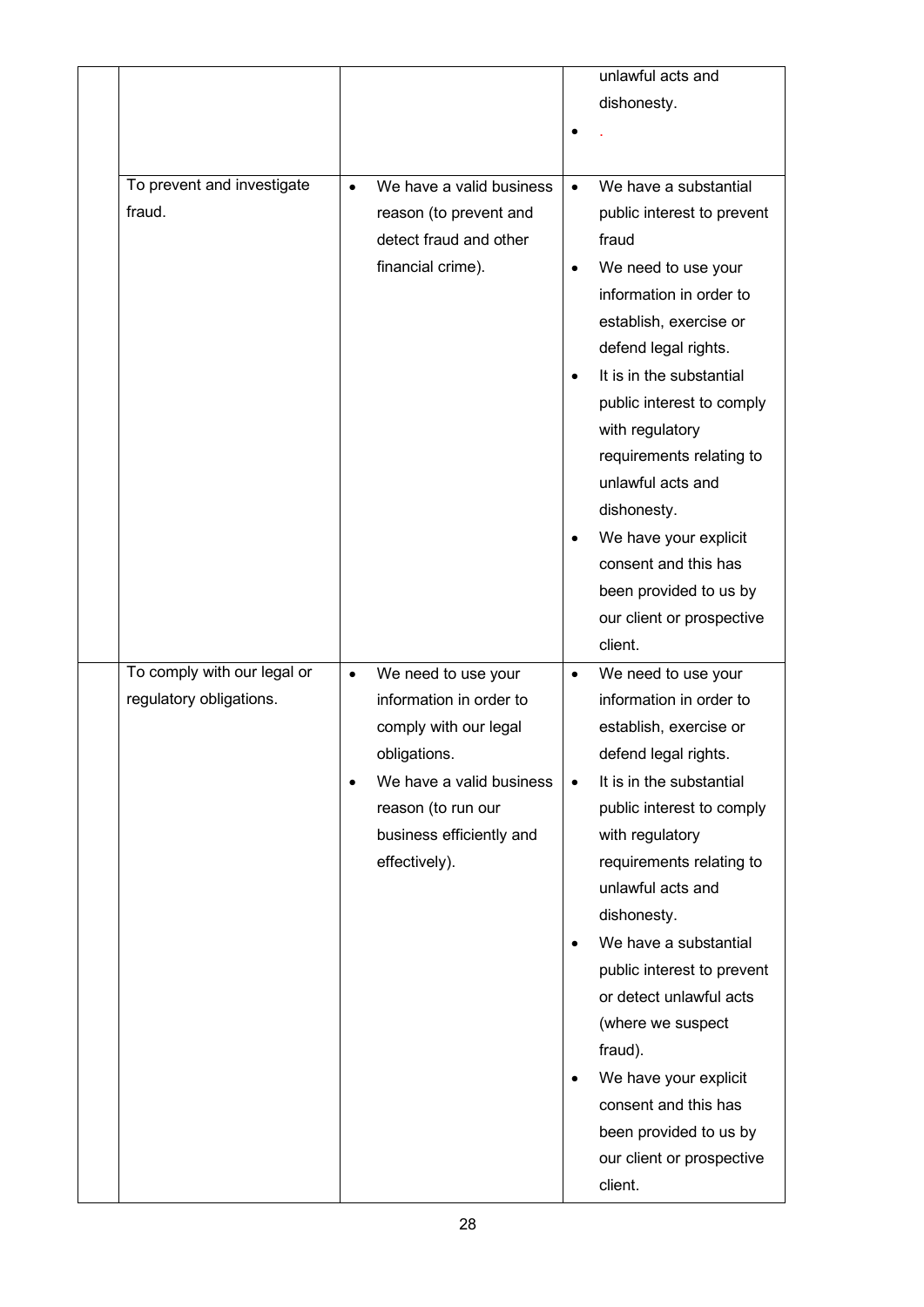|                | For business purposes and                                               | $\bullet$ | We have a valid business                                                                  | You have given us your<br>$\bullet$                                                                                                                                                    |
|----------------|-------------------------------------------------------------------------|-----------|-------------------------------------------------------------------------------------------|----------------------------------------------------------------------------------------------------------------------------------------------------------------------------------------|
|                | activities<br>including                                                 |           | reason (to run our                                                                        | explicit consent and this                                                                                                                                                              |
|                | maintaining business records,                                           |           | business efficiently and                                                                  | has been provided to us                                                                                                                                                                |
|                | file<br>keeping,<br>strategic                                           |           | effectively)                                                                              | by our client or                                                                                                                                                                       |
|                | planning<br>business<br>and                                             |           |                                                                                           | prospective client.                                                                                                                                                                    |
|                | internal<br>audit,<br>and                                               |           |                                                                                           | We need to use your                                                                                                                                                                    |
|                | management information.                                                 |           |                                                                                           | information in order to                                                                                                                                                                |
|                |                                                                         |           |                                                                                           | establish, exercise or                                                                                                                                                                 |
|                |                                                                         |           |                                                                                           | defend legal rights.                                                                                                                                                                   |
|                | provide<br>marketing<br>To                                              | $\bullet$ | You have given us your                                                                    |                                                                                                                                                                                        |
|                | information where you have                                              |           | explicit consent.                                                                         |                                                                                                                                                                                        |
|                | provided your consent.                                                  |           |                                                                                           |                                                                                                                                                                                        |
|                |                                                                         |           |                                                                                           |                                                                                                                                                                                        |
|                |                                                                         |           |                                                                                           |                                                                                                                                                                                        |
|                | provide<br>To<br>marketing                                              |           | We have a valid business                                                                  |                                                                                                                                                                                        |
|                | information<br>by<br>post,<br>by                                        |           | reason (to send you                                                                       |                                                                                                                                                                                        |
|                | telephone and<br>other<br>in                                            |           | selected communications                                                                   |                                                                                                                                                                                        |
|                | circumstances where we don't                                            |           | about other products and                                                                  |                                                                                                                                                                                        |
|                | require your consent.                                                   |           | services we offer)                                                                        |                                                                                                                                                                                        |
| $\overline{2}$ | Who will we share your personal information with?                       |           |                                                                                           |                                                                                                                                                                                        |
|                |                                                                         |           |                                                                                           |                                                                                                                                                                                        |
| 3              |                                                                         |           |                                                                                           | We will not sell or transfer your personal information to anyone unless we have a valid purpose                                                                                        |
|                | as set out above and we will only disclose it to the following parties: |           |                                                                                           |                                                                                                                                                                                        |
|                |                                                                         |           |                                                                                           |                                                                                                                                                                                        |
|                |                                                                         |           |                                                                                           |                                                                                                                                                                                        |
|                |                                                                         |           |                                                                                           | Third parties who facilitate the arrangement of products we recommend such as product                                                                                                  |
|                |                                                                         |           |                                                                                           | providers and insurers where our client is buying income protection products. Where we have                                                                                            |
|                |                                                                         |           |                                                                                           | shared your personal information with these third parties, they will also be a data controller                                                                                         |
|                |                                                                         |           |                                                                                           | and responsible for how they use your personal information. Their uses of your personal                                                                                                |
|                | $\bullet$                                                               |           | information will be governed by their own fair processing notices.                        |                                                                                                                                                                                        |
|                |                                                                         |           |                                                                                           | Our client's Partner within the St. James's Place Partnership (as appropriate) so that the                                                                                             |
|                |                                                                         |           |                                                                                           | product purchased by our client can be integrated into the wealth management service                                                                                                   |
|                | provided to our client by the relevant Partner.<br>$\bullet$            |           |                                                                                           |                                                                                                                                                                                        |
|                | Other St. James's Place group companies.<br>$\bullet$                   |           |                                                                                           |                                                                                                                                                                                        |
|                | ٠                                                                       |           | Compliance consultants including the Consulting Consortium                                |                                                                                                                                                                                        |
|                | Financial crime and fraud detection agencies.<br>$\bullet$              |           |                                                                                           |                                                                                                                                                                                        |
|                |                                                                         |           |                                                                                           | Our regulators including the Financial Conduct Authority and the Financial Ombudsman                                                                                                   |
|                | Service.<br>٠                                                           |           |                                                                                           |                                                                                                                                                                                        |
|                | ٠                                                                       |           | Selected third parties in connection with any sale, transfer or disposal of our business. |                                                                                                                                                                                        |
|                | Our insurers.<br>٠                                                      |           |                                                                                           |                                                                                                                                                                                        |
|                | ٠                                                                       |           | The police, HMRC and other crime prevention and detection agencies.                       |                                                                                                                                                                                        |
|                |                                                                         |           |                                                                                           | Third parties who have entered into contractual arrangements with us to provide services we<br>need to carry out our everyday business activities such as partner support specialists, |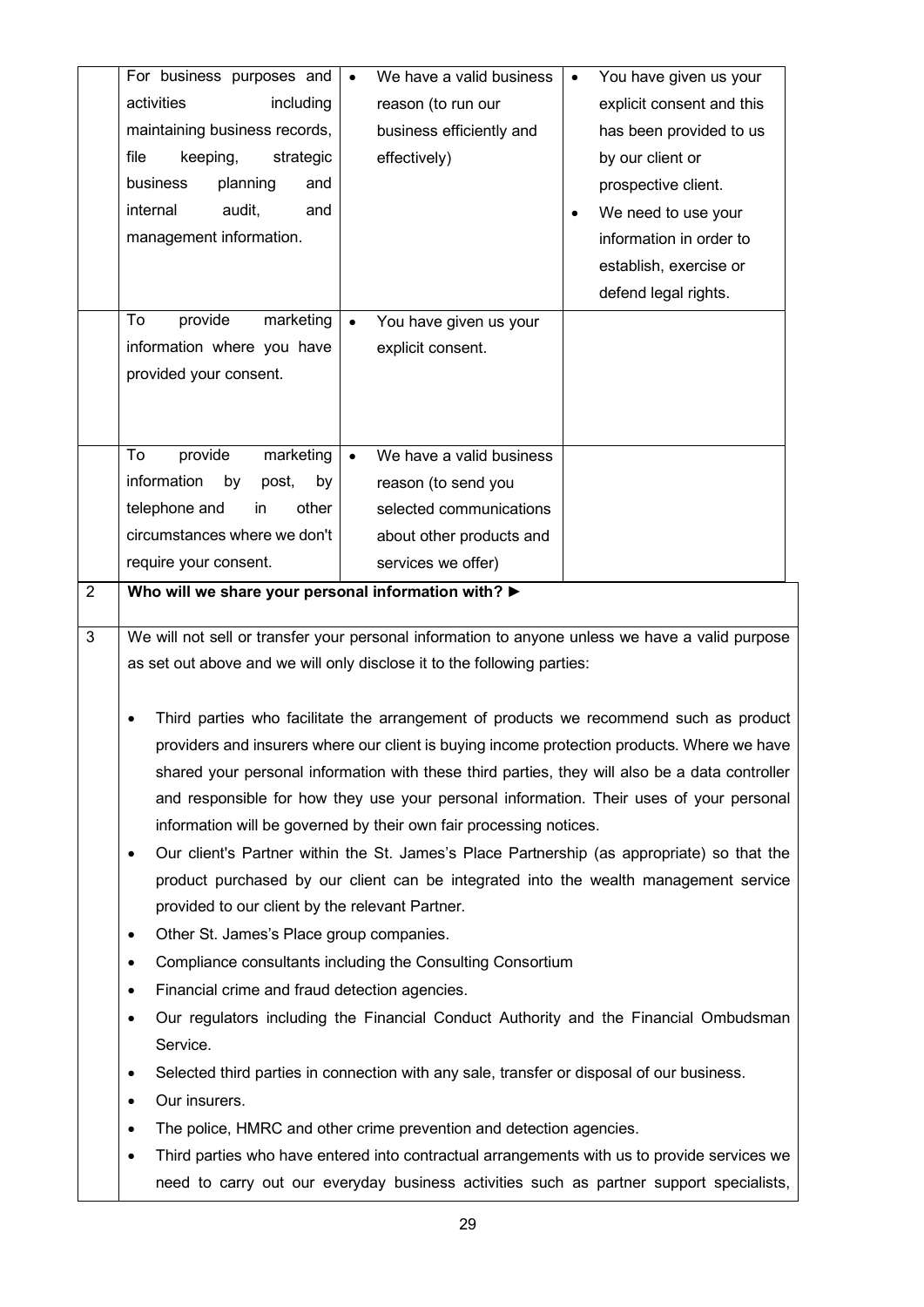document management providers, back office system providers, secure login and email providers, storage warehouses, IT suppliers, actuaries, auditors, lawyers, outsourced business process management providers, our subcontractors and tax advisers.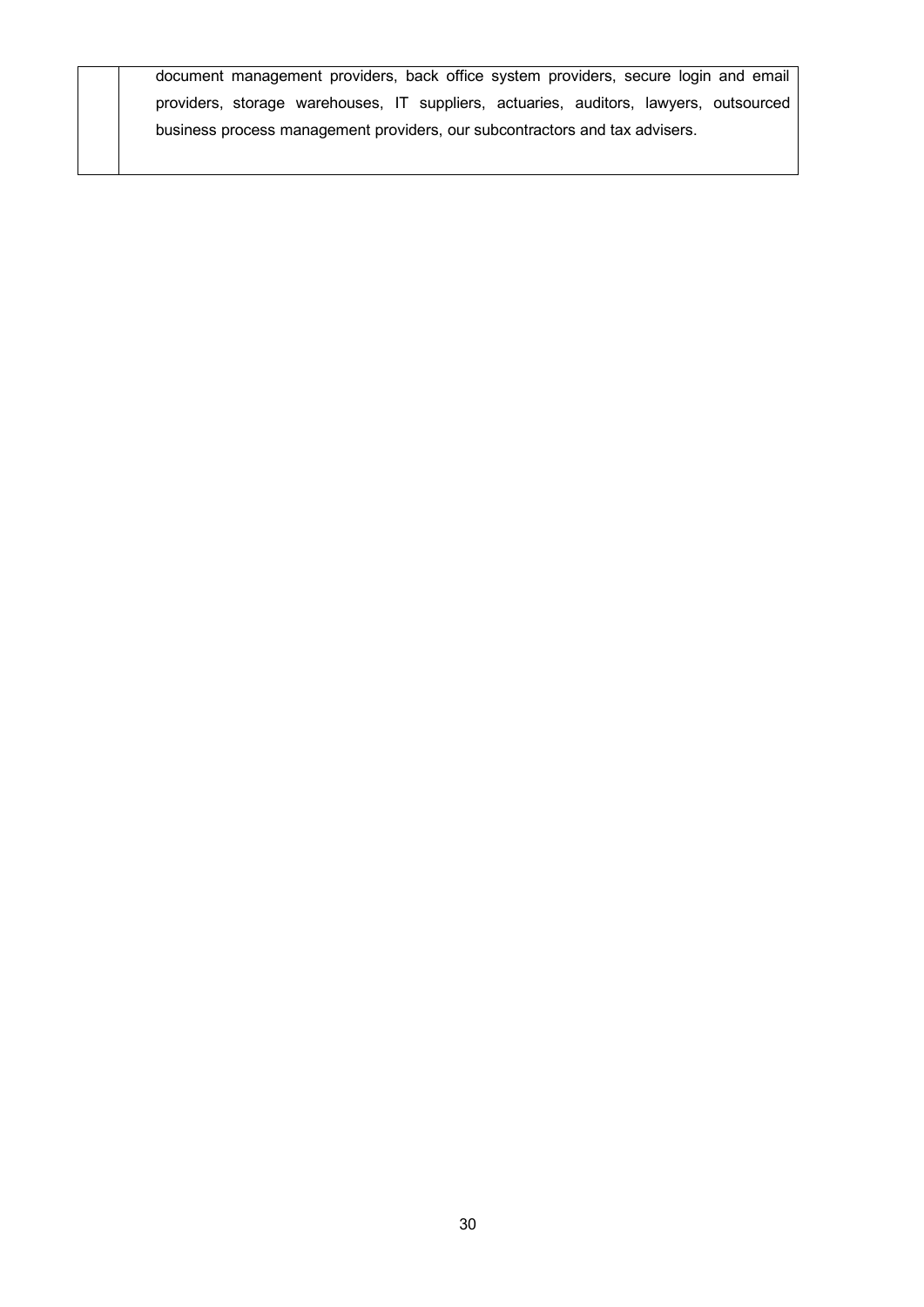| 1              | Other business partners of St. James's Place ▶                                                            |
|----------------|-----------------------------------------------------------------------------------------------------------|
| 2              | If you are a business partner such as products providers, portfolio or fund managers and                  |
|                | contractors who carry out business functions on our behalf, this section will be relevant to you and      |
|                | sets out our uses of your personal information.                                                           |
|                |                                                                                                           |
|                | What personal information may we collect? ▶                                                               |
| 3              | General information such as your name, address, business phone numbers and email<br>$\bullet$             |
|                | addresses.                                                                                                |
|                | Employment information such as job title, business cards and professional accreditations.<br>٠            |
|                | Information about your clients and the services and products you offer.<br>$\bullet$                      |
|                | Your bank details and information obtained from checking sanction lists and credit checks<br>$\bullet$    |
|                | Information which we have gathered from publically available sources such as internet search<br>$\bullet$ |
|                | engines and generally obtained as part of the due diligence process conducted by St. James's              |
|                | Place group companies.                                                                                    |
|                |                                                                                                           |
| $\overline{2}$ | How will we collect your information? ▶                                                                   |
| 3              | Directly from you.<br>$\bullet$                                                                           |
|                | From other St. James's Place group companies.<br>٠                                                        |
|                | From publically available sources such as internet search engines.<br>$\bullet$                           |
|                | From service providers who carry out sanctions checks.<br>٠                                               |
|                |                                                                                                           |
| $\overline{2}$ | What will we use your personal information for? >                                                         |
|                | There are a number of reasons we use your personal information and for each use we need to                |
|                | have a "lawful basis" to do so.                                                                           |
|                |                                                                                                           |
|                | We will rely on the following "lawful basis" when we process your "personal information":                 |
|                |                                                                                                           |
|                | We need to use your personal information to enter into or perform the contract that we hold               |
|                | with you.                                                                                                 |
|                |                                                                                                           |
|                | We have a legal or regulatory obligation to use such personal information. For example, we<br>٠           |
|                | may be required to carry out certain background checks.                                                   |
|                |                                                                                                           |
|                | We have a valid business reason to use your personal information which is necessary for our<br>٠          |
|                | everyday business operations and activities, for example to keep records of investments and               |
|                | the reasoning behind such investments, to maintain business records, to carry out due                     |
|                | diligence, to review our business models and undertake strategic and operational business                 |
|                | analysis. In each case we assess our need to use this personal information for these purposes             |
|                | against your rights to privacy to ensure we are protecting your rights.                                   |
|                |                                                                                                           |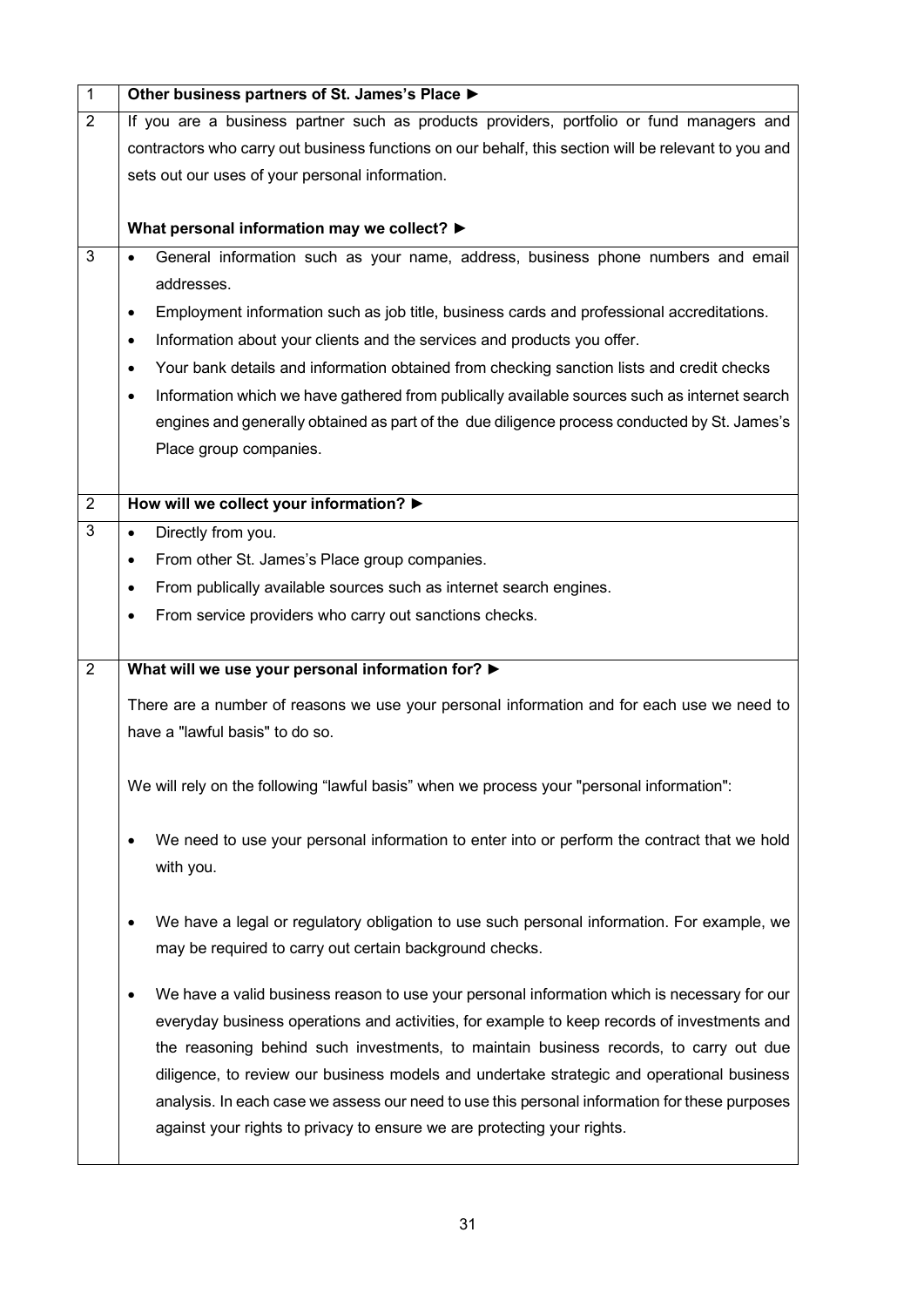| 3 | Purpose for processing ▶                          |           | Lawful basis for using your<br>personal information ▶ | Lawful basis for using your<br>special categories of<br>personal information ▶ |
|---|---------------------------------------------------|-----------|-------------------------------------------------------|--------------------------------------------------------------------------------|
|   | To carry out fraud, credit and                    | $\bullet$ | It is necessary to enter                              |                                                                                |
|   | anti-money laundering                             |           | into a contract with you.                             |                                                                                |
|   | checks on you                                     | $\bullet$ | We have a valid business                              |                                                                                |
|   |                                                   |           | reason (to assess your                                |                                                                                |
|   |                                                   |           | suitability as a business                             |                                                                                |
|   |                                                   |           | partner).                                             |                                                                                |
|   |                                                   |           | We need to use your                                   |                                                                                |
|   |                                                   |           | information in order to                               |                                                                                |
|   |                                                   |           | comply with our legal                                 |                                                                                |
|   |                                                   |           | obligations.                                          |                                                                                |
|   |                                                   |           |                                                       |                                                                                |
|   | To carry out due diligence on                     | $\bullet$ | We have a valid business                              |                                                                                |
|   | you.                                              |           | reason (to ensure that                                |                                                                                |
|   |                                                   |           | you can provide                                       |                                                                                |
|   |                                                   |           | guarantees in terms of                                |                                                                                |
|   |                                                   |           | confidentiality and                                   |                                                                                |
|   |                                                   |           | security measures you                                 |                                                                                |
|   |                                                   |           | implement to protect the                              |                                                                                |
|   |                                                   |           | information we are                                    |                                                                                |
|   |                                                   |           | sharing with you about                                |                                                                                |
|   |                                                   |           | our clients).                                         |                                                                                |
|   | To comply with our legal or                       | $\bullet$ | We need to use your                                   |                                                                                |
|   | regulatory obligations.                           |           | information in order to                               |                                                                                |
|   |                                                   |           | comply with our legal                                 |                                                                                |
|   |                                                   |           | obligations.                                          |                                                                                |
|   |                                                   |           |                                                       |                                                                                |
|   | For business purposes and<br>activities including | $\bullet$ | We have a valid business                              |                                                                                |
|   | maintaining business records,                     |           | reason (to run our<br>business efficiently and        |                                                                                |
|   | file keeping, strategic                           |           | effectively)                                          |                                                                                |
|   | business planning and                             |           |                                                       |                                                                                |
|   | internal audit, and                               |           |                                                       |                                                                                |
|   | management information.                           |           |                                                       |                                                                                |
|   | For compliance and                                | $\bullet$ | It is necessary to enter                              |                                                                                |
|   | monitoring purposes such as                       |           | into a contract with you.                             |                                                                                |
|   | recording and managing                            |           | We have a valid business                              |                                                                                |
|   | complaints made against you                       |           | reason (to ensure we are                              |                                                                                |
|   | by our customers.                                 |           | compliant and carrying                                |                                                                                |
|   |                                                   |           | out appropriate                                       |                                                                                |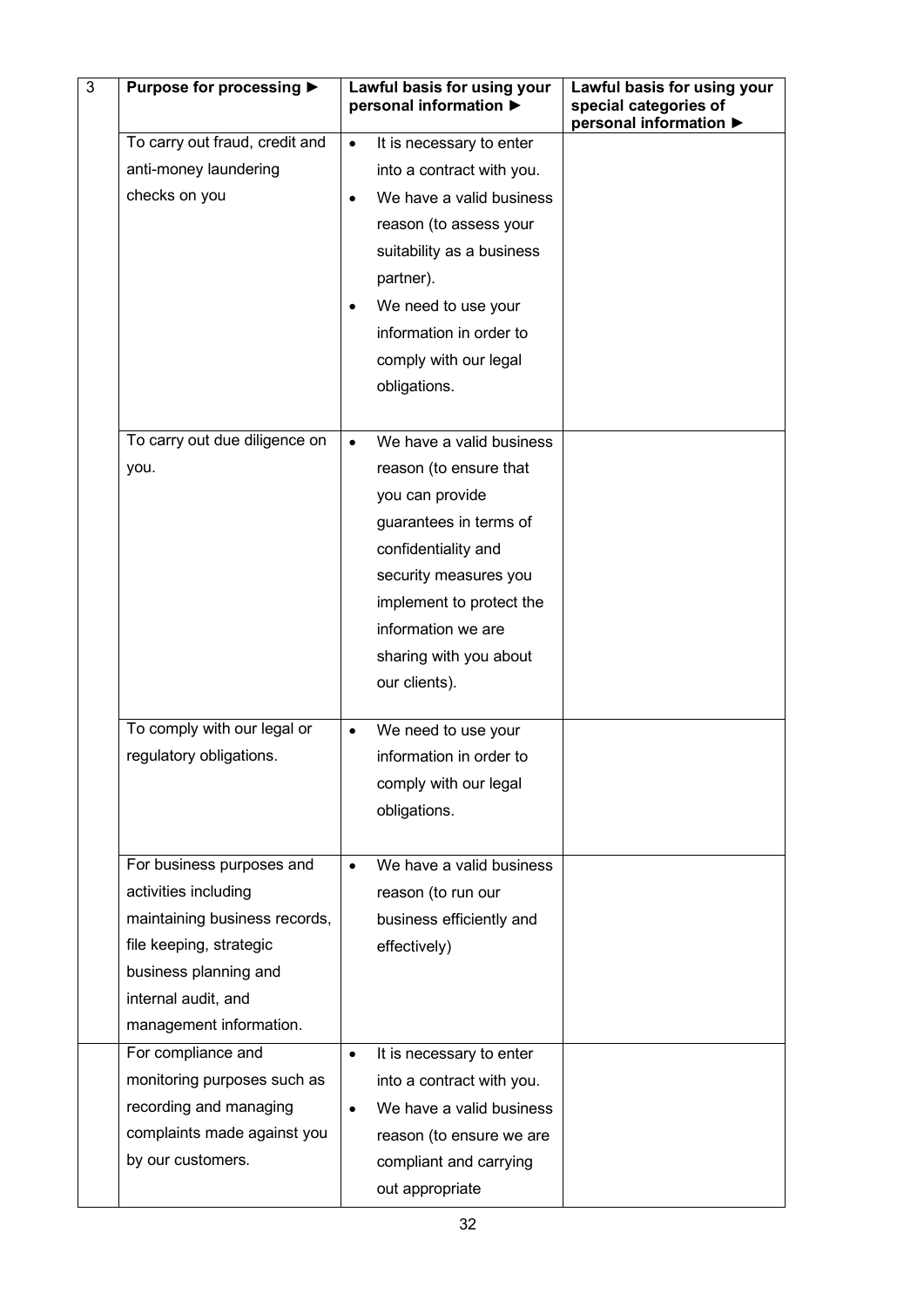|  | monitoring activities). |  |
|--|-------------------------|--|
|  |                         |  |
|  |                         |  |

*.*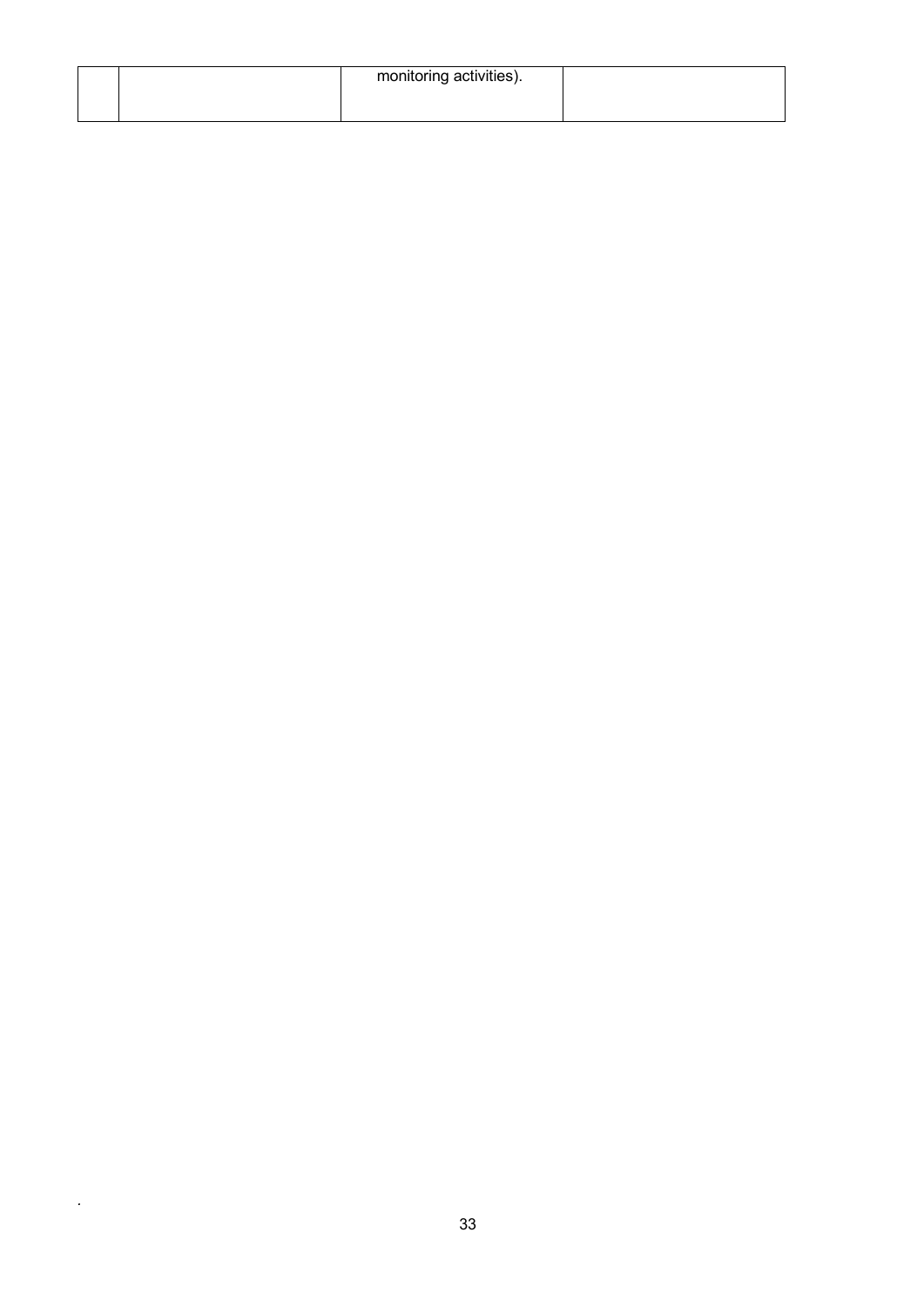| $\overline{2}$ | Who will we share your personal information with? $\blacktriangleright$                                                                                                                                                                                                                                                                                                                                                                                                                                                                                                                                                                                                                                                                       |
|----------------|-----------------------------------------------------------------------------------------------------------------------------------------------------------------------------------------------------------------------------------------------------------------------------------------------------------------------------------------------------------------------------------------------------------------------------------------------------------------------------------------------------------------------------------------------------------------------------------------------------------------------------------------------------------------------------------------------------------------------------------------------|
| 3              | We will not sell or transfer your personal information to anyone unless we have a valid reason as<br>set out above and we will only disclose it to the following parties:<br>Where you are providing a product or services to one of our clients on our behalf, the relevant<br>St. James's Place Partner where the client receives wealth management services from that<br>Partner.<br>Other St. James's Place group companies.<br>$\bullet$<br>Third parties who provide sanctions checking services including Experian.<br>Our regulators including the Financial Conduct Authority and the Financial Ombudsman<br>$\bullet$<br>Service.<br>Selected third parties in connection with any sale, transfer or disposal of our business.<br>٠ |
|                | Our insurers.<br>$\bullet$<br>Third parties who have entered into contractual arrangements with us to provide services we<br>$\bullet$<br>need to carry out our everyday business activities such as partner support specialists,<br>document management providers, back office system providers, secure login and email<br>providers, storage warehouses, IT suppliers, actuaries, auditors, lawyers, outsourced<br>business process management providers, our subcontractors and tax advisers.                                                                                                                                                                                                                                              |

## **Users of the St. James's Place website**

| $\mathbf{1}$   | Users of the St. James's Place website ▶                                                                  |
|----------------|-----------------------------------------------------------------------------------------------------------|
| $\overline{2}$ | If you use our website, this section will be relevant to you and sets out our uses of your personal       |
|                | information. What personal information may we collect? $\blacktriangleright$                              |
| 3              | General information submitted via the website, for example where you provide your details in<br>$\bullet$ |
|                | the contact section such as your name, contact details and company name.                                  |
|                | Information such as IP address and browsing history obtained through our use of cookies.<br>٠             |
|                | You can find more information about this in our cookies policy which can be found in section              |
|                | 11 below.                                                                                                 |
|                |                                                                                                           |
| 2              | How will we collect your personal information? >                                                          |
| 3              | We will collect your information directly from our website.                                               |
| 2              | What will we use your personal information for? ▶                                                         |
|                | There are a number of reasons we use your personal information and for each use we need to                |
|                | have a "lawful basis" to do so.                                                                           |
|                | We will rely on the following "lawful basis" when we process your "personal information":                 |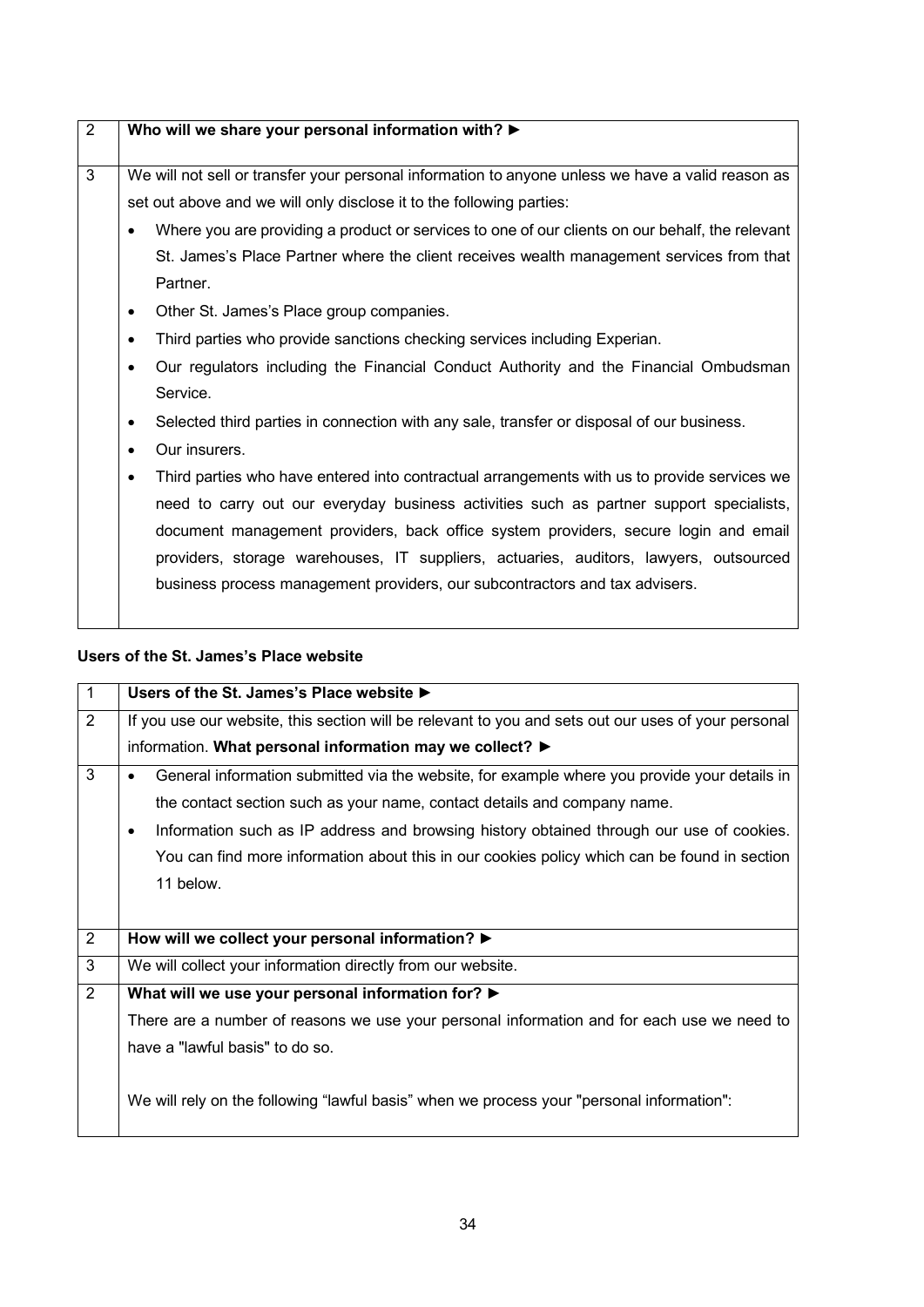| $\bullet$ | We have a valid business reason to use your personal information, necessary for our          |
|-----------|----------------------------------------------------------------------------------------------|
|           | everyday business operations and activities, for example to maintain business records and to |
|           | monitor usage of the website.                                                                |
|           | In each case we assess our need to use this personal information for these purposes against  |

your rights to privacy to ensure we are protecting your rights.

| Purpose for processing ▶    | Lawful basis for using your<br>personal information | Lawful basis for using your<br>special categories of<br>personal information ▶ |
|-----------------------------|-----------------------------------------------------|--------------------------------------------------------------------------------|
| To respond to any enquiries | We have a business                                  |                                                                                |
| you have submitted.         | reason (to respond to                               |                                                                                |
|                             | your enquires).                                     |                                                                                |

| 2 | Who will we share your personal information with? ▶                                              |
|---|--------------------------------------------------------------------------------------------------|
|   |                                                                                                  |
|   |                                                                                                  |
| 3 | We will not sell or transfer your personal information to anyone unless we have a valid purpose  |
|   |                                                                                                  |
|   | as set out above and we will only disclose it to:                                                |
|   |                                                                                                  |
|   |                                                                                                  |
|   | Other St. James's Place group companies;<br>$\bullet$                                            |
|   |                                                                                                  |
|   | If you receive wealth management services from a St. James's Place Partner, the relevant<br>٠    |
|   |                                                                                                  |
|   | Partner if relevant to the services you receive; and                                             |
|   |                                                                                                  |
|   | Third parties who we have entered into contractual arrangements with to provide services we<br>٠ |
|   |                                                                                                  |
|   | need to carry out our everyday business activities such as IT suppliers and website providers.   |
|   |                                                                                                  |
|   |                                                                                                  |

## **5. What marketing activities do we carry out? ►**

### 1 **Where you are an existing client**

We may use your personal information to provide you with information about our products or services which may be of interest including e-briefings and newsletters, where you have provided your consent for us to do so.

If you wish to opt out of marketing, you may do so by clicking on the "unsubscribe" link that appears in all emails which are sent by your Partner or telling us when we call you. Otherwise you can always contact us using the details set out in section 10 to update your contact preferences.

Please note that, even if you opt out of receiving marketing messages, you may still receive communications from your Partner in connection with the products we offer you.

## **6. How long do we keep personal information for? ►**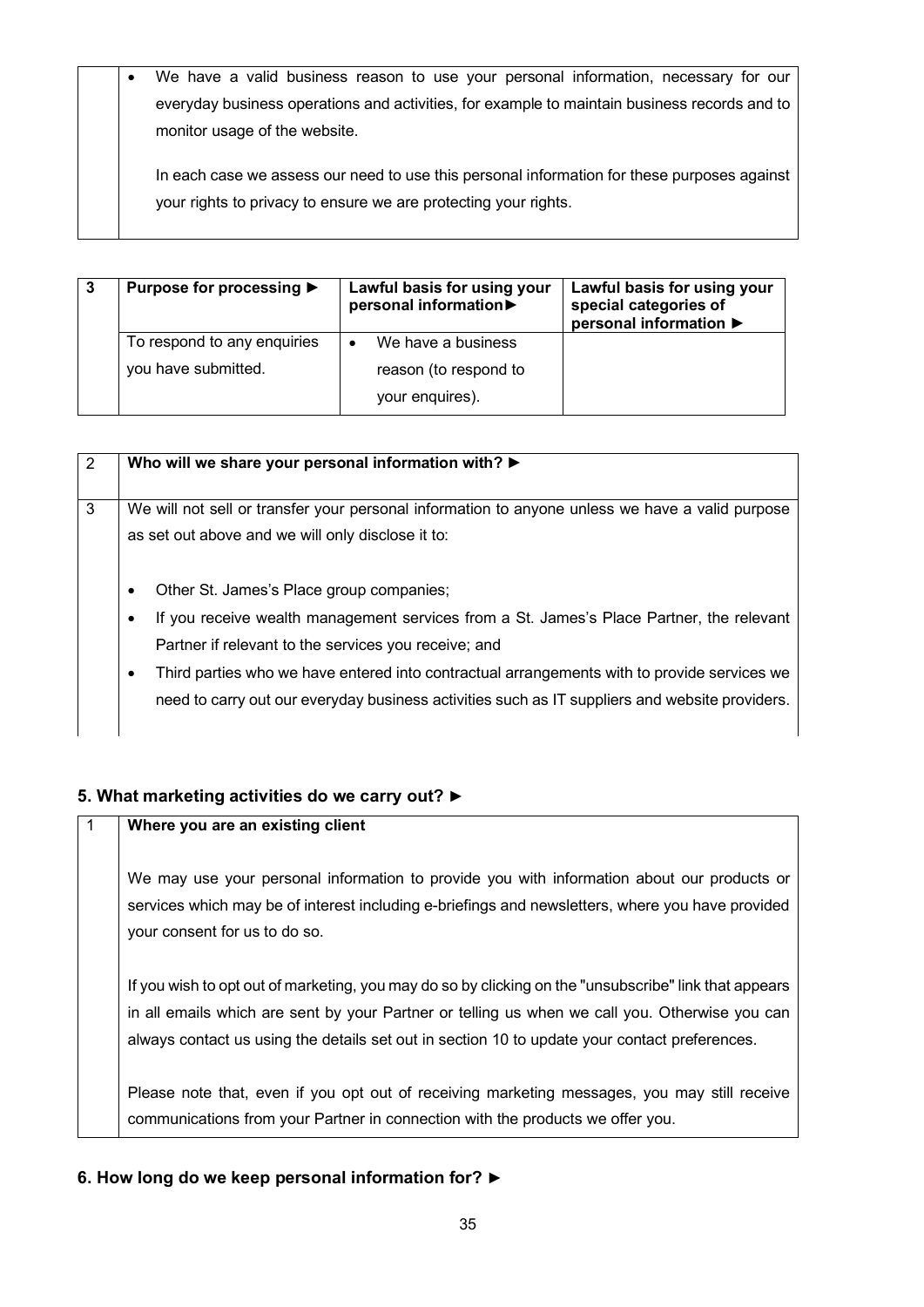1 We will only keep your personal information for as long as reasonably necessary to fulfil the purposes set out in sections 2 - 4 above, to comply with our legal and regulatory obligations or for as long as necessary to respond to concerns you raise with the advice you received. As a financial service firm, we are regulated by the Financial Conduct Authority (the FCA) who imposes certain record-keeping rules which we must adhere to.

#### **7. What is our approach to sending your personal information overseas ►**

- 1 There are a small number of instances where your personal information may be transferred to countries outside of the European Economic Area ("**EEA**") such as when we transfer information to our other companies in the St. James's Place group or to third party suppliers who are based outside the EEA or when third parties who act on our behalf transfer your personal information to countries outside the EEA. Where such a transfer takes place, we will take the appropriate safeguarding measures to ensure that your personal information is adequately protected. We will do so in a number of ways including:
	- entering into data transfer contracts and using specific contractual provisions that have been approved by European data protection authorities otherwise known as the "standard contractual clauses" You can find out more about standard contractual clauses at https://ec.europa.eu/info/law/law-topic/data-protection/data-transfers-outsideeu/model-contracts-transfer-personal-data-third-countries\_en;
	- transferring personal information only to companies in the United States who are certified under the "Privacy Shield". The Privacy Shield is a scheme whereby companies certify that they provide an adequate level of data protection. You can find out more about the Privacy Shield https://www.privacyshield.gov/welcome or
	- we will only transfer personal information to companies in non-EEA countries who have been deemed by European data protection authorities to have adequate levels of data protection for the protection of personal information. You can find out more about this https://ec.europa.eu/info/law/law-topic/data-protection/data-transfers-outsideeu/adequacy-protection-personal-data-non-eu-countries\_en

We are also entitled under European data protection laws to transfer your personal information to countries outside the EEA where it is necessary for the performance of the contract we have with you.

Depending on our relationship and your particular circumstances, we might transfer personal information anywhere in the world. An example of our regular data transfers outside the EEA is set out below: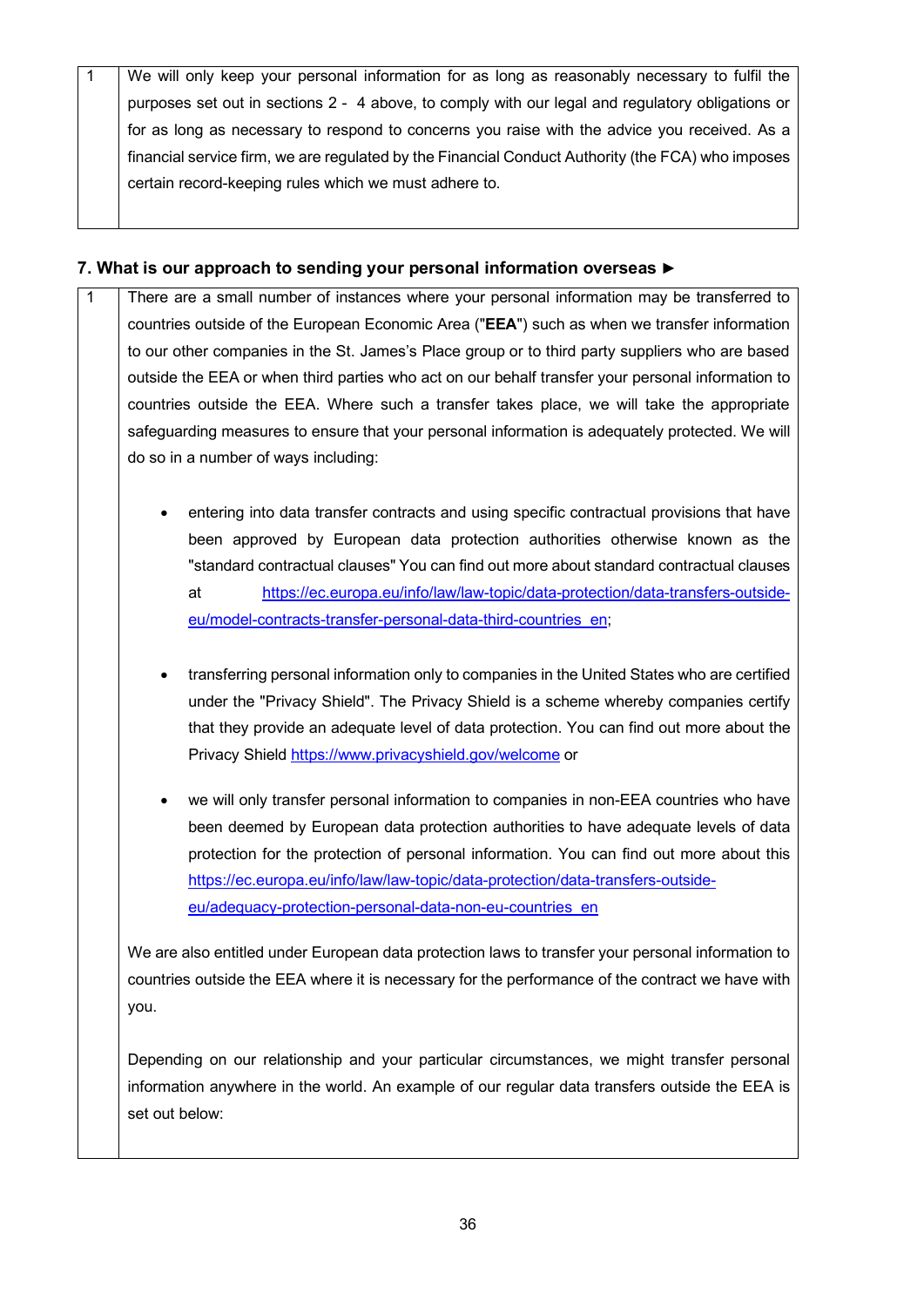| <b>Country of transfer</b> |       | <b>Reason for the transfer</b> |                                  |    | Method we use to protect |    |                        |
|----------------------------|-------|--------------------------------|----------------------------------|----|--------------------------|----|------------------------|
|                            |       |                                |                                  |    |                          |    | your information       |
| Hong                       | Kong, | Singapore,                     | Provision                        | οf | data                     | to | We have standard       |
| Shanghai                   |       |                                | international offices to support |    |                          |    | contractual clauses in |
|                            |       |                                | clients living overseas.         |    |                          |    | place                  |
|                            |       |                                |                                  |    |                          |    |                        |

## **8. Automated decision making and profiling ►**

### 1 **What is automated decision making?**

Automated decision making refers to a situation where a decision is taken using personal information that is processed **solely** by automatic means (i.e. using an algorithm or other computer software) rather than a decision that is made with some form of human involvement. We do not currently use automated decision making as all decisions are reviewed by an individual.

### **What is profiling?**

Profiling is any form of automated processing of personal information which evaluates certain personal aspects and we use profiling tools to assist in risk assessment and marketing activities.

We will use profiling in a number of circumstances including the following:

- where you are a prospective client we will use your postcode to determine which Partner is closest to you;
- for existing clients where there are any investment fund switches, we will use systems to monitor irregular activity; and
- using a financial strategy segment profiling tool which uses information such as date of birth, occupation and financial information to determine appropriate investment wealth bands.

## **9. Your rights ►**

1 You have several rights which you can exercise at any time relating to the personal information that we hold about you and use in the ways set out in this notice. Please contact us at any time using the details set out in section 10 if you wish to exercise these rights; we will not usually charge you.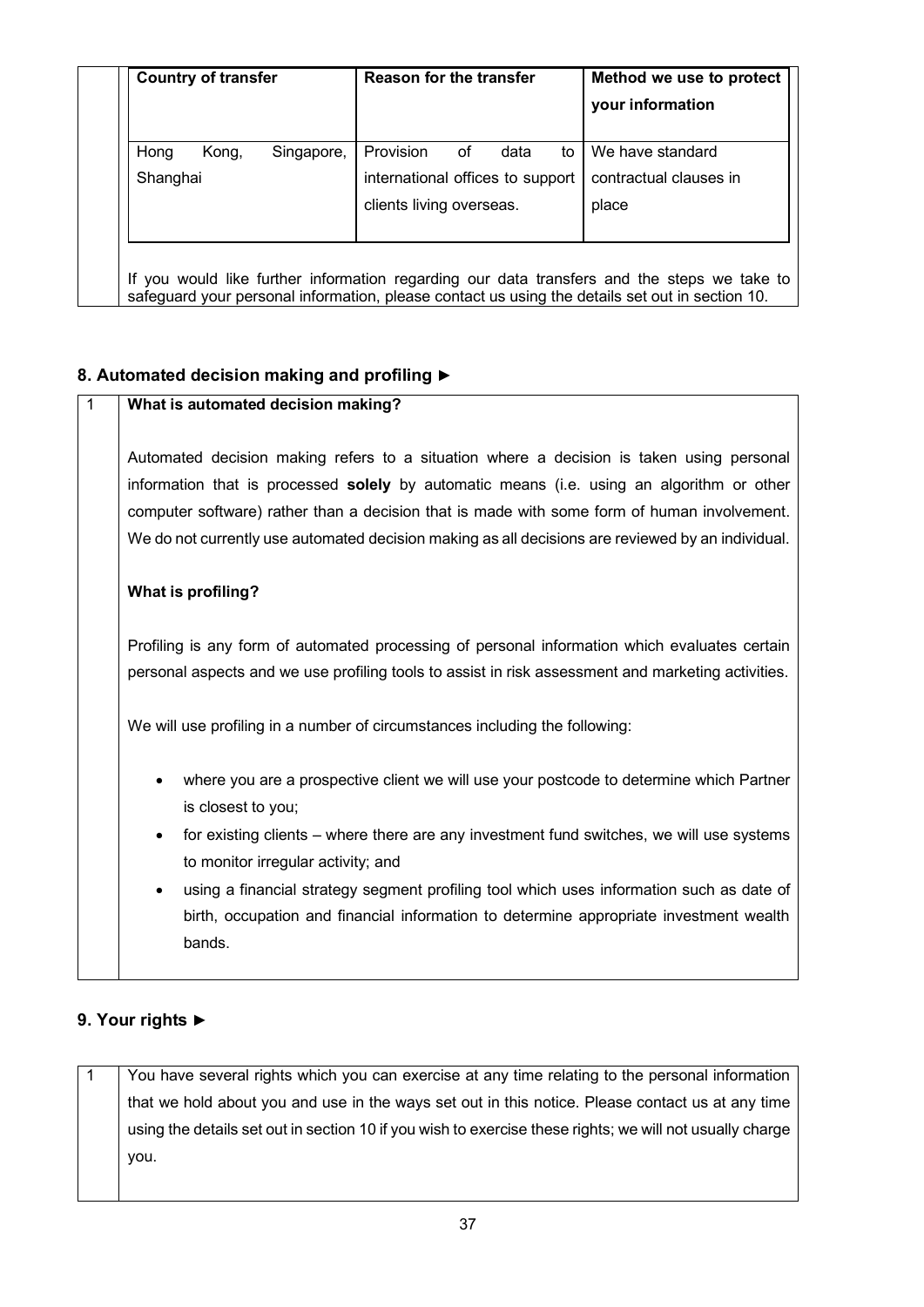|                | We respect your rights and will always consider and assess them but please be aware that there          |
|----------------|---------------------------------------------------------------------------------------------------------|
|                | may be some instances where we cannot comply with a request that you make as the                        |
|                | consequence might be that:                                                                              |
|                |                                                                                                         |
|                | in doing so we could not comply with our own legal or regulatory requirements for                       |
|                | example we are under obligations to hold records of our dealings with you for certain                   |
|                | periods of time; or                                                                                     |
|                | in doing so we could not provide services to you and would have to cancel your client                   |
|                |                                                                                                         |
|                | agreement, for example we could not enter into investments on your behalf if we had                     |
|                | deleted your personal information.                                                                      |
|                | We will of course inform you if any of the above situations arise and if we are unable to comply        |
|                | with your request.                                                                                      |
|                |                                                                                                         |
| $\mathbf{1}$   | The right to access your personal information $\blacktriangleright$<br>$\bullet$                        |
| $\overline{2}$ | You are entitled to a copy of the personal information we hold about you and certain details of         |
|                | how we use it.                                                                                          |
|                |                                                                                                         |
|                | We are happy to provide you with such details but in the interests of confidentiality, we follow strict |
|                | disclosure procedures which may mean that we will require proof of identify from you prior to           |
|                |                                                                                                         |
|                | disclosing such information.                                                                            |
|                | We will usually provide your personal information to you in writing unless you request otherwise.       |
|                |                                                                                                         |
|                |                                                                                                         |
|                | Where your request has been made electronically (e.g. by email), a copy of your personal                |
|                | information will be provided to you by electronic means where possible.                                 |
|                |                                                                                                         |
|                | Please complete the Data Subject Request Form to request a copy of the information we hold.             |
| $\mathbf{1}$   | The right to rectification $\blacktriangleright$                                                        |
| $\overline{2}$ | Please help us to keep your personal information accurate and up to date so if you believe that         |
|                | there are any inaccuracies, discrepancies or gaps in the information we hold about you, please          |
|                | contact us and ask us to update or amend it.                                                            |
|                |                                                                                                         |
| $\overline{2}$ | The right to restriction of processing ▶                                                                |
| $\overline{1}$ | In certain circumstances, you have the right to ask us to stop using your personal information, for     |
|                | example where you think that the personal information we hold about you may be inaccurate or            |
|                | where you think that we no longer need to use your personal information.                                |
|                |                                                                                                         |
| $\overline{2}$ |                                                                                                         |
|                | The right to withdraw your consent ▶                                                                    |
| $\mathbf{1}$   | Where we rely on your consent to process your personal information, you have the right to               |
|                | withdraw such consent to further use of your personal information.                                      |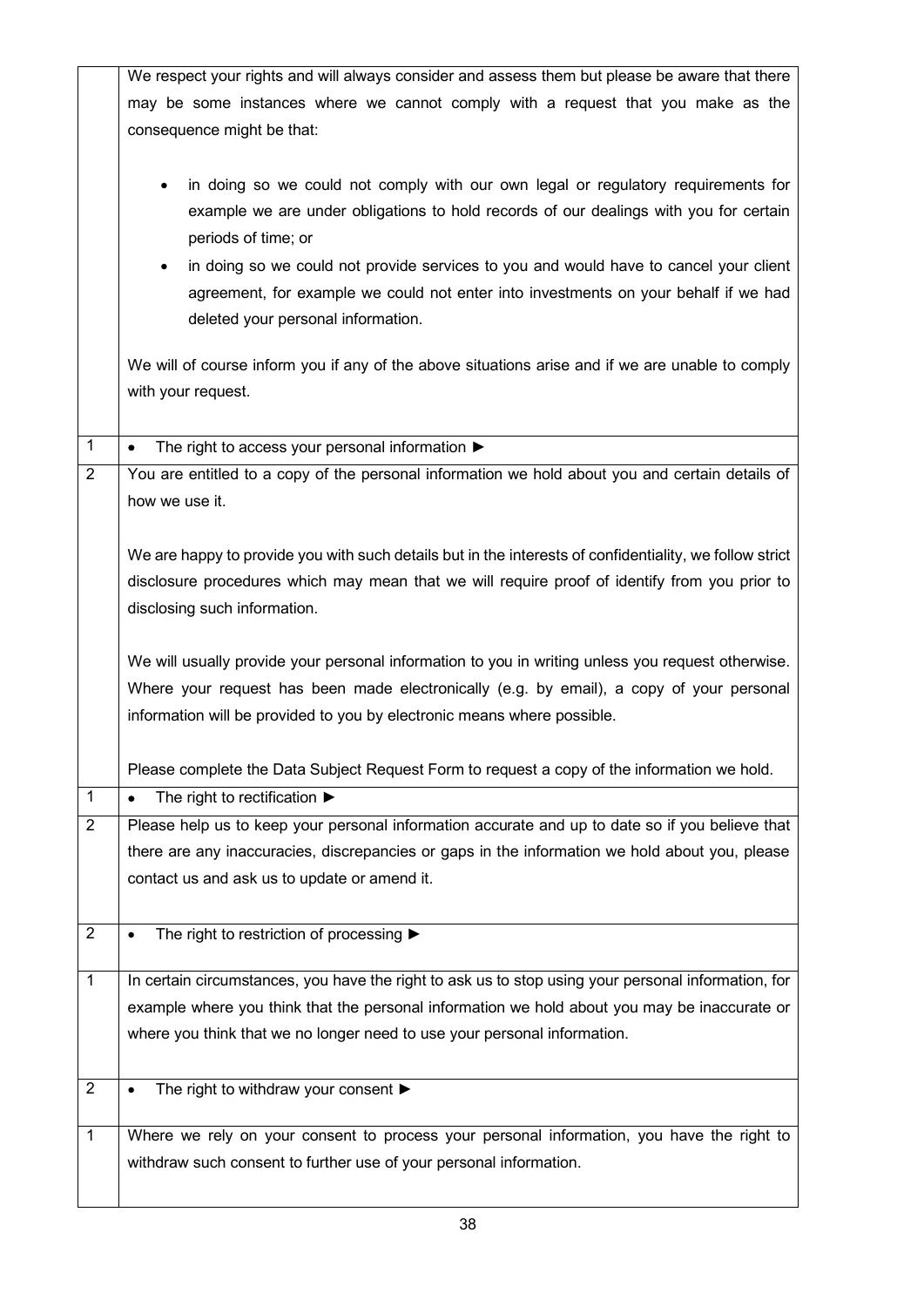| 1              | The right to erasure $\blacktriangleright$                                                            |
|----------------|-------------------------------------------------------------------------------------------------------|
| $\overline{2}$ | You are entitled to request your personal information to be deleted in certain circumstances such     |
|                | as where we no longer need your personal information for the purpose we originally collected it.      |
|                | When you exercise this right, we need to consider other factors such as our own regulatory            |
|                | obligation, to assess whether we can comply with your request.                                        |
|                |                                                                                                       |
| 1              | The right to object to direct marketing $\blacktriangleright$<br>$\bullet$                            |
| $\overline{2}$ | You have a choice about whether or not you wish to receive marketing information from us and          |
|                | you have the right to request that we stop sending you marketing messages at any time. You can        |
|                | do this either by clicking on the "unsubscribe" button in any email that we send to you or by         |
|                | contacting us using the details set out in section 10.                                                |
|                |                                                                                                       |
|                | Please note that, even if you opt out of receiving marketing messages, we may still send you          |
|                | communications which are relevant to the nature of services we offer you.                             |
|                |                                                                                                       |
|                | The right to object to processing ▶<br>$\bullet$                                                      |
|                |                                                                                                       |
|                | In certain circumstances, where we only process your personal data because we have a legitimate       |
|                | business need to do so, you have the right to object to our processing of your personal data.         |
| $\mathbf{1}$   | The right to data portability▶<br>$\bullet$                                                           |
|                |                                                                                                       |
| 2              | In certain circumstances, you can request that we transfer personal information that you have         |
|                | provided to us to a third party.                                                                      |
|                | When you exercise this right, we need to consider other factors such as our own regulatory            |
|                | obligations, to assess whether we can comply with your request                                        |
|                |                                                                                                       |
| 1              | Rights relating to automated decision-making ▶                                                        |
|                |                                                                                                       |
| $\overline{2}$ | Whilst we use software to carry out automated decision making (as set out in section 8 above),        |
|                | we will always have some form of human involvement to check any decisions made that arise out         |
|                | of such automated decisions. This complies with your data protection rights to have a decision        |
|                | taken by automated means reviewed.                                                                    |
|                |                                                                                                       |
|                |                                                                                                       |
| $\mathbf{1}$   | The right to make a complaint with the ICO $\blacktriangleright$                                      |
| $\overline{2}$ | If you believe that we have breached data protection laws when using your personal information,       |
|                | you have a right to complain to the Information Commissioner's Office (ICO).                          |
|                |                                                                                                       |
|                | You can visit the ICO's website at https://ico.org.uk/ for more information. Please note that lodging |
|                | a complaint will not affect any other legal rights or remedies that you have.                         |
|                |                                                                                                       |